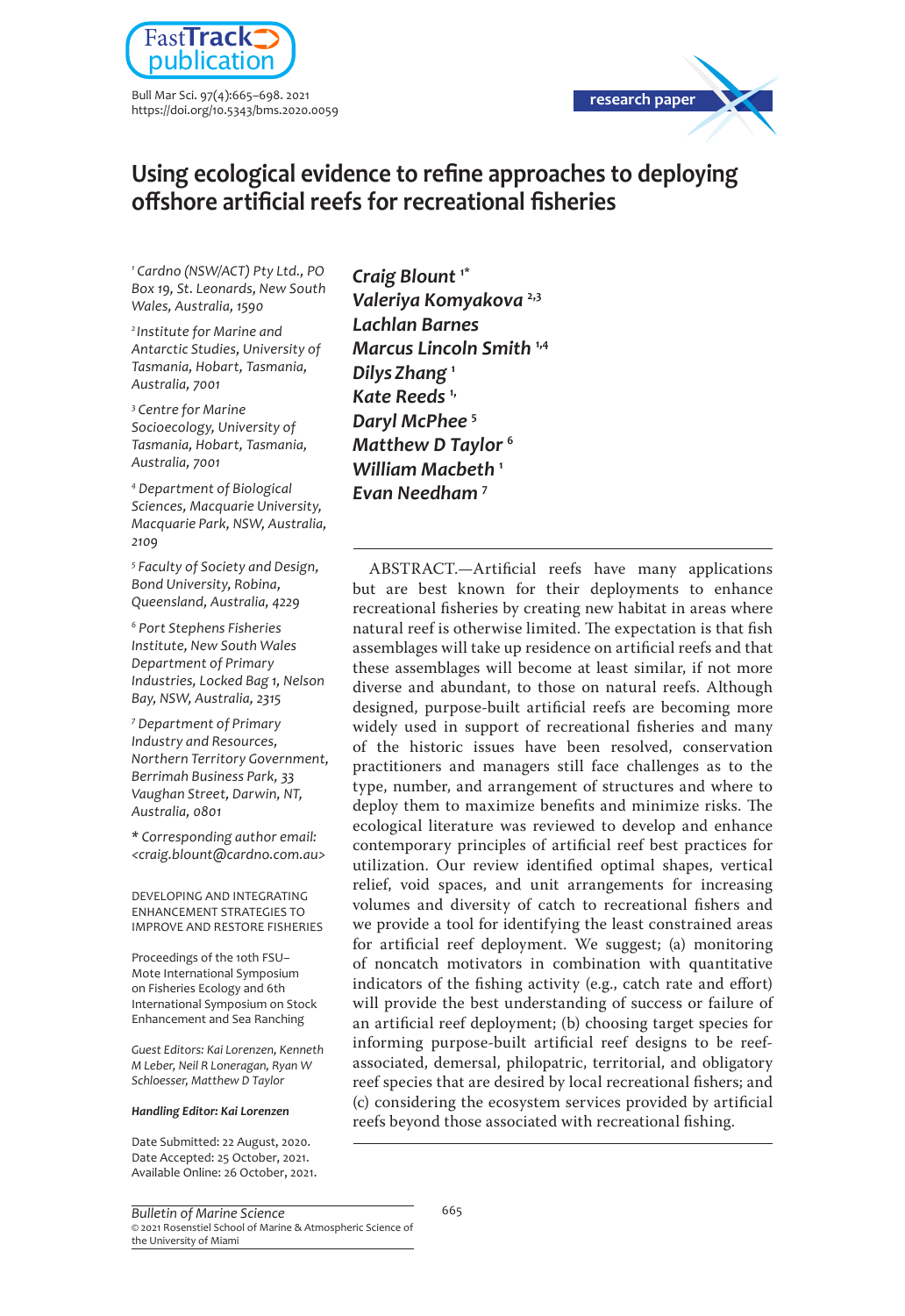Artificial reefs have been deployed in many countries to prevent bottom trawling, to enhance recreational diving experience, for surfing, for coastal defense purposes, for aquaculture, for habitat restoration, or as a disposal option for hard waste (Grove et al. 1991, Collins et al. 1995, Baine 2001, Black and Mead 2009, Ajemian et al. 2015, da Silva et al. 2020). They are also well known for their deployments to enhance recreational fishing opportunities (e.g., Hueckel et al. 1989, Fabi et al. 2011, Smith et al. 2016, Recfishwest 2017). In some jurisdictions, these deployments have been justified as a response to declining catch (Pauly and Chua 1988, Milon 1989) or as a response to declarations of marine protected areas that have excluded recreational fishers from popular natural reef fishing spots (Fabi et al. 2015). In many countries, artificial reefs have become important elements of frameworks for integrated fisheries or coastal management (Baine 2001, Moura et al. 2006, Leitão et al. 2007, 2009, Ramos et al. 2007, Kim et al. 2008, Fabi et al. 2011, Tessier et al. 2015, Becker et al. 2017, Vivier et al. 2021); however, Baine (2001) asserted that 50% of programs had not achieved their objectives, mainly due to poor design and planning (*see* also Pickering and Whitmarsh 1997, Jan et al. 2003, Campbell et al. 2011, Hackradt et al. 2011, Lima et al. 2019).

Wherever reefs are deployed to enhance recreational fisheries, they are expected to improve the fishing quality. Because recreational fisheries are social-ecological systems, the product of recreational fishing is an experience with both catch and noncatch motivations present, although the relative importance of these factors is highly variable among participants and participant groups (McPhee 2008). In theory at least, artificial reefs can increase the catch rate and diversity of species caught and provide an easy to access location (Sutton and Bushnell 2007) which can enhance catch-related motivations leading to greater satisfaction with the recreational fishing experience. However, siting and design must also consider the possibility of crowding by anglers which can enhance the possibility of depleting stocks in addition to reducing satisfaction levels (Sutton and Bushnell 2007).

To meet catch expectations of recreational fishers it is key that artificial reefs provide new habitat for a diversity and abundance of sought-after fishes in an otherwise saturated environment. However, the new habitat must provide production as much as attraction, otherwise it could potentially make popular species more harvestable by aggregating them in a known location, thereby facilitating increased fishing mortality (Polovina 1989, Carr and Hixon 1997, Baine 2001, Wilson et al. 2001, Powers et al. 2003, Claudet and Pelletier 2004, Szedlmayer and Bortone 2020). The problem could be exacerbated if new reefs attracted fishers who previously did not fish due to a prior lack of availability, skill, or accessibility, thus increasing overall fishing effort within a management area (Pickering and Whitmarsh 1997). Another potential adverse effect is increased predation on fishes associated with artificial reefs that leads to an overall increase in natural mortality in some species (Leitão et al. 2008). It is feasible that this effect could potentially decrease recruitment if predators and prey are attracted to artificial reefs, increasing vulnerability for the latter. The opposite is also possible (i.e., where predators are fewer on artificial reefs compared to natural reefs) as a result of the isolated nature of artificial reefs.

In support of the production hypothesis, some studies such as Brickhill et al. (2005), Karnauskas et al. (2017), Gallaway et al. (2018), and Szedlmayer and Bortone (2020) reported that artificial reefs may act as nursery areas for juvenile or subadults of some important commercially or recreationally harvested species (e.g., red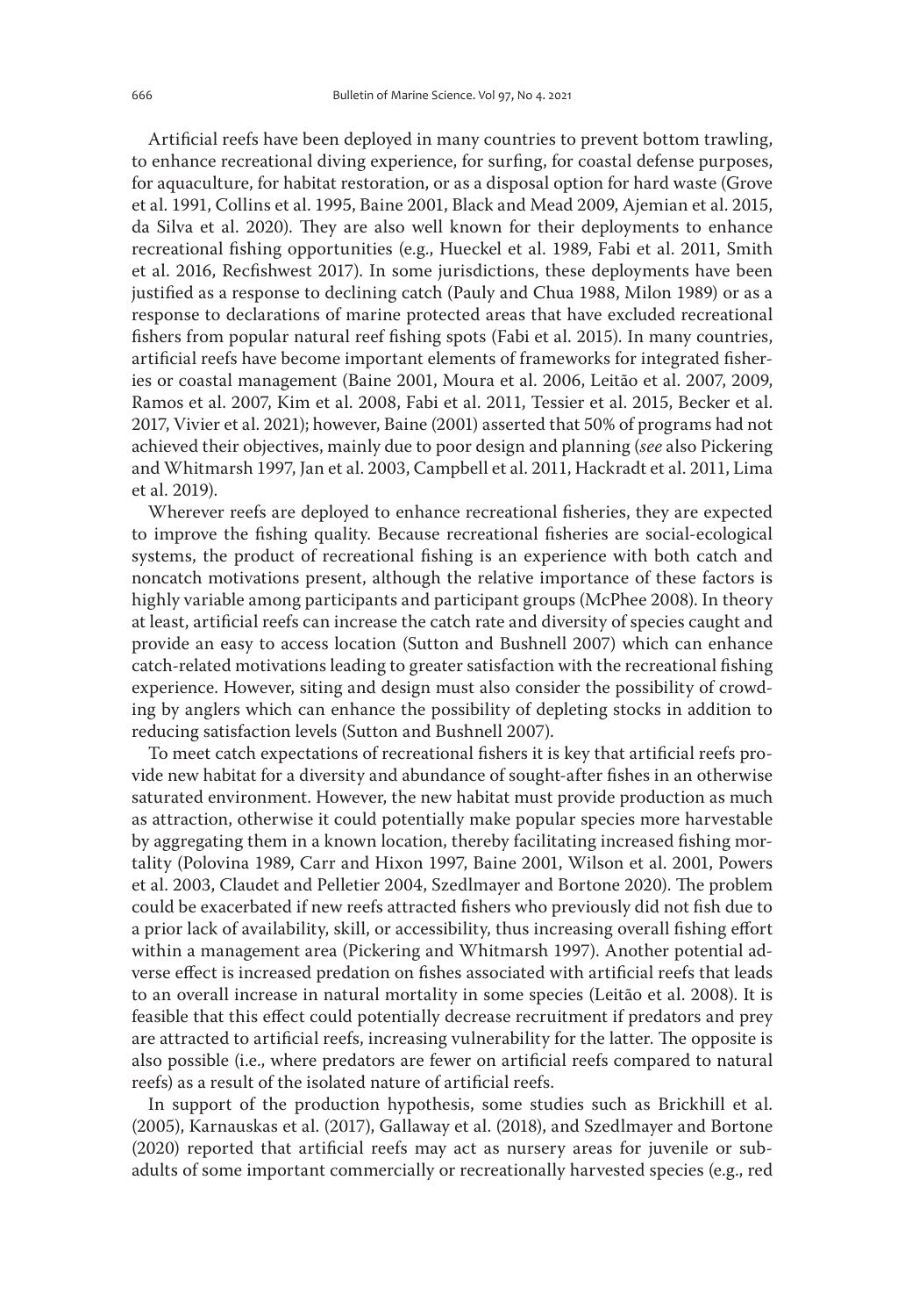snapper, *Lutjanus campechanus*), but until recently there have been few studies that have indicated whether artificial reefs potentially increase the local biomass of benthic invertebrates and fishes (*but see* Powers et al. 2003, Shipp and Bortone 2009, Fowler and Booth 2012, Syc and Szedlmayer 2012, Smith et al. 2015, 2016, Folpp et al. 2020). The question is further complicated given that it suspected that densitydependent changes to demographic parameters regulating populations may occur for some species as a consequence of individuals becoming concentrated on artificial reefs (Lindberg et al. 2006, Mason et al. 2006).

Regardless of whether artificial reefs increase overall production of a defined area, marine organisms colonize them for shelter or foraging (e.g., Rilov and Benayahu 2002). Structures that add substrata that are physically, hydrologically, and chemically different from natural habitats can in some circumstances be more advantageous to nonindigenous than native species (*see* review in Dafforn 2017). Further, if artificial reefs mimic suitable habitat cues associated with natural reefs but fail to mimic their complexity, diversity, or other vital characteristics, they may become ecological traps to native species (Komyakova and Swearer 2019, Komyakova et al. 2021), leading to lower fitness outcomes such as reduced growth, reproduction, or increased mortality rates to those individuals recruiting or moving onto an artificial reef (Schlaepfer et al. 2002, Kristan 2003, Battin 2004, Hale and Swearer 2016). Recent studies have provided evidence that ecological traps may result from a proliferation of artificial structures (Hallier and Gaertner 2008, Jaquemet et al. 2011, Reubens et al. 2013, Komyakova and Swearer 2019, Komyakova et al. 2021, Swearer at al. 2021).

Although reefs purpose-built for fishing have been deployed in Japan and Korea for over 50 years (Kim et al. 2008), these types of structures have only recently become popular elsewhere. Advantages of deploying purpose-built artificial reefs include incorporation of design elements that promote durability, account for local hydrodynamics and substratum types, use nontoxic or noncorrosive materials, and tailor the design to desirable species. Such tailored designs often have a positive effect on catch rates (Seaman 2002, Kim et al. 2008); however, the broader risks described above still need to be considered.

Iterative trial-and-error approaches to collecting knowledge about how to improve designs, (size, complexity, and arrangement), understand ecological processes, and determine the optimal deployment location have hindered the rate of development of artificial reefs for recreational fishing. Controlled experiments to evaluate various options have also been rare (*but see* Lindberg et al. 2006, Mason et al. 2006) or have used structures much smaller than those that would be deployed to enhance fishing, and the scalability of such results is unclear. Notwithstanding this, contemporary guidelines for artificial reef deployments for recreational fisheries have used the plethora of available studies to develop best practice deployment frameworks based on the weight of evidence (e.g., *see* USDC NOAA 2007, Reef Ball Foundation 2008 in the USA; London Convention and Protocol/UNEP 2009, Fabi et al. 2015 in Europe; Diplock 2010, Recfishwest 2017 in Australia). The purpose of this paper is to review some ecological concepts that are fundamental to these guidelines and to refine, where appropriate, key criteria for designing, siting, and deploying artificial reefs for recreational fishing. We have focused on a subset of principles within contemporary guidelines that are important to maximize the success and minimize risks in artificial reef programs: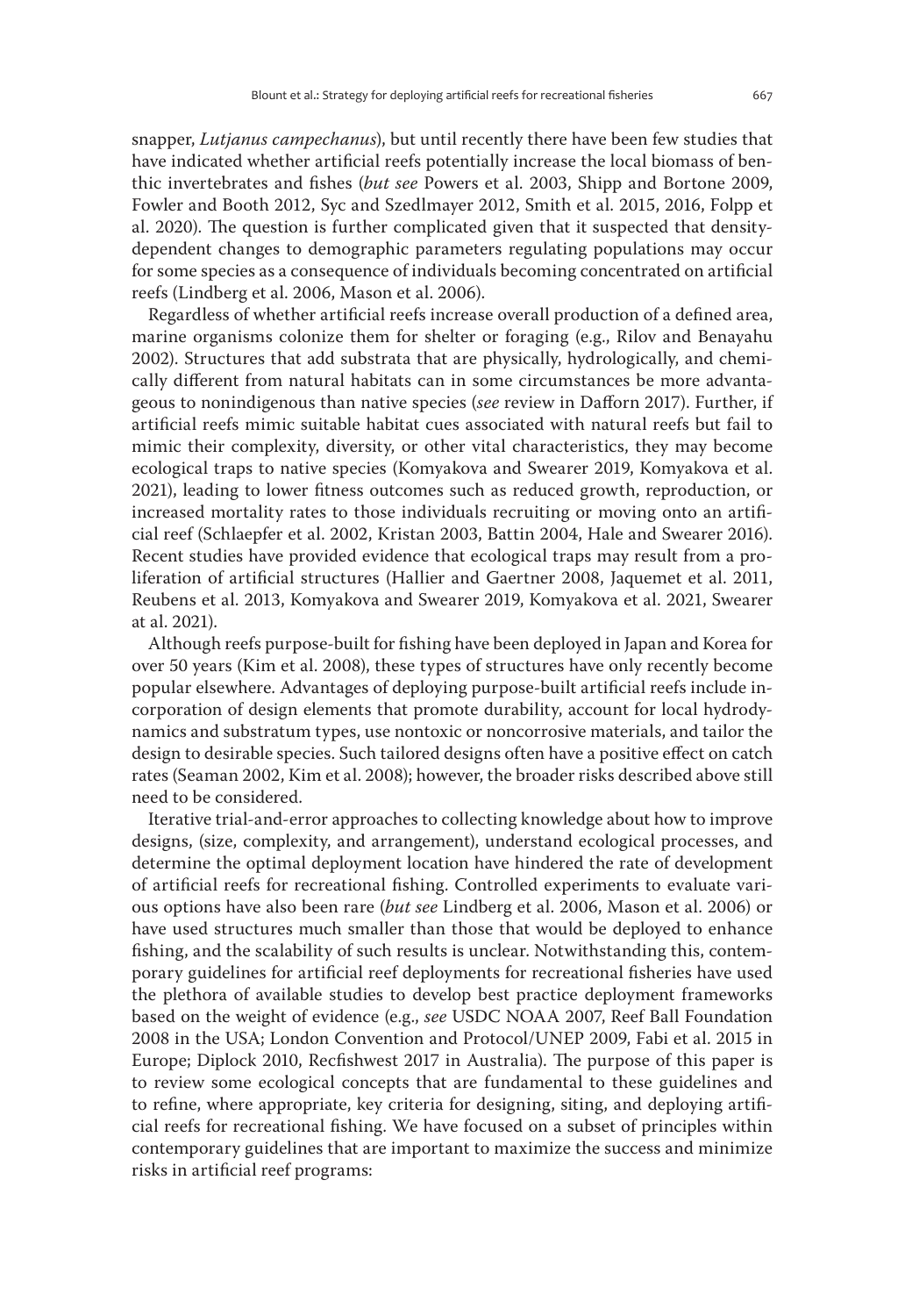- 1. Definition of goals and quantitative measures of success that reflect desirable outcomes but minimize adverse impacts;
- 2. Prioritization and selection of target species, based on both desirability for fishers, ecological factors (including life history and predator-prey interactions), and vulnerability to excessive harvest;
- 3. Objective-specific and species-driven reef module design;
- 4. Optimization of module arrangements;
- 5. Siting of deployments to optimize enhancement and avoid unintended consequences; and
- 6. Adoption of best practice in operational monitoring.

## 1. Defining Quantitative Goals

Although most artificial reef guidelines recommend defining program objectives, the specific objectives or goals of past reef deployments have not always been obvious or were not always stated clearly (Baine 2001). Even if objectives and goals are not explicit, the general expectation for an artificial reef program designed to enhance recreational fishing is that it would provide additional fishing opportunities in terms of consistent or enhanced yield of one or more popular species, diversity of catch, and accessibility and safety for recreational fishers. Given that other stakeholders may potentially use the area where a reef could be deployed for purposes other than recreational fishing (e.g., traditional foraging, commercial fishing, or as shipping lanes), deployments must also consider the needs of other users (Tunca et al. 2014).

In a review of artificial reef programs, Becker et al. (2018) found that where goals had been given, they were generally a qualitative measure like increasing fishing yield, reducing illegal trawl activity, mitigating habitat losses, or increasing fishing opportunities for recreational fishers. Although this would allow for some assessment of artificial reef performance, success or failure may be difficult to determine. Becker et al. (2018) proposed that artificial reef programs should include quantitative goals with specific indicators for determining success and a clear definition around how these indicators should be measured. Indicators could include for example meaningful and measurable targets for modelled regional production or CPUE, or economic performance as measured against a prereef baseline. Importantly, less successful or even damaging practices that become apparent should be discontinued in future deployments.

In the same way that quantitative tools now exist to help guide the objectives of marine stock enhancement and assess release scenarios against objectives prior to large investments being made (Lorenzen 2008, Blount et al. 2017), similar tools could be developed for artificial reef programs. These may include modelling expected trophic relationships and production rates based on existing knowledge of species biology and trophic interactions (e.g., Campbell et al. 2011, Smith et al. 2016), density-dependent processes (e.g., Mason et al. 2006), modelling successional processes, and also potentially modelling colonization or recruitment of desirable species to the new habitats based on knowledge of migration and source-sink dynamics.

Following on these principles, artificial reef deployment programs that are intended to enhance recreational fisheries should as a minimum include two fundamental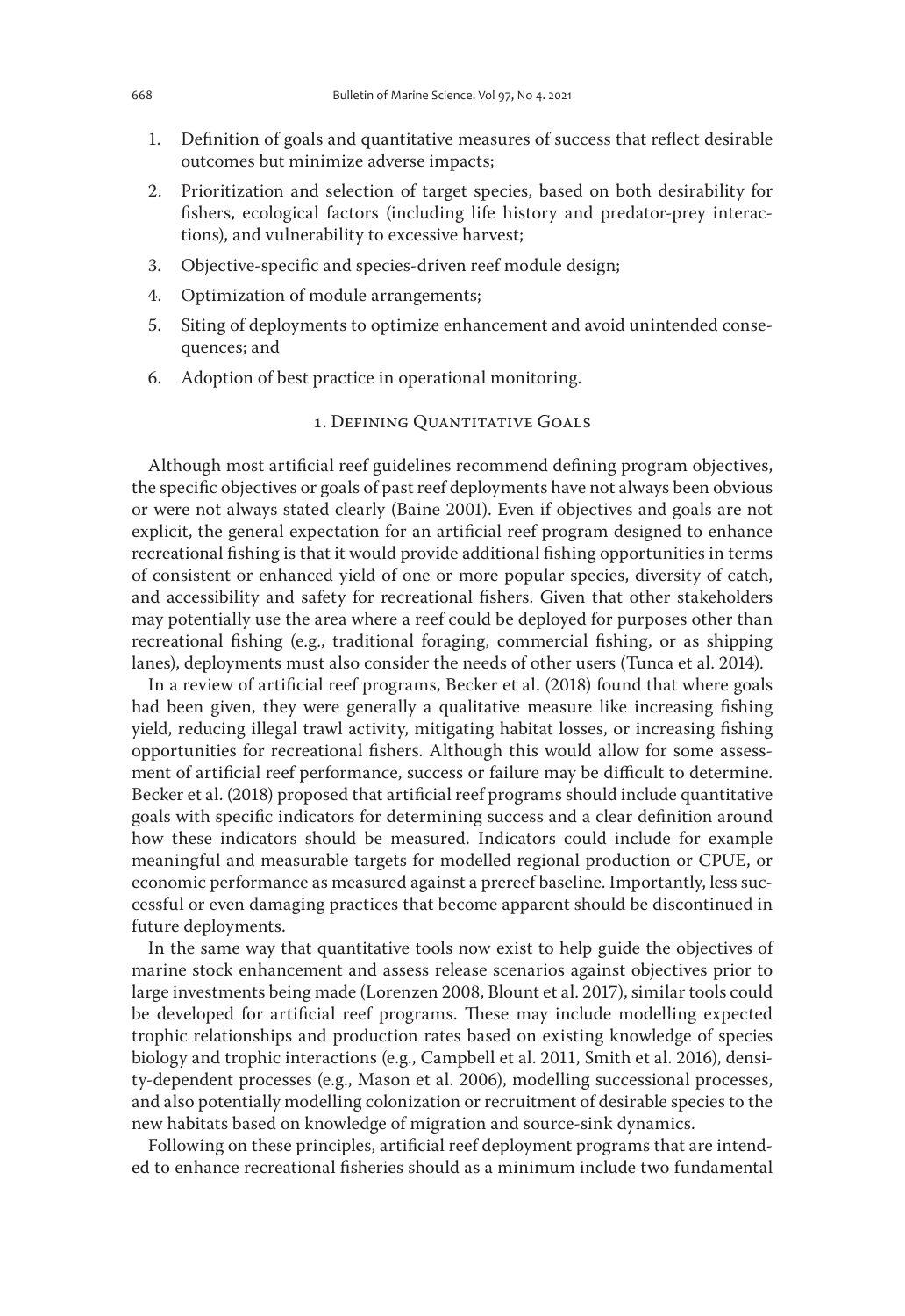considerations: (1) a fit-for-purpose design and configuration that recognizes the requirements of recreational target species and their prey while minimizing the potential for adverse impacts on the ecosystem; and (2) optimal siting that facilitates ease of access for recreational fishers but lowers the risk of undesirable outcomes to the environment and other stakeholders (*see* Site Selection below).

These should be supported by specific quantitative performance indicators with robust monitoring and reporting arrangements (*see* Monitoring below). Objectives should also link with broader management arrangements for the relevant fisheries to ensure that production rates and catches at the artificial reefs can be suitably incorporated into stock assessment.

## 2. Prioritizing and Selecting Target Species

Historically, the habitat requirements of local species were not explicitly considered in the design of artificial reefs (Baine 2001). Programs in Japan and Korea (Kim et al. 2008) represent key exceptions, and the advances made in these programs have supported the development of the purpose-built concrete or steel modules that are increasingly common throughout the world (e.g., Smith et al. 2015, Recfishwest 2017, Lemoine et al. 2019). Such tailored designs consider durability, account for local hydrodynamics and substratum types, use nontoxic or noncorrosive materials, and also incorporate design features that make them attractive for desirable species (Seaman 2002, Kim et al. 2008). Prioritizing and selecting desirable species is a key component of refining design characteristics to achieve program goals, and consultation with fishers is an important early step in this process. Recreational fishers often preferentially target and prioritize carnivorous species (Taylor and Suthers 2021), although desirable species often encompass a diverse assemblage that is dominated by reef species (Freire et al. 2020). Kim et al. (2008) and Bortone (2011) classified reef-associated fishes in the context of artificial reefs into the following groups (*see also* Fig. 1):

- TYPE A: RESIDE WITHIN OR ON THE REEF.—Species with a very close connection to reef structures through physical contact (thigmotaxic) or visual excitation. They are generally more sedentary and reside on or within cavities in reefs (e.g., Muraenidae, Gobidae, Blennidae, Apogonidae, and Scorpenidae).
- TYPE B: DEMERSAL REEF ASSOCIATED.—Reef fishes that reside in close proximity to structures and are closely linked to these structures due for provision of shelter and/or prey availability (e.g., Sparidae, Sciaenidae, Lethrinidae, Lutjanidae, Haemulidae, Epinephelidae, Serranidae, and Labridae).
- Type C: Pelagic Transients.—Species in the middle or upper water column that usually maintain a certain distance from the artificial structures, with association driven by sound excitation from the structures, prey aggregation or production, and current stream refuge (e.g., pelagic carnivores such as Scombridae, Mugilidae, and Carangidae).
- TYPE D: PELAGIC RESIDENTS.—Species in the middle or upper water column that usually maintain a certain distance from the artificial structures, but may link closely and semipermanently to them because of shelter or food (e.g., pelagic planktivores such as Hemirhamphidae, small Carangidae, Atherinidae and Clupeidae, Acanthuridae, Kyphosidae, and Scorpididae).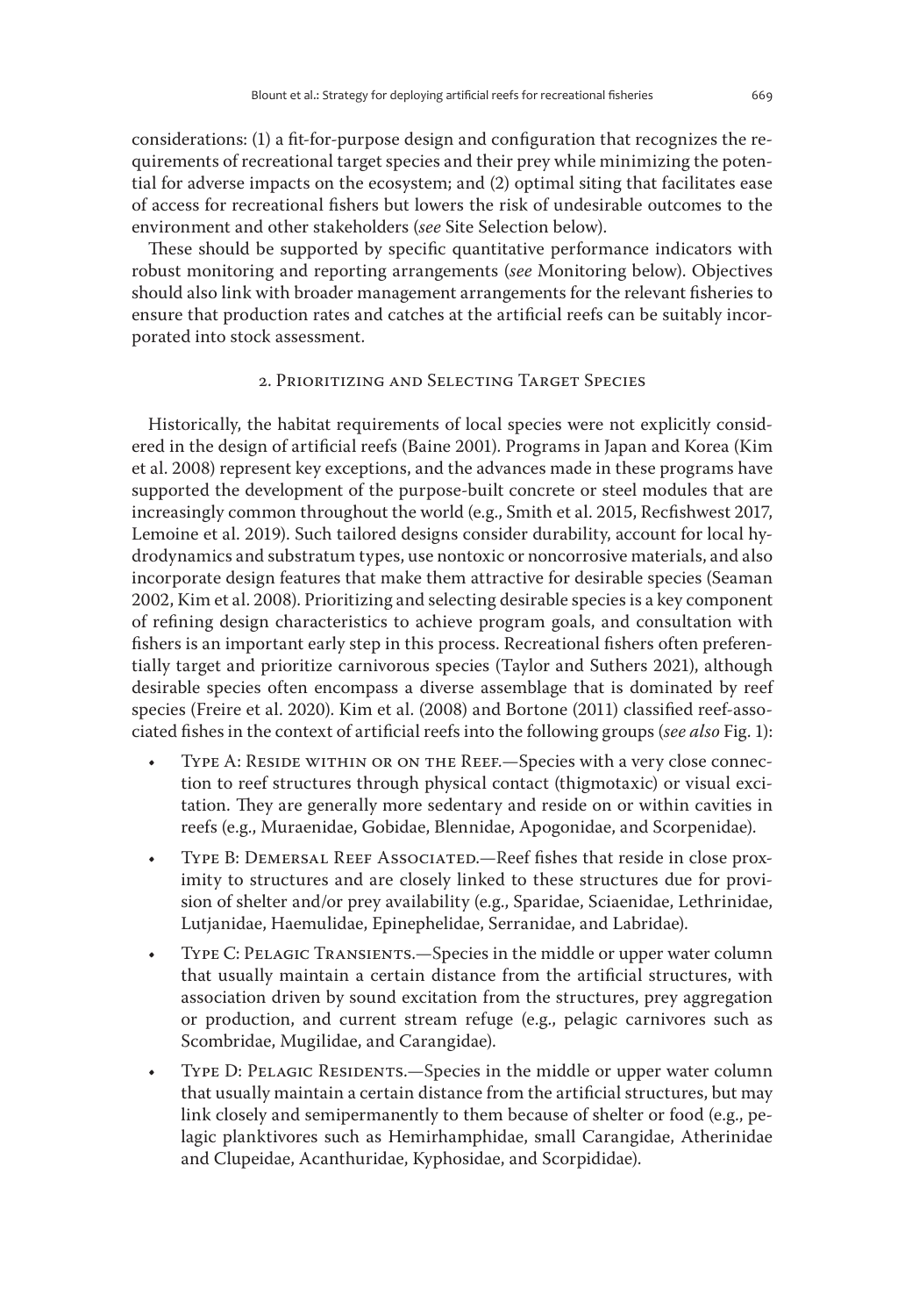

Figure 1. Types of reef-associated fish. Infographic prepared by Nastya Tushentsova and Dilys Zhang.

TYPE E: RESIDE ON SOFT SEDIMENT.—Found in, on, or just above the adjacent soft sediment substratum, often supported by the halo of productivity that surrounds the reef structure (e.g., Bothidae, Platycephalidae, and Mullidae).

Kim et al. (2008) and Bortone (2011) considered that Type A species have the strongest production linkages to a reef but recreational fishers tend to target Types B, C, and E (and perhaps Type D to use as bait). The most abundant fish trophic group around artificial reefs and natural reefs is often the Type D planktivores (Edgar and Stuart-Smith 2014, Truong et al. 2017, Becker et al. 2019). Given that planktivores are an important pathway linking lower trophic levels with exploited species (Champion et al. 2015), it is important for artificial reef designs to consider not only the habitat requirements of the targeted carnivores, but also these small pelagics which serve as their prey. Likewise, other smaller site-attached, nontarget species (Type A) may be an important food source for carnivores or play a role in maintaining a reef ecosystem; therefore, their habitat requirements also require some consideration. Consequently, we suggest the following basal considerations regarding species selection in artificial reef programs:

- Explicit identification of desirable species or species "types" that are the primary targets of the deployment;
- Review of taxa-specific habitat requirements over a range of life history stages; and
- Incorporation of habitat requirements of target species and their prey into reef design features and arrangements.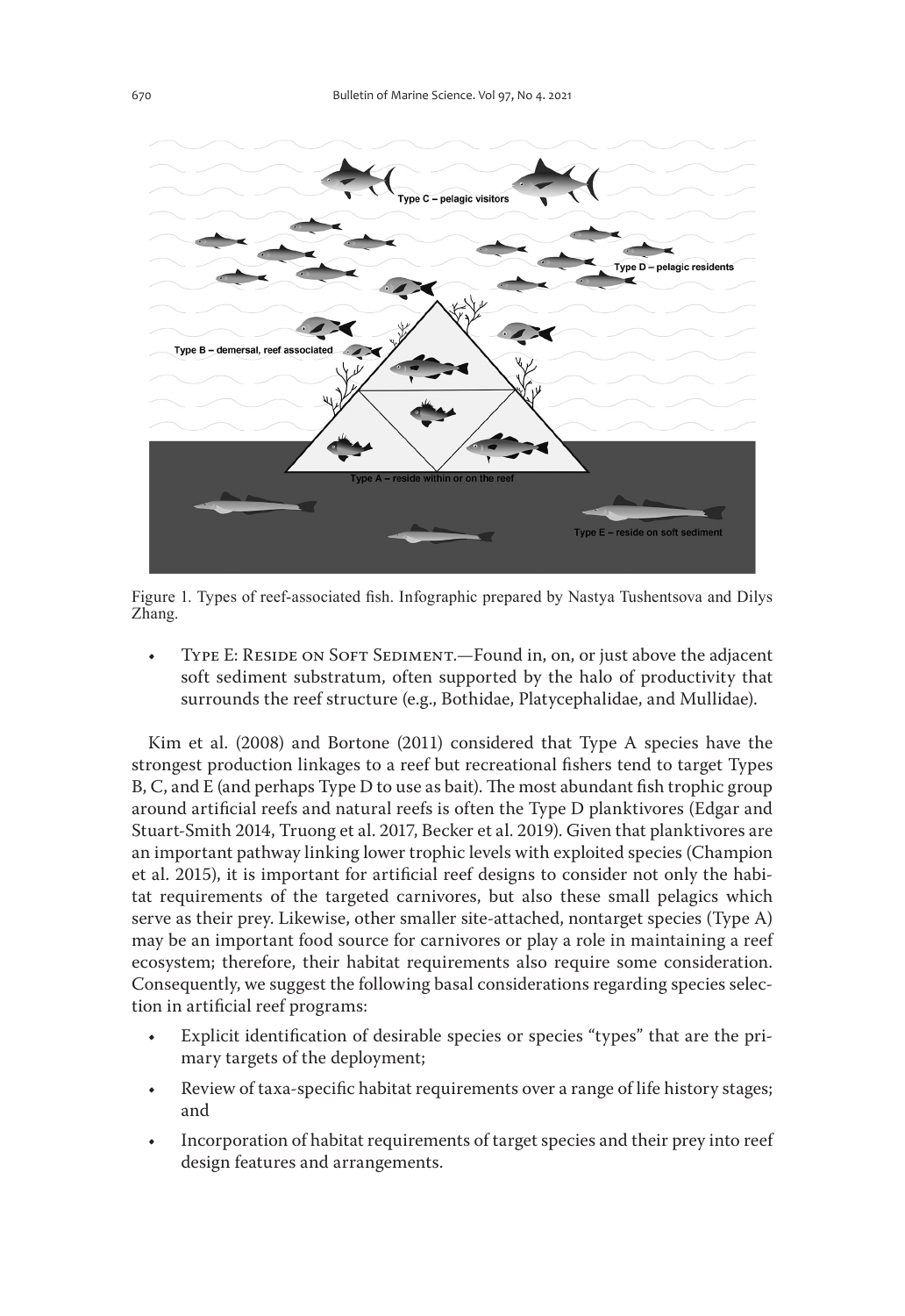#### 3. Module Design and Engineering

GENERAL CONSIDERATIONS.—Niche requirements of some fish species may overlap, while other fish species (or life stages) may be highly specialized in terms of their habitat (Munday et al. 1997, Gardiner and Jones 2005, Wilson et al. 2008, Coker et al. 2014, Komyakova et al. 2018, 2019b). Variation in habitat associations among species has led to the hypothesis that purpose-built artificial reefs can be designed specifically to accommodate a particular species or a suite of species (Bell et al. 1989). This has been demonstrated through iterative design of modules in Japan and Korea (Kim et al. 2008). In Baine's (2001) review of artificial reefs, 36 papers (14%) noted the importance of complexity and configuration of artificial reefs (e.g., their size, volume, and area) for maximizing abundance and diversity. The provision of shelter through refuges and crevices was highlighted as important in 6% of studies, particularly in relation to juvenile fishes or shellfish. Important design elements for specific species included the amount of void space, bottom relief, height, and shading. Other factors considered important to the success of a deployment included the type of material used for construction, structural integrity, and stability. Similar factors were considered important in Kim's et al. (2008) review of artificial reef types in Japan and Korea. Other researchers have also considered that it is not only reef attributes that regulate reef fish abundance (e.g., density-dependent habitat selection) but also trophic interactions and physiological performance (growth and condition; Lindberg et al. 2002, 2006, Mason et al. 2006). Engineering for protection against toppling, scour, and sliding depends on local conditions however these design requirements are outside of the scope of this review.

Materials and Lifespan.—Early artificial reef deployments principally used materials of opportunity. Artisanal fisheries tended to use natural objects such as rocks and wood (Thierry 1988, Grove et al. 1991, Baine 2001, Fabi et al. 2011) and one of the earliest artificial reefs deployed for recreational fishers consisted of four vessels with other nondescript material (McGurrin et al. 1989). Since then, various materials have been used, such as purposeful and accidental ship wrecks, car and train wrecks, construction waste, metal, and plastic (Grove et al. 1991, Baine 2001, Fabi et al. 2011). Some of these, such as repurposed oil and gas platforms and potentially other abandoned subsea oil and gas infrastructure, have been shown to be productive habitats (Claisse et al. 2014, 2015, Ajemian et al. 2015, McLean et al. 2017), while others, such as car tire reefs, are identified as sources of marine pollution and contamination (Pollard 1989, Collins et al. 1992, 1994, 1995, 2002, Kerr 1992, Day et al. 1993, Collins and Jensen 1995, Wik and Dave 2009, Verschoor et al. 2016, Boucher and Friot 2017, Kole et al. 2017, Heery et al. 2017).

Purpose-built artificial reefs tend to be made of concrete, iron and steel, reinforced concrete (concrete and steel), ceramic, plastic, plastic concrete (concrete mixed with polyethylene, polypropylene, sand, and iron), and fiber-reinforced plastic (O'Leary et al. 2001). Concrete and steel modules have longevity of over 30 years (Recfishwest 2017, Fisheries WA 2010), and these materials are most commonly used, particularly the less toxic, high-strength marine-grade reinforced concrete (Baine 2001, Spieler et al. 2001). Concrete (via molding) and steel have the required flexibility to tailor design attributes and to provide for more suitable surface textures for colonizing organisms, such as corals (*see below*). Welded steel is the preferred material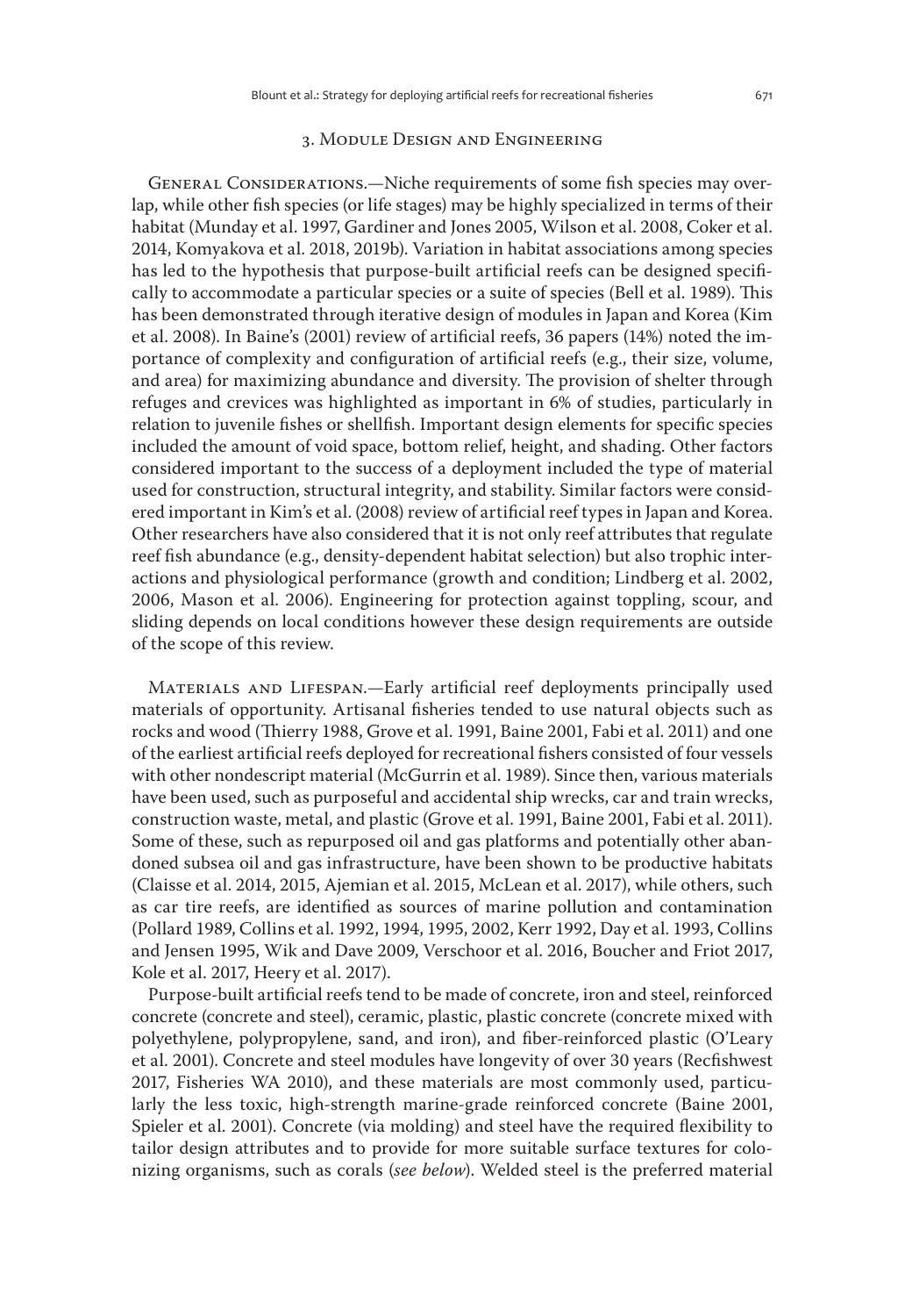for very large purpose-built artificial reef modules (Kim et al. 2008, Diplock 2010, Recfishwest 2017).

Note that different versions of concrete can leach undesirable substances or be less amenable to settlement of invertebrates than others (Becker et al. 2020) or be more susceptible to colonization of nonindigenous species (Dafforn 2017). Some researchers have proposed potential ecoengineering approaches to these problems (Dafforn 2017). Materials used to construct artificial reefs are under continuous examination and evaluation by reef developers and environmental regulators (USDC NOAA 2007) particularly with respect to the types of concrete and its reinforcement material.

SIZE AND SURFACE AREA.—The size of an artificial reef module imposes physical limits on the abundance of fishes that can be accommodated, while smaller reefs may be harder to detect by recruiting fishes (Brown and Kodric-Brown 1977, Hale et al. 2015). Several companies are now patenting artificial reef modules of various sizes. In general, smaller, low-relief artificial reefs (e.g., "reef balls") are often deployed in sheltered estuaries or bays (Folpp et al. 2011, 2020), whereas larger artificial reefs are generally deployed in offshore waters (Kim et al. 2008, Reeds 2017). Currently, the largest artificial reefs for recreational fishing are sunken ships, including those that were unintentionally sunk for recreational fishing (e.g., Lemoine et al. 2019), or decommissioned oil rigs (e.g., Ajemian et al. 2015). There are many repurposed rigs for fishing in the Gulf of Mexico (Ajemian et al. 2015), with similar options being investigated in the North and Adriatic seas (Løkkeborg et al. 2002, Sayer and Baine 2002, Fabi et al. 2004) and Australia (Fowler et al. 2014). Per unit area of seafloor, sunken ships or oil platforms are among the most productive artificial marine habitats, often exceeding natural habitats (Claisse et al. 2014, Lemoine et al. 2019), and Gallaway et al. (2019) reported some oil platforms to hold a diverse array of recreationally important species with total abundances in the order of tens of thousands. Although a high level of production for these larger structures is also related to their vertical extent (*see below*) we note that some recreationally important species may not always prefer larger reefs (*see* Lindberg et al. 2006).

Some of the largest purpose-built artificial reefs consist of high-relief, complex steel structures deployed in deep water, such as those designed to augment fish populations in Japan and Korea (Seaman Jr 2002, Kim et al. 2008, Ito 2011). The first "designed" large steel artificial reef in Australia was deployed off the coast of Sydney, Australia in 2011, and its success, popularity, and productivity has paved the way for numerous multicomponent reefs throughout Australia (Keller et al. 2016, 2017, Smith et al. 2016, Cardno 2018). In Japan and Korea, where there are hundreds of purpose-built artificial reef deployments and module types, the majority of steel reefs are less than 10 m tall; most concrete reefs are <8 m tall (Kim et al. 2008).

The surface area of an artificial reef can be proportional to its size, but total surface area and bulk volume is important to productivity and diversity (Kim et al. 2008, Lemoine et al. 2019). Surface area available for the settlement of habitat forming epibiota is directly related to the abundance of food available for benthic feeding (Type A), which enhances productive capacity (London Convention and Protocol/ UNEP 2009).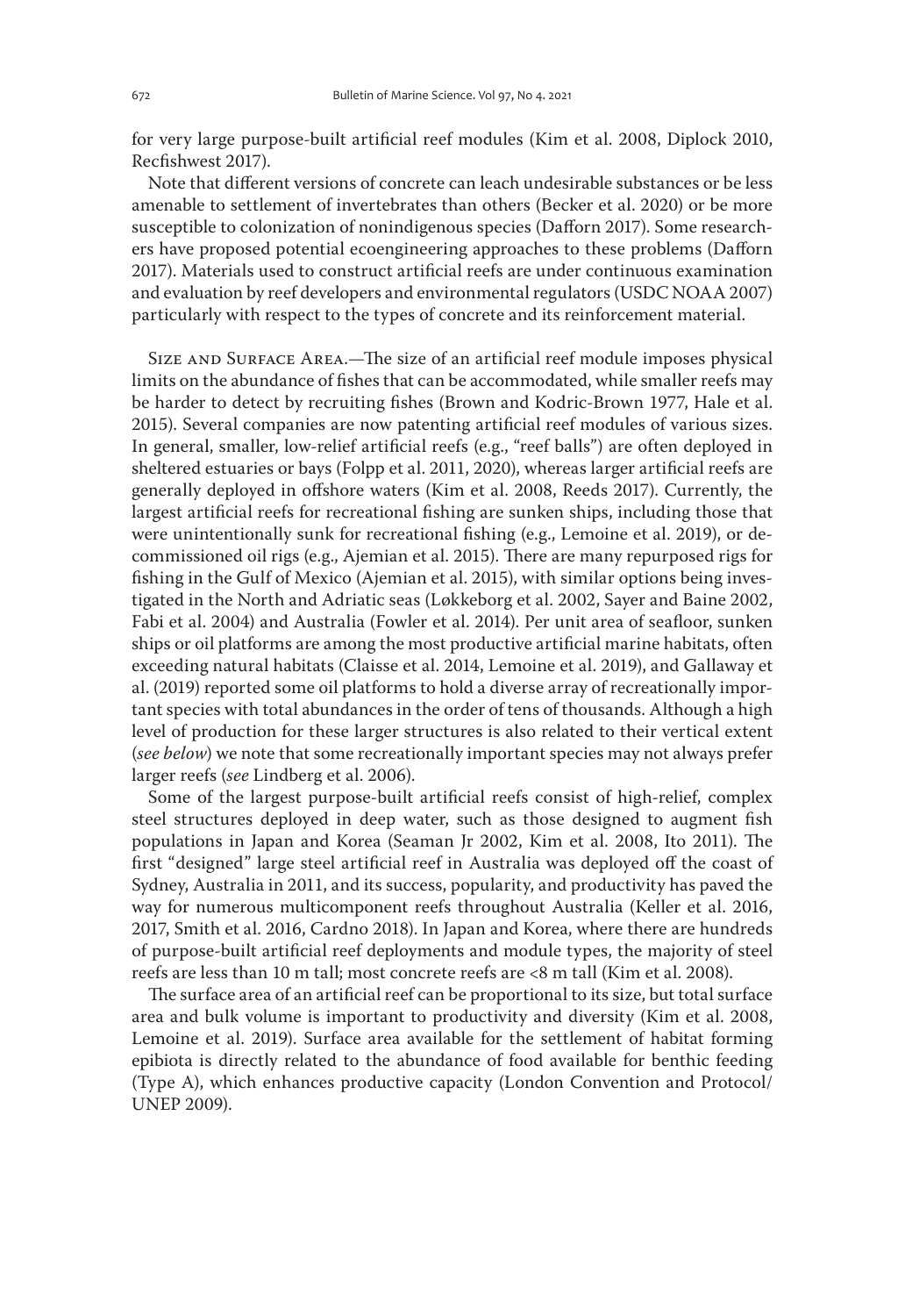RUGOSITY AND VOID SPACE.—Bohnsack and Sutherland (1985) suggested that complexity is an important consideration in the design of artificial reefs given that it promotes diversity of species and biomass. There have been many studies of fishes associated with natural and artificial reefs supporting this hypothesis (Rilov and Benayahu 2000, Wilhelmsson et al. 2006, Wilson et al. 2007, Hackradt et al. 2011, Komyakova et al. 2013, Lemoine et al. 2019). Complexity can be considered in terms of external complexity, or "rugosity", and in the case of artificial reefs, internal complexity, or "void space".

Rugosity is the state of roughness or irregularity of a surface. Greater rugosity can provide direct cover for smaller (Type A and B) reef fishes (e.g., Gratwicke and Speight 2005, Kuffner et al. 2006, Walker et al. 2009). Areas of great rugosity are also more suitable for attachment for algae and sessile invertebrates (Harlin and Lindbergh 1977, Hixon and Brostoff 1985, Mumby 2006). This is particularly so for horizontal surfaces where sessile invertebrates more easily attach to more elevated areas because they are less affected by accumulations or movement of sand along the substratum (Friedlander et al. 2003). Horizontal surfaces also provide diversity of habitat, having shaded and light-exposed surfaces. Even on vertical surfaces some sessile biota, such as coral larvae, appear to preferentially recruit to areas with greater rugosity (Rogers et al. 1984). Given that there are strong associations among some sessile communities, for example corals, and the diversity and structure of Type A or B reef fish communities (Komyakova et al. 2013), rugosity can therefore indirectly increase fish diversity and abundance. Granneman and Steele (2015) showed that artificial reefs that had relatively low vertical relief and rugosities were structurally similar and had similar fish assemblages to the low-profile natural reefs in the region, but artificial reefs with greater rugosities and relief than the natural reefs had fish assemblages that were approximately two- to five-fold more dense and had two- to three-fold more biomass. Similar associations between low vertical relief artificial reefs and low vertical relief natural reefs have been observed elsewhere (Komyakova et al. 2019a).

In terms of void space, many studies have found that reef blocks with greater area and more holes were characterized by greater species richness, abundances, or biomasses of Type A or B fishes than those blocks with less holes (Kellison and Sedberry 1998, Sherman et al. 2002, Lindberg et al. 2006, Hackradt et al. 2011). Holes on artificial reefs can also provide important habitat for invertebrates (Langhamer and Wilhelmsson 2009).

The optimal amount of void space is highly species dependent (Bohnsack et al. 1991, Spieler et al. 2001). Small scale voids/holes may be relevant to small, site-attached Type A fishes, whereas large scale voids/holes may be suited to large fish species including sit and wait (Type B) species (e.g., large serranids). Large voids may be less desirable than smaller voids because they offer less shelter and less niches. Shulman (1984) and Hixon and Beets (1993) confirmed that the number and size of refuges significantly influenced the number, size, and species richness of Type A and B fishes. In addition to differences in habitat requirements among species relating to their size, many species also show ontogenetic shifts in habitat utilization as they grow (Lindberg et al. 2006, Snover 2008, Wilson et al. 2008, Giffin et al. 2019, Komyakova et al. 2019b). Several studies have noted the importance of hole size relative to body size of Type A or B reef fishes as a means of predator exclusion (e.g., Hixon and Beets 1993, Almany 2004a,b). Kellison and Sedberry (1998) considered that the smaller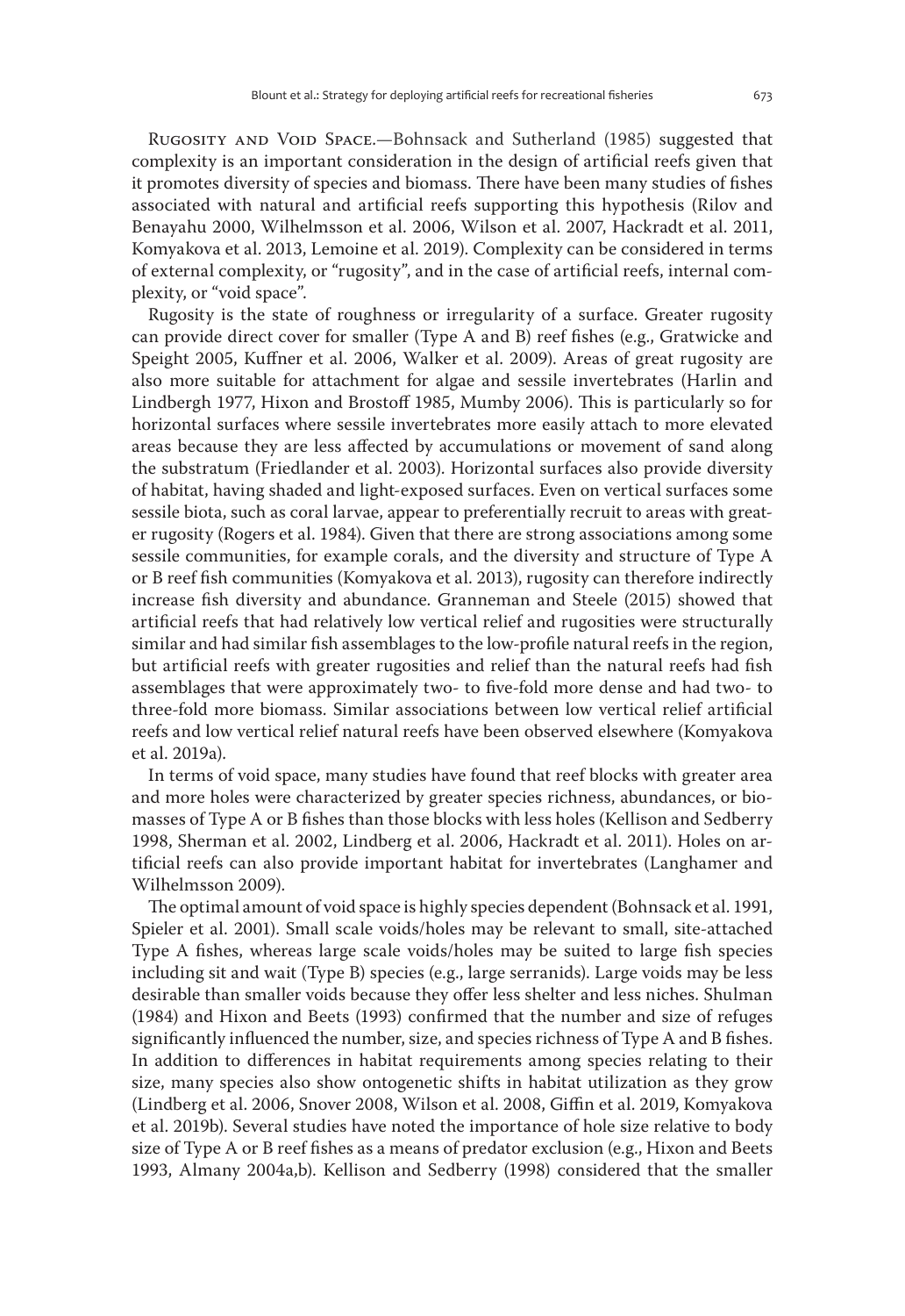number of species and individuals on artificial reefs without holes might have been due to less juvenile and adult recruitment to those units. Indeed, some tropical studies have demonstrated that smaller-bodied individuals (e.g., recruits) tend to occupy coral with smaller branching space (Komyakova et al. 2018, 2019b).

In addition to size, the shape of the void and void position on a reef can also be very important, particularly for habitat specialists (Gardiner and Jones 2005, Lindberg et al. 2006). Kerry and Bellwood (2012) reported close association of all but one of the 11 families of large Type B reef fishes observed (including haemulids and lutjanids, along with lower counts of the serranids and mullids), with tabular corals relative to other coral forms supporting similar findings by Shibuno et al. (2008). Given their canopy, it is intuitive that tabular corals should outperform both branching and massive corals in providing concealment or shade for large Type B reef fishes, but branching corals provide highly complex microhabitat, which is often utilized by smaller reef fishes or early ontogenetic stages of larger species for shelter. From the perspective of reef design, Kerry and Bellwood (2012) found artificial shelter units and tabular corals were functionally equivalent, supporting fish communities that were not significantly different and with comparable occupancy rates for large Type B reef fishes. Notably, large Type B reef fishes preferred opaque rather than translucent canopies. Other research has shown that large fishes cued to tabular corals for concealment and/or shade (Almany 2004b). In contrast, smaller Type A fishes (e.g., pomacentrids, gobids, blennids, and apogonids) were associated mainly with artificial reef units that did not visually obstruct their view. It was suggested that this is because smaller bodied species are more likely to be subjects of ambush predation (Almany 2004a,b), and hence benefit from being able to see in every direction.

VERTICAL RELIEF.-Natural reefs that offer vertical relief are often characterized by greater taxonomic diversity of Types A–D fishes relative to their surroundings (Fagerstrom 1987), and there is ample evidence to suggest that if artificial reefs have sufficient vertical relief they too can support greater taxonomic diversity (Ogawa 1967, Molles 1978, Beets 1989, Bohnsack et al. 1994). Similar positive correlations between abundance and vertical relief have been demonstrated for artificial reefs (e.g., Thorne et al. 1989, Nakamura and Hamano 2009). Boswell et al. (2010) reported that large aggregations of fishes underneath a decommissioned oil and gas platform were closely associated with the vertical slopes in the structure. Davis and Smith (2017) assessed proximity effects of small natural and artificial vertical walls on patterns of fish assemblages, testing whether wall size and type affected assemblages. Fish assemblages in the immediate vicinity of both natural and artificial walls had significantly more fish species and abundance than those on surrounding, low-relief reefs. The size of the effect generated by walls was found to be proportional to the size of the wall, with species richness and abundance generally increasing with wall height and length. Differences between natural and artificial walls were detected, but these were confounded by differences in size between wall types. The study builds on previous work by showing that, within reefs, local areas of great species richness and abundance can occur in the vicinity of small but important reef features such as vertical walls, suggesting that walls appear to act as localized biodiversity "hotspots".

Vertical relief also plays an important role in recruitment, at least for Type A–C coral reef fishes. Granneman and Steele (2015) showed that a difference in fish size on artificial and natural reefs was potentially driven by the enhancement of the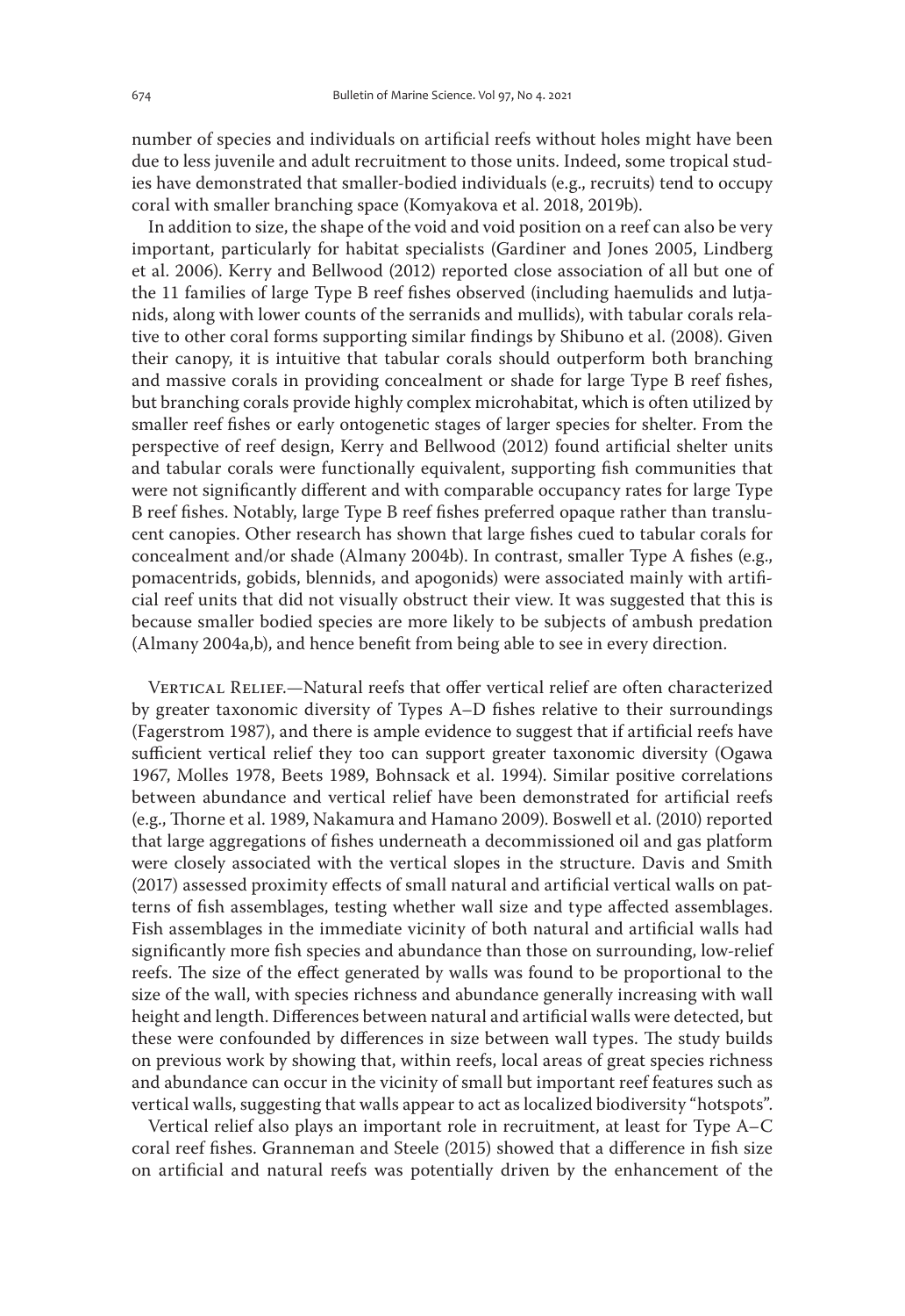recruitment of small, young fishes to the higher relief and structurally more complex artificial reefs, coupled with the presence of older, bigger fishes on natural reefs. Rilov and Benayahu (1998, 2000, 2002) tested the hypothesis that high-relief artificial reefs had more recruitment of coral reef fishes, mainly Type D planktivores, than near-bottom, low-relief artificial reefs. Recruitment was approximately two orders of magnitude greater for the experimental vertical installations than for the nearbottom ones. Most of the initial recruitment occurred at the upper sections of the vertical installations, which may indicate near surface movement of fish larvae as they approach the structure.

Some species also show postrecruitment differences in affinity for vertical structures. Red snapper (*Lutjanus campechanus*), for example, recruit to high-relief vertical structure as age-2 fishes in late summer and fall but prior to this age juveniles prefer low-relief habitats with shell or gravel substrata as do older fishes (Gallaway et al. 2009, Karnauskas et al. 2017).

Upwelling and Vortices.—Species preferences to different hydrological effects such as upwelling, eddies, and slipstreams can enhance habitat, move nutrients, and create feeding opportunities (Kim et al. 2008, Recfishwest 2017). Evidence is building that these effects are important drivers of abundance and diversity on artificial reefs in tropical and temperate environments, particularly for Type D planktivores. In their study of vertical relief on artificial reefs, Rilov and Benayahu (2002) suggested increased fish abundances around the upper sections of the vertical installations may have resulted from preference by Type D planktivorous species for areas with the greatest water/plankton flux. Zooplanktivorous fishes such as yellowtail scad (*Trachurus novaezelandiae*) position themselves around natural reefs relative to prevailing current conditions to maximize feeding opportunities (Hamner et al. 1988, Kingsford and MacDiarmid 1988), with similar locational preferences by this species also observed on a purpose-built artificial reef in southeastern Australia (Becker et al. 2019).

Metal panels can also be incorporated into the design of steel reefs to take advantage of currents and tides to create upwelling that increases primary productivity (food sources for larval fishes). Steel lattice-like structure added to steel reefs can also provide shelter and safe areas for baitfish (Type D) to congregate (Recfishwest 2017). Optimal design criteria are summarized in Table 1.

## 4. Optimizing Spatial Arrangements

MODULE NUMBER AND SPACING.—Module arrangements can have an influence at the seascape scale on the effectiveness of the artificial reef. Individual artificial reef modules can be arranged within clusters to form multicomponent reef "complexes" or patch reefs that increase the effective footprint of the artificial reef system. Spatial complexity plays a prominent role in the ecological effectiveness of artificial reefs, and spatial configuration of the reef field has received considerable attention in recent decades to identify optimal characteristics in different contexts (Lindberg et al. 2002, 2006, Jordan et al. 2005, Mason et al. 2006, Biesinger et al. 2011, Campbell et al. 2011, Smith et al. 2017, Becker et al. 2019). Optimization can be complex and is necessarily context specific, requiring consideration of recruitment and colonization processes, foraging behavior of desirable species, connectivity, and the expected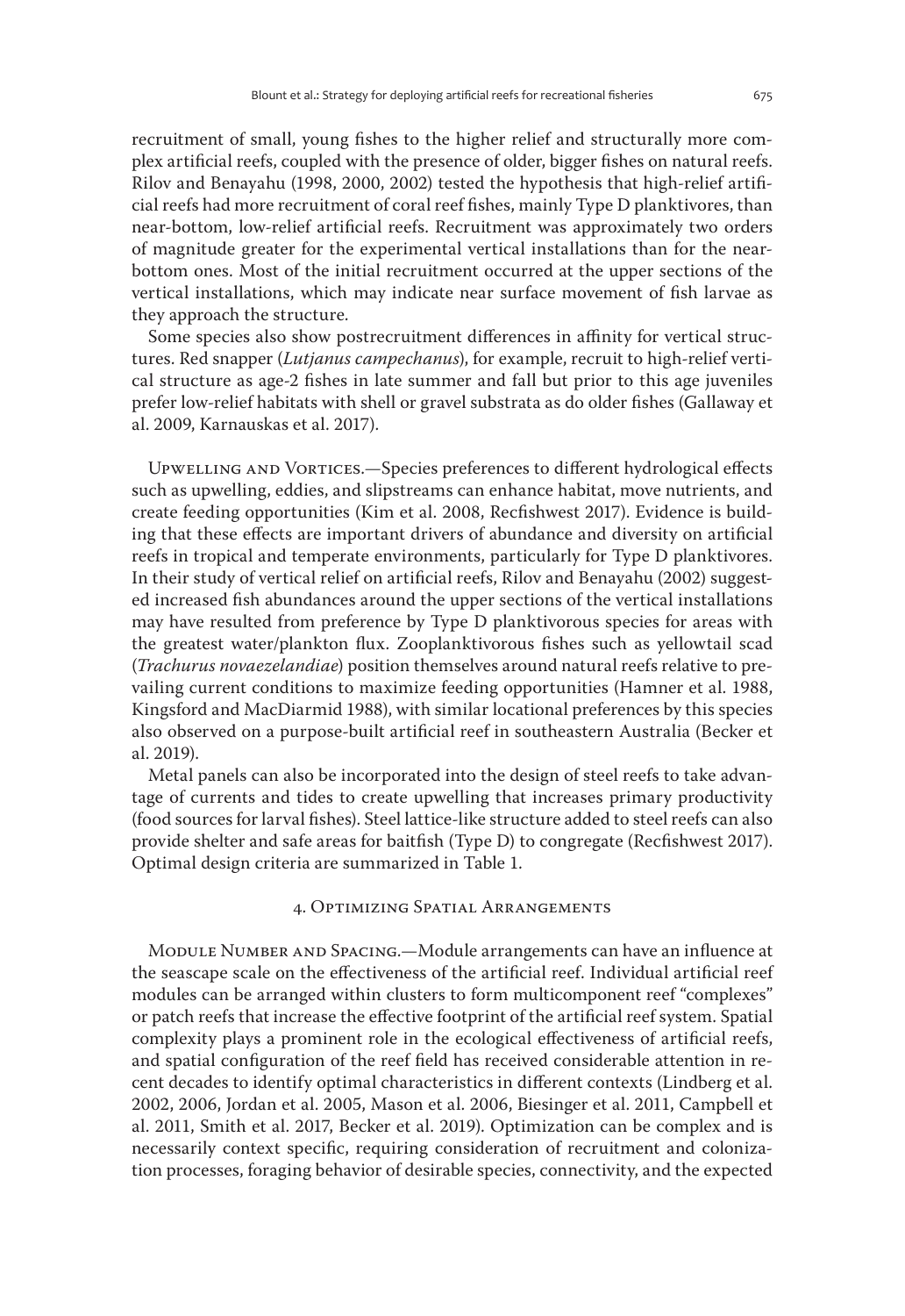| Table 1. Optimal criteria for design, arrangement, and site selection.                                                                                                                                                                                                                                                                                     |                                                                                                                                                                                                                                                                                     |                                                                                                                                                                                                                                                                                                                              |
|------------------------------------------------------------------------------------------------------------------------------------------------------------------------------------------------------------------------------------------------------------------------------------------------------------------------------------------------------------|-------------------------------------------------------------------------------------------------------------------------------------------------------------------------------------------------------------------------------------------------------------------------------------|------------------------------------------------------------------------------------------------------------------------------------------------------------------------------------------------------------------------------------------------------------------------------------------------------------------------------|
| <b>Optimal Designs</b>                                                                                                                                                                                                                                                                                                                                     | Optimal Arrangements                                                                                                                                                                                                                                                                | <b>Optimal Siting</b>                                                                                                                                                                                                                                                                                                        |
| High-strength marine-grade reinforced concrete or welded steel are the optimal<br>materials for modules given their strength and longevity.                                                                                                                                                                                                                | Using more than one module maximizes complexity<br>and increases the potential for greater fish diversity.                                                                                                                                                                          | Artificial reefs should be at least 500 m from natural reefs to<br>avoid attracting fish.                                                                                                                                                                                                                                    |
| Larger modules are more effective than smaller modules. However, a combina-<br>tion of smaller modules that form larger overall reef can be a viable alternative.                                                                                                                                                                                          | Modules of various types should be arranged in clusters<br>to maximize complexity at the scale of cluster.                                                                                                                                                                          | Environmental: avoid (1) existing hard seabed, (2) impacts<br>to sensitive marine habitats, and (3) impacts to conservation<br>estates.                                                                                                                                                                                      |
| complexity may increase invertebrate community formation, which may be of<br>Completely smooth surfaces should be avoided, a level of small-scale structural<br>benefit to the fish community.                                                                                                                                                             | ules within a cluster should be $3-4 \times$ base diameter of<br>The closer the modules are placed together, the more<br>they would function as a single unit. Spacing of mod-<br>modules to encourage fishing within the cluster.                                                  | areas of cultural or historic heritage, and (3) mineral or pe-<br>Social: avoid impacts to (1) existing users of the area, (2)<br>troleum exploration areas.                                                                                                                                                                 |
| The shape of a void and its position on an artificial reef is important for shel-<br>ade to larger roving fishes. Smaller<br>fishes also use such shelters but prefer that the shelters do not visually obstruct<br>ter. Tabular voids provide concealment or sha<br>their view.                                                                           | Clusters have scalability, and clusters should be 50-60<br>m apart to provide for adequate foraging space for associated fishes, and a necessary level of connectivity<br>among clusters for foraging. This distance also provides<br>drift channels between the reefs for fishing. | Engineering: avoid (1) areas of rocky substratum of lime-<br>stone, (2) unstable seabeds, (3) interfering with marine infra-<br>structure, and $(4)$ interfering with shipping channels. Also, the artificial reef $(5)$ should be accessible to recreational<br>fishers and (6) should not become exposed during low tides. |
| reef stability in the local environ-<br>species requirements<br>The height of modules should be dictated by<br>mental conditions, boat traffic safety, and fish                                                                                                                                                                                            | An optimal footprint for a cluster is about 400 m <sup>2</sup> .                                                                                                                                                                                                                    |                                                                                                                                                                                                                                                                                                                              |
| The size of the effect (to abundance and diversity of fishes) generated by vertical<br>walls (vertical relief) is proportional to the dimensions of the wall, with species<br>richness and abundance generally increasing with wall height and length. Higher<br>vertical relief has also been shown to stimulate rapid recruitment of juvenile<br>fishes. | Although there are some signs that deeper artificial reefs<br>have higher fish densities than shallow artificial reefs, it<br>is likely that densities are driven mostly by individual<br>species' depth preferences which can also include onto-<br>genetic preferences.           |                                                                                                                                                                                                                                                                                                                              |
| cracks, and crevices is commonly<br>several spatial scales) through in-<br>associated with a diversity of niches, high abundance, and high species diversity.<br>Greater complexity in physical structures (at<br>creased surface area, number of void spaces,                                                                                             |                                                                                                                                                                                                                                                                                     |                                                                                                                                                                                                                                                                                                                              |
| fishes, as well as minimizing the<br>Greater rugosity can provide cover for some<br>effects of mobilized sediment on these biota.                                                                                                                                                                                                                          |                                                                                                                                                                                                                                                                                     |                                                                                                                                                                                                                                                                                                                              |
| Whilst maximizing void volume to total ratio it is important to allow transpar-<br>$s$ ilt<br>ency to currents and stop the accumulation of                                                                                                                                                                                                                |                                                                                                                                                                                                                                                                                     |                                                                                                                                                                                                                                                                                                                              |
| Features that produce upwellings, eddies, and slipstreams are important drivers<br>of fish abundance and diversity, particularly planktivores                                                                                                                                                                                                              |                                                                                                                                                                                                                                                                                     |                                                                                                                                                                                                                                                                                                                              |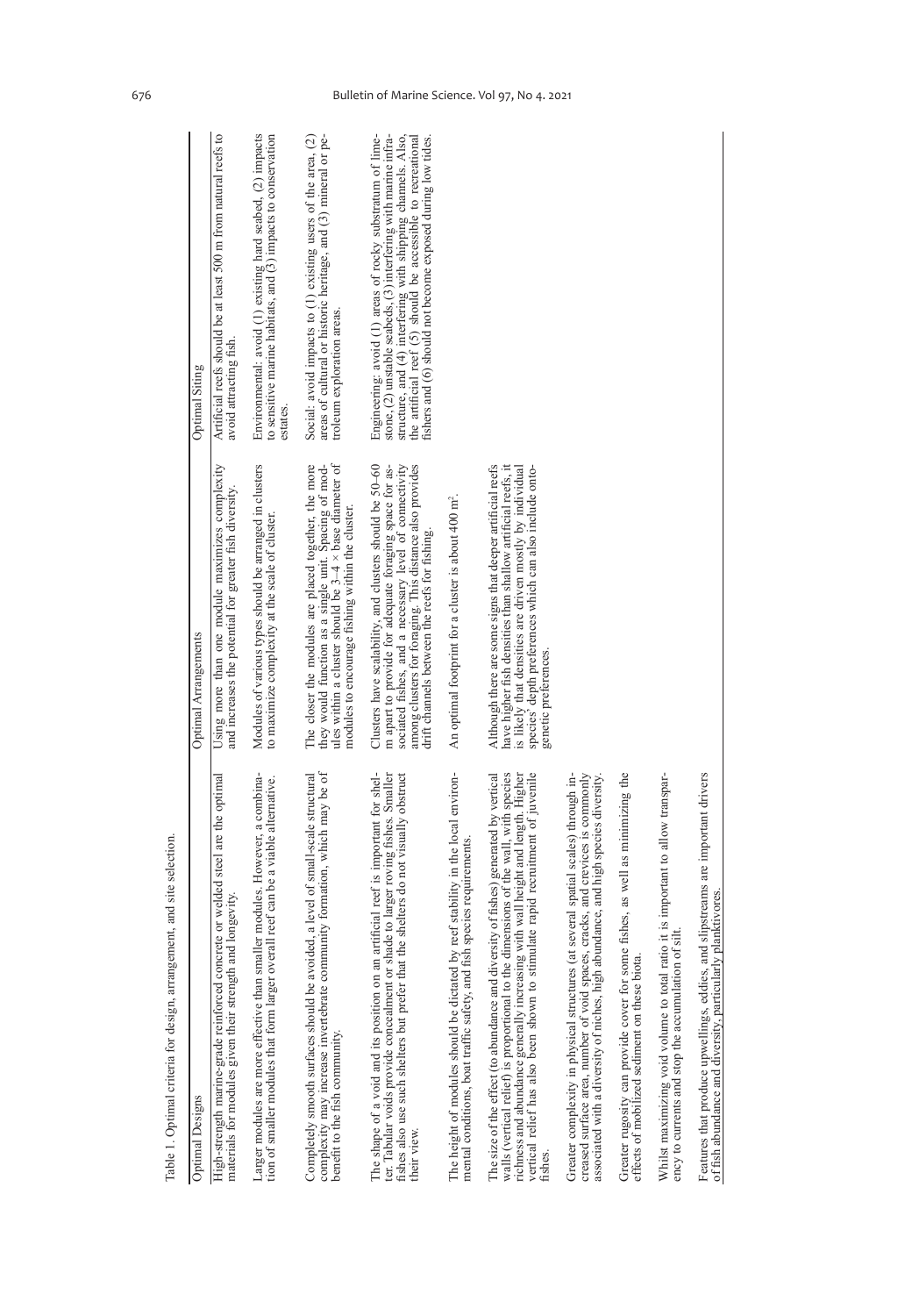recreational fishing effort. Decision makers usually need to balance multiple objectives, outcomes, and impacts within a finite budget, and careful consideration of the spatial arrangement of the reef field is an important way to achieve an optimal outcome.

Determining the appropriate distances between artificial reefs and the number of modules primarily requires an understanding of how far Type B and D fishes move away from modules to forage, the halo of productivity surrounding particular reef structures, and the hydrodynamic environment that is desired within the reef field itself (as structures can locally dampen wave and current energy). An artificial reef is inhabited by predators and prey, and all require shelter (either for ambush or safety) and need to forage. In short, shelter limits local densities of predators (e.g., Lindberg et al. 2006), foraging competition drives predators and prey away from shelters, and predation risk drives prey toward shelter (Biesinger et al. 2011). The tradeoff between these two sets the population distributions for predators and prey around the reef.

Arrangements can also create interstitial zones between modules that in theory are safe pathways for fishes to migrate between modules and are livable space for some species (Jordan et al. 2005). Not all fishes on an artificial reef obtain energy directly from biota living on the structure. Some Type B or D species will use the reef simply as a refuge and leave it to feed elsewhere (Coleman and Mobley 1984), whereas others, like the majority of Type D planktivores, are likely to source food around the structure (Becker et al. 2019). This has led to a better understanding of the optimal spacing among modules so that foraging areas would not overlap, and fishes would not be competing for food resources, particularly benthic food sources, and creating areas of intense prey depletion ("foraging haloes") around the reef structures (Lindberg et al. 1990, Frazer and Lindberg 1994, Campbell et al. 2011, Reeds et al. 2018).

While large steel purpose-built artificial reefs are generally deployed as solitary structures, smaller concrete modules are more usually deployed in clusters to create a sufficiently large reef footprint (Kim et al. 2008). The proximity between artificial reef units within reef clusters had been an important consideration for researchers, given the multitude of biological and ecological factors that affect how a cluster of reefs will function (Jordan et al. 2005, Lindberg et al. 2006, Campbell et al. 2011). In creating a cluster, Kim et al. (2008) suggested that placing reef modules too close together can impact water flow in such a way that it adversely influences fish occupation, whereas Jordan et al. (2005) suggested that modules placed apart by a certain distance combined to function as a larger individual reef. Some researchers have developed more sophisticated approaches to determining spatial configurations and numbers of artificial reef units. The Korea Fisheries Resources Agency (FIRA) has been studying spatial configurations for many years, and Lan et al. (2004) developed a model that can optimize an arrangement by considering the costs, budget, and deploying distance. As a general rule, optimal module spacing within a cluster should be 3–4 times the base diameter of modules, as this both encourages fish occupancy and supports fishing within and around the cluster, rather than simply on top of it (Cardno 2018). Modules of various types should also be arranged in such a way to achieve the complexity and niches within the overall reef that are required to support desirable species.

Clearly, the scale of an artificial reef cluster must be large enough to develop a stable assemblage structure and facilitate fishing activity simultaneously. Highly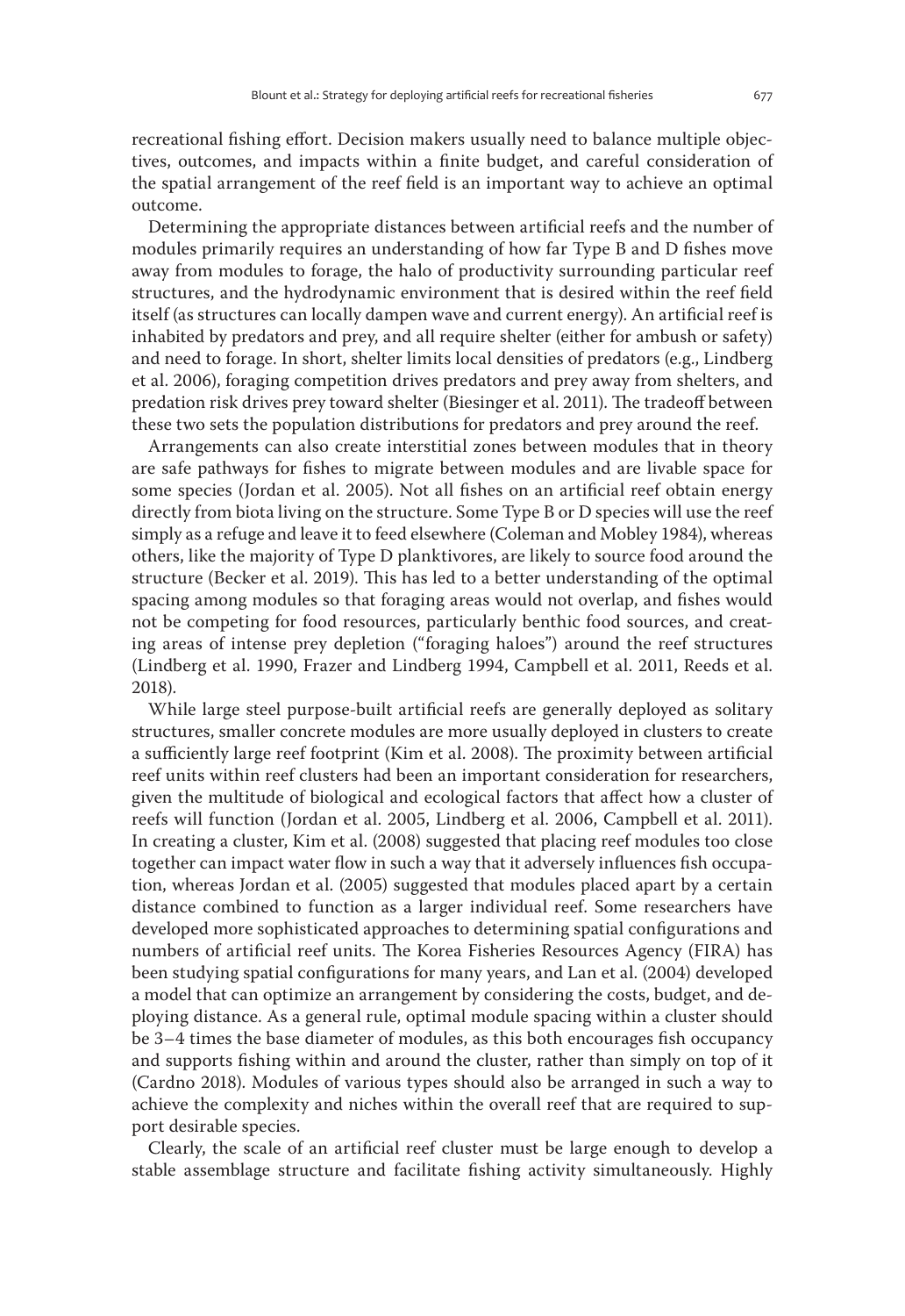connected natural reefs can have a greater abundance and diversity of reef resident species (Vega Fernández et al. 2008). Large artificial reef mosaics may also accommodate more fishers who might use a reef simultaneously, and facilitate more fish diversity and abundance (Jordan et al. 2005, dos Santos et al. 2010). In contrast, Campbell et al. (2011) showed that there are diminishing returns on abundance and biomass with very large increases in number of modules. In Korea, the area of clusters comprised of multiple modules varies but is generally between 100 and 1000  $m<sup>2</sup>$ (Fisheries WA 2010). Approximately  $400\,\mathrm{m}^2$  is an optimal footprint, given this is sufficient to incorporate at least four larger concrete modules or many smaller modules.

MODULE CLUSTERS.—Analyses by Biesinger et al. (2011), Gallaway et al. (2018, 2019), and Becker et al. (2019) showed that fish abundance decreases rapidly with distance away from a reef-field; such close associations with artificial reefs have been shown to differ for Type C and D pelagic (Boswell et al. 2010, Scott et al. 2015) and Type A and B reef-associated species (dos Santos et al. 2010). Further, Scott et al. (2015) found that a fish assemblage associated with an artificial reef is unlikely to be detected 30 m away from that reef. Biesinger et al. (2011) and Becker et al. (2019) suggested that such patterns indicate the value of areas near the reef-field as habitat for many observed fishes, highlighting a trade-off between foraging competition and the risk of predation, with fishes more likely to forage in the area immediately around the reef-field near the shelter provided by the modules. This holds true for reef (Type A), demersal (Type B), or pelagic (Type C or D) species (Truong et al. 2017). The patterns may also depend on other factors, such as the size of the artificial reef, the composition of the fish assemblage, the propensity of particular species to travel far from an artificial reef (possibly related to their ability to find their way back to those structures, density of prey, or density-related competition for resources), and, perhaps most importantly, the proximity of an artificial reef to other natural or artificial structures.

Optimally arranged artificial reef clusters would ideally take advantage of small-scale movements of fishes while also limiting potential foraging overlap. Consequences of resource depletion caused by the overlap of foraging haloes are a reason why the deployment of artificial reefs should include consideration of how clusters are spaced. The resource mosaic hypothesis predicts (in part) that as reef spacing decreases, access to prey that inhabit the soft-bottom area around the reefs also decreases (Frazer and Lindberg 1994). Given some Type B or E species feed on nonreef-associated demersal prey, they can create areas of intense prey depletion ("foraging haloes") around reef structures, and benthic prey depletion has the potential to increase as reef spacing decreases because of the greater overlap of foraging activity (Lindberg et al. 1990, Frazer and Lindberg 1994, Campbell et al. 2011). The feeding haloes may have negative effects on abundance, growth, and residence time of fishes on artificial reefs if the fishes are forced to forage outside of the halo area. For some species, more competition for food and a requirement to forage further afield may increase the risk of predation, but some reef-associated fishes tend to trade off this risk by limiting their foraging range (Lindberg et al. 2006, Biesinger et al. 2011). Notwithstanding this, it appears intuitive that more widely spaced reefs should result in decreased halo overlap and lead to an increased density of potential prey species in surrounding soft-bottom habitat, therefore increasing foraging opportunities.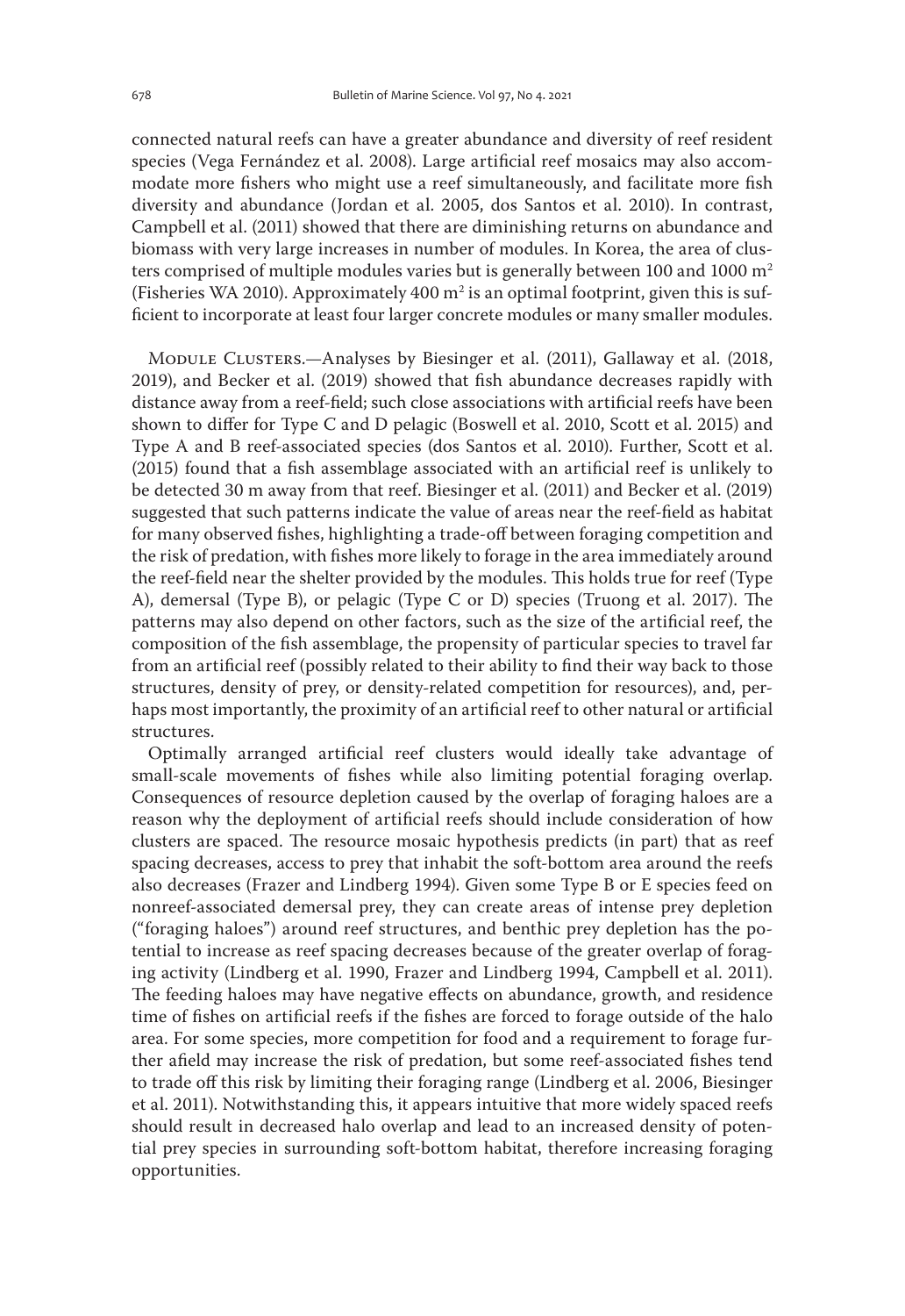Becker et al. (2019) found that a spacing of 50 m between clusters of modules created foraging grounds within the reef-field similar in size to those suggested by previous studies (Frazer and Lindberg 1994, Scott et al. 2015), while creating an increased refuge area for smaller Type A or B species (Champion et al. 2015). Fishes occupy the spaces between the clusters both in the epibenthic zone and the water column, indicating that reefs act as a single unit, and given that many researchers indicate that the total reef effect amounts to between 20 and 50 m (Fabi and Sala 2002, dos Santos et al. 2010, Scott et al. 2015, Smith et al. 2017), a 50 m spacing among clusters is likely to be appropriate for a well-connected reef-field. Becker et al. (2019) suggested that although it may be possible to further extend this spacing, this could reduce connectivity and risk the creation of isolated reef clusters. Scott et al. (2015) suggested a separation distance of 60 m would avoid overlapping distributions of associated fishes, while still promoting a necessary level of connectivity. Given the findings highlighted here, optimal design arrangements are summarized in Table 1 and some examples for different sized modules are presented in Figure 2.

## 5. Site Selection

GENERAL CONSIDERATIONS.—The choice of optimal locations for deploying artificial reefs for recreational fishers is challenging for planners, given that they may need to consider the range of local conditions, alongside socioeconomic factors and legislative requirements. It would serve no purpose to deploy artificial reefs in areas that fishes are known to actively avoid (e.g., areas where bottom water is anoxic or where there are other fish deterrents), where natural recruitment is limited (unless seeding of the reefs is to occur), or, in the case of artificial reefs designed for fishing, where fishing is limited or locations are difficult to access (e.g., strong currents may prevent fishing, or a location may be distant to access points or in a shipping lane). Other factors to consider include local habitat type, sediment type, protected habitats, current strength and direction or wave action, oceanographic parameters such as water temperature and depth, exclusion zones such as spoil grounds, port limits, marine protected areas, communications routes, proximity to culturally sensitive areas, and planning and permitting requirements (Pickering and Whitmarsh 1997, Baine 2001, USDC NOAA 2007, Fabi et al. 2015, Becker et al. 2018).

Separation or co-location of artificial reefs and natural reefs is a source of debate. Separation may create additional production to local natural reefs (rather than simply attracting fishes away from natural reefs); however, co-location may produce multiplicative impacts. It is thought that more isolated artificial reefs will have greater species diversity and be used by more Type C or D pelagic fishes (Walsh 1985, Jordan et al. 2005, Vega Fernández et al. 2008), whereas highly connected artificial reefs will have more resident Type A or B reef species (Vega Fernández et al. 2008, dos Santos et al. 2010). Optimal distances for separation depend on the relative sizes of nearby natural reefs, the fish community structure (Brickhill et al. 2005, Kim et al. 2008, Komyakova et al. 2019a), the ability of fishes to detect a reef, and foraging behavior (Shulman 1985a,b, Workman et al. 2002, dos Santos et al. 2010, Abecasis et al. 2013). Further complicating resolution of the production/attraction debate is the possibility that artificial reefs, were they to include a diverse range of species, function as fish habitat at temporally or spatially variable intermediate states between attraction and enhancement. Powers et al. (2003) estimated annual production enhancement (per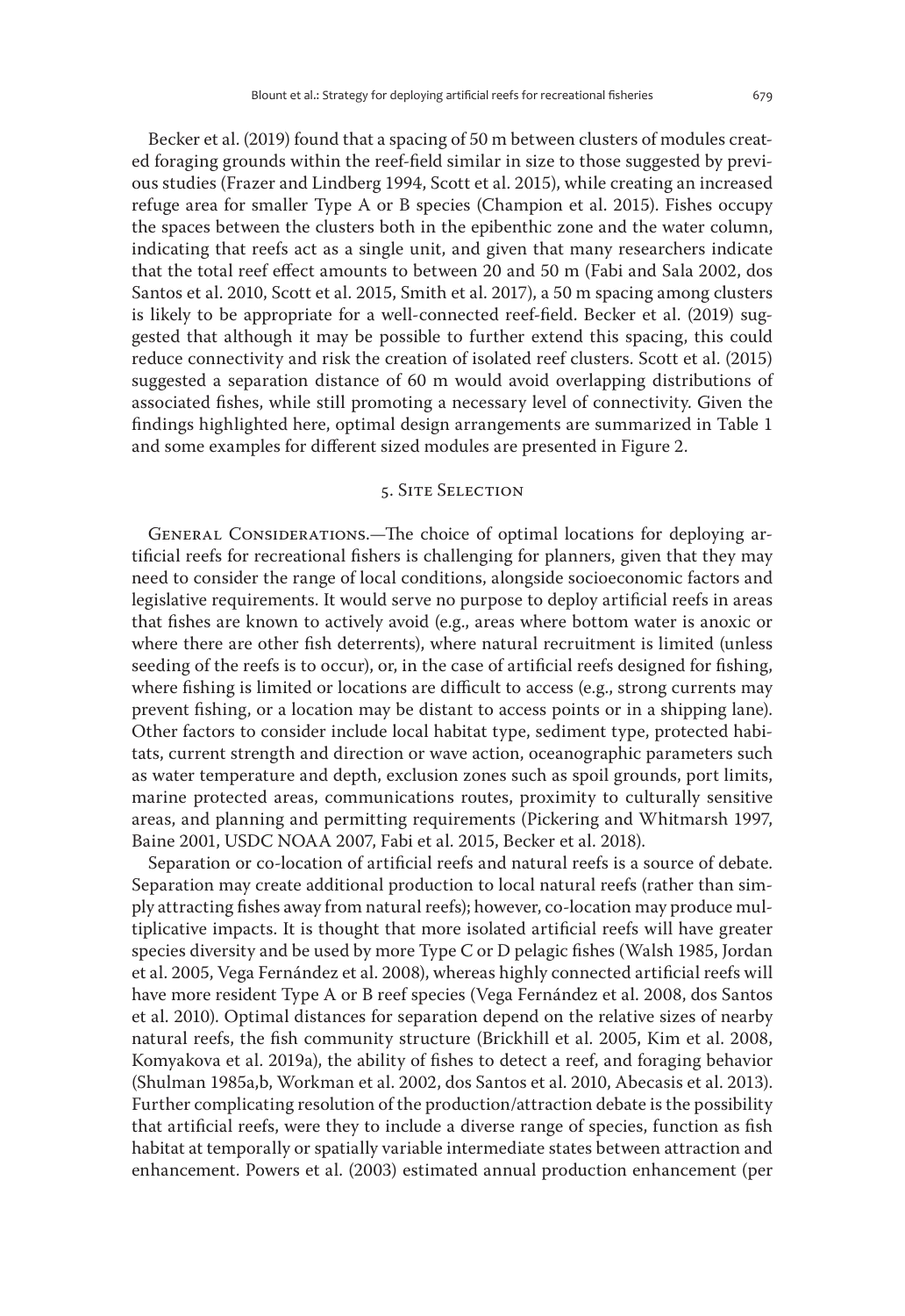

Figure 2. Example optimal arrangements for artificial reef modules in a cluster where module base diameter =  $3 \text{ m}$  (left) or when base diameter = 1.5 m (right).

10 m2 of artificial reef) under the various scenarios, and found it ranged from 0 kg under the attraction scenario, or a net decline with fishing, to 6.45 kg with no attraction, or 4.44 kg with fishing.

Artificial reefs may well function as ecological stepping stones, or provide alternative foraging or shelter opportunities (e.g., Westmeyer et al. 2007, Lowry et al. 2017), thus increasing the connectivity between other nonreef habitats and the dispersion and recruitment of species (Westmeyer et al. 2007, Shipley and Cowan 2011, Keller et al. 2017). To date, most reef fish studies have been conducted at relatively small spatial scales, limiting our ability to identify these potentially important habitat linkages in a landscape context. However, many reef species (i.e., several lutjanids) exhibit multiple ontogenetic shifts in habitat use (e.g., Appeldoorn et al. 2003, Gallaway et al. 2009) while others (e.g., haemulids) may migrate daily to forage (e.g., Tulevech and Recksiek 1994). Grober-Dunsmore et al. (2007) found that the availability of seagrass habitat near natural reef patches appears beneficial for recruitment, settlement, survivorship, abundance, and/or coexistence of certain juvenile reef fishes at close distances but between 500 m and 1 km for adults.

Given the risks of artificial reefs attracting popular species from nearby natural reefs and thus increasing their vulnerability to fishing are yet to be disproven, we precautionarily recommend that managers deploy artificial reefs far enough away from natural reefs if they are focused on eliminating this potential risk. Under this approach, based on the likely species present and species-specific behaviors, proposed optimal separation distances of between 500 and 1000 m (Brickhill et al. 2005, Kim et al. 2008, Topping and Szedlmayer 2011) would be adequate. Notwithstanding this, given the potential benefits of co-location of artificial reefs with natural reefs or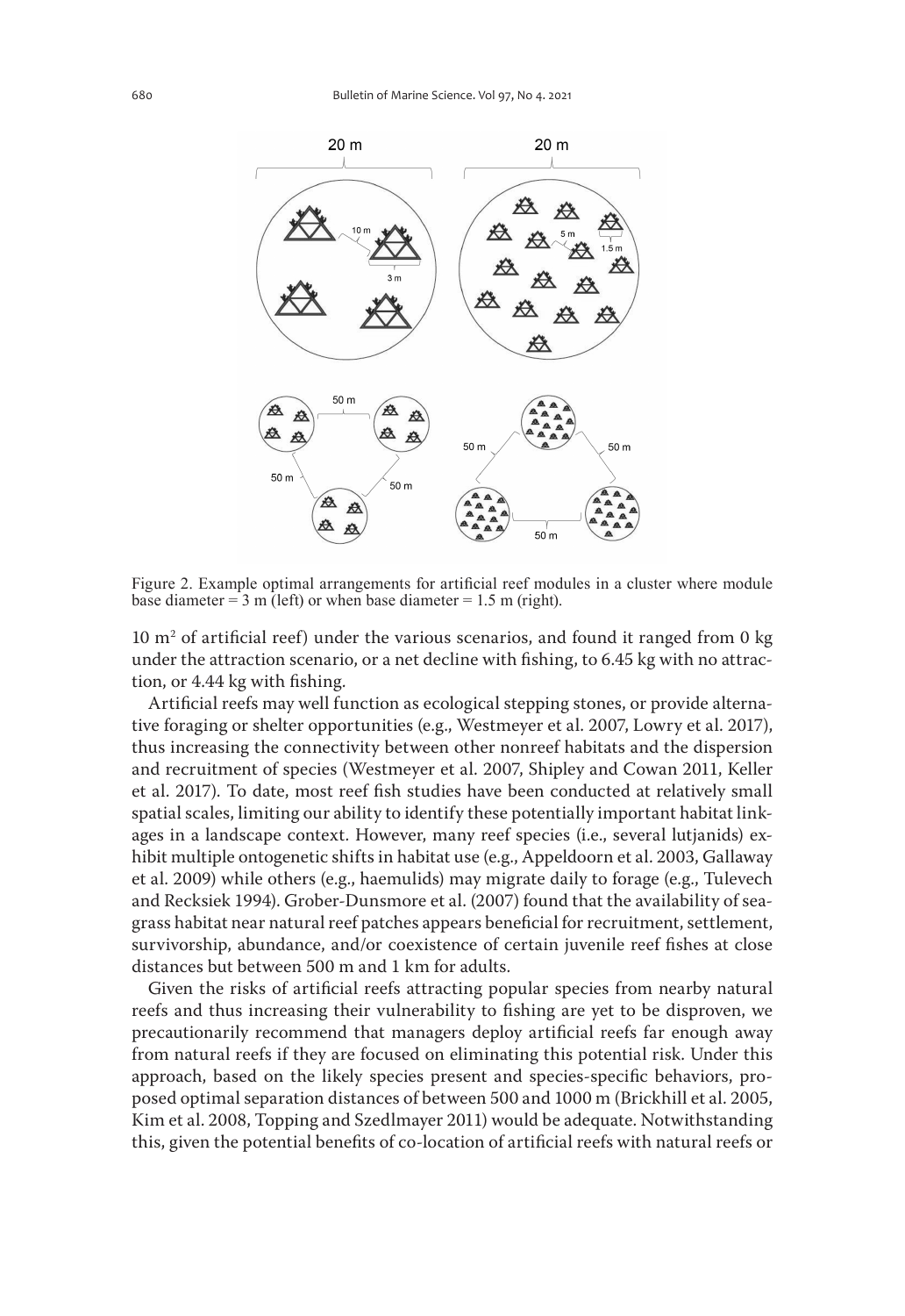other stepping-stone nonreef habitats is a focus area of current research, we recognize that a shift in best practice is possible in the future.

WATER DEPTH.—Few studies have explored the impact of water depth on fish diversity and abundance on artificial reefs. In Portugal, Santos et al. (2013) showed there were slightly higher densities of fishes recorded on deeper reefs relative to shallow reefs, but other investigations focusing on particular species have been confounded by potential ontogenetic shifts in fishes associated with habitat type. For example, in a study of red snapper (*Lutjanus campechanus*) in the Gulf of Mexico, there were significantly more small fishes (<33 cm TL) at shallower depths (<35 m) and on small artificial reefs than at deep sites (>35 m; Jaxion-Harm and Szedlmayer 2015). In Japan and Korea, Kim et al. (2008) reported that artificial reefs are chiefly installed in water depths of less than 40 m to favor the most habitable water depth for the majority of Type B target species and their Type A or C prey. Water depth may also influence the ability of some recreational fishers to effectively fish an area.

MULTICRITERIA ANALYSIS.—With so many considerations to siting, a decision analysis tool is needed that can compare positive and negative effects or values against a list of relevant criteria to determine preferred areas or alignments. Multi-criteria analysis (MCA) is one approach that can integrate unquantifiable and intangible factors, such as expected impacts of an activity on marine benthic communities, with strictly measurable data (Mendoza and Macoun 1999, Herath and Prato 2006).

MCA can identify potential sites for artificial reef deployments within a broad study area and was used successfully to recently deploy purpose-built artificial reefs for recreational fishing in the Northern Territory of Australia (Cardno 2018). An MCA requires the following steps:

- *1. Desktop Review*.—Define the overall environmental and social characteristics of the region of interest;
- *2. Identification of Evaluation Criteria.*—Include environmental, social, and engineering constraints and opportunities (Table 2);
- *3. Data Review.*—Identify available data to represent the evaluation criteria identified in Step 2 (for each data set, the accuracy and currency of the data are evaluated); and
- *4. Analysis.*—(A) Assign performance weightings, (B) weighting of criteria, and (C) GIS analysis.

Step 4 can be repeated to include stakeholder workshops to refine weightings of criteria. Indicative criteria and rationale used to identify potential artificial reef deployment areas are listed in Table 2.

Below are the performance ratings for each criterion:

 *Highly Constrained.—*Highly constrained and unsuitable for further consideration (for example, in the proximity of an existing pipeline, at a wreck site);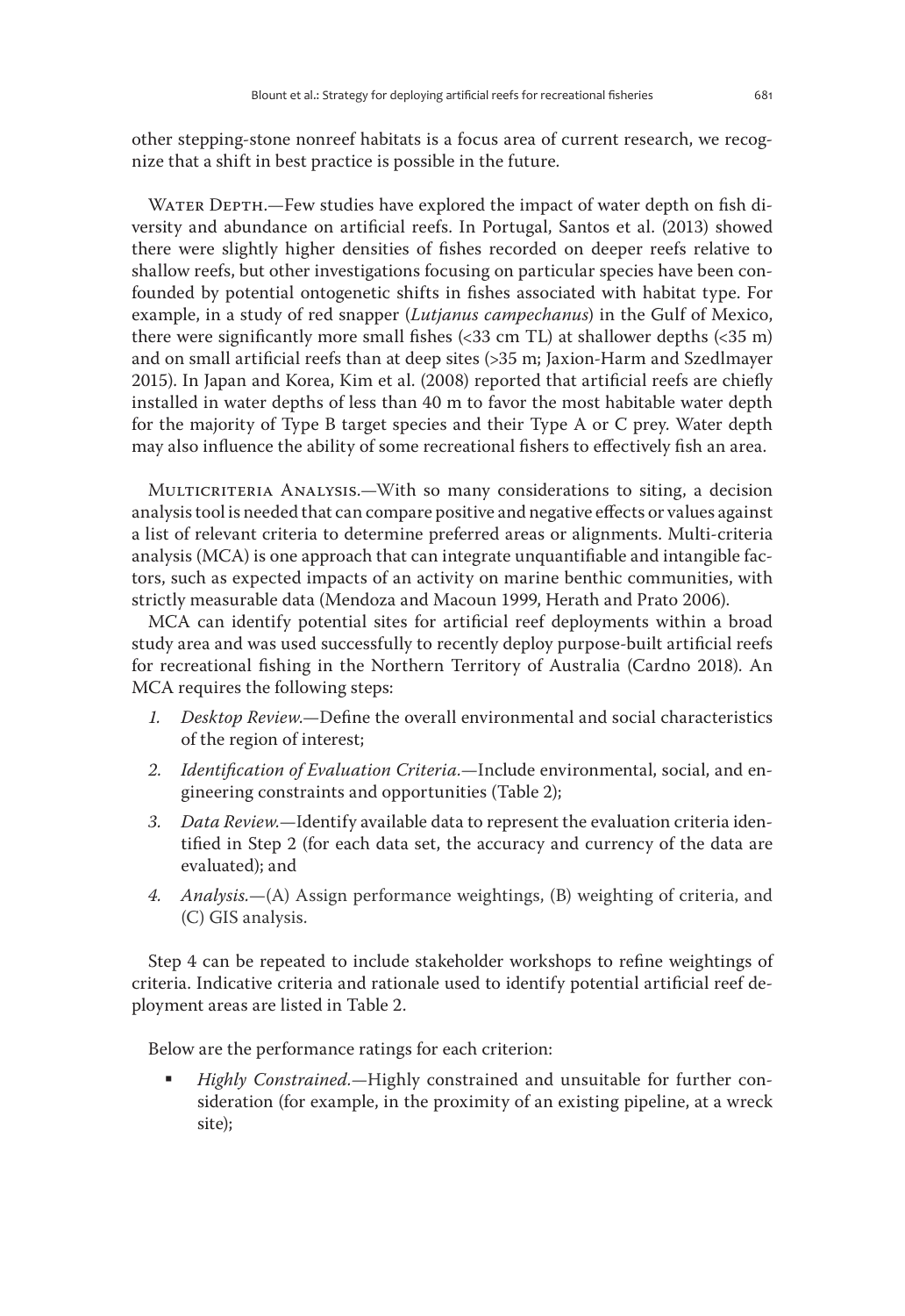Table 2. Criteria and rationale used to identify potential artificial reef deployment areas.

| Criteria                                                               | Rationale                                                                                                               |
|------------------------------------------------------------------------|-------------------------------------------------------------------------------------------------------------------------|
| Environmental                                                          |                                                                                                                         |
| Sensitive nonreef benthic habitat (sea-<br>grass, sponges, macroalgae) | Loss of existing sensitive benthic habitat is avoided                                                                   |
| Conservation estate                                                    | Impacts on sites with legal conservation status or areas identified as impor-<br>tant to threatened species are avoided |
| Existing hard strata and fish populations                              | Impacts to hard substratum habitats should be minimized                                                                 |
| Social                                                                 |                                                                                                                         |
| Existing uses                                                          | Impacts to the existing use of the area are minimized                                                                   |
| Wrecks (including war graves)                                          | Wrecks, including known war graves are avoided                                                                          |
| Cultural heritage sites                                                | Cultural Heritage sites are avoided                                                                                     |
| Mineral or petroleum exploration areas                                 | Impact on mineral or petroleum exploration activities are minimized                                                     |
| Engineering                                                            |                                                                                                                         |
| Substratum type                                                        | Areas of rock and limestone are avoided                                                                                 |
| Distance from access point or harbour                                  | Artificial reef is accessible                                                                                           |
| Water depth                                                            | Artificial reef is not exposed during low tide or present a navigation hazard                                           |
| Interference with existing infrastructure                              | Interference with marine infrastructure is avoided                                                                      |
| Interference with established shipping<br>channels                     | Interference with established shipping routes is minimized                                                              |

- *Moderately Constrained.—*Characteristics that could restrict or are considered to represent an option that would require considerable additional investigation or justification;
- *Slightly Constrained.—*Characteristics that while not restricting are considered less than ideal; and
- *Least Constrained.—*Characteristics that in the opinion of specialists consulted pose no constraint.

MCA requires consideration of the relative importance (weighting) of each criterion compared with other criteria (*see* Stevens 1997) and the level of constraint for an area is assigned according to the sum of all weighted scores for criteria (*see* Cardno 2018 for more detail). Once one or more areas are identified, ground truthing and further stability analysis may also be required. In this stage it is important to verify that modules are designed to withstand the existing conditions of waves, climate, current velocity, tides, and extreme weather events such as cyclonic activity and 1 in 100-year storm events (Recfishwest 2017). Many of the above considerations are summarized in the optional site selection criteria proposed in Table 1.

#### 6. Monitoring

In the past, there has been a general lack of monitoring to test effectiveness of, and evaluate risk associated with artificial reefs. Research and monitoring programs to assess artificial reefs against their goals will, however, become increasingly important. This is principally driven by growing environmental awareness and compliance with a "social license" based on the expectation of rigorous evaluation. Demonstrating the performance of artificial reefs against quantitative goals is likely to support this social license in the future (Becker et al. 2018).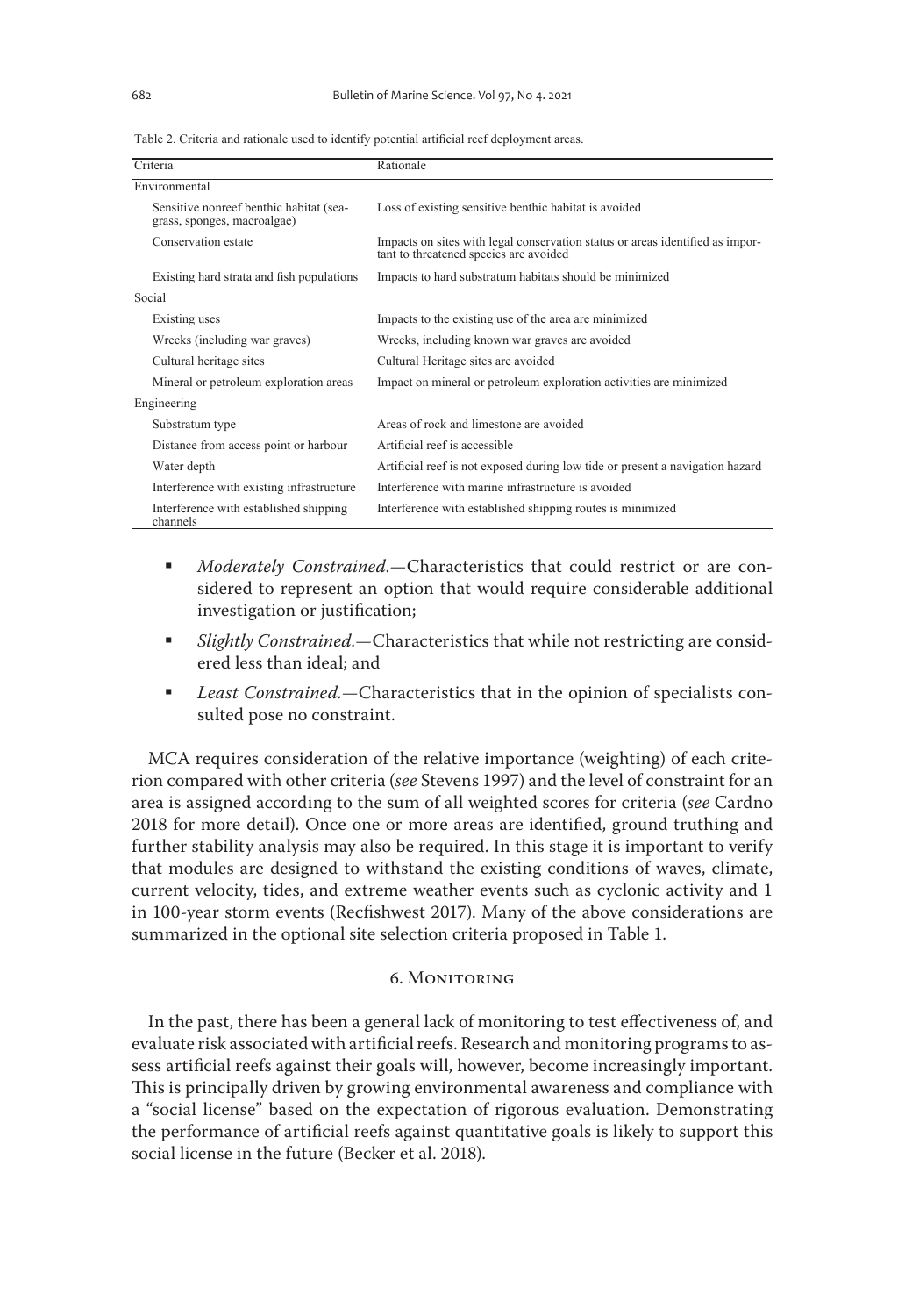A monitoring program is integral to evaluate not only the assumptions made about the positive impacts of artificial reefs but also how negative impacts have been minimized, and in some instances in the event of an undesirable outcome, how this could be mitigated (or at least not repeated in the future). For example, if it became apparent that an artificial reef was attracting popular fish species and fishers so that there was a risk of an undesirable level of fishing mortality, then a bag or size limit could be implemented or adjusted. Monitoring should not be constrained to environmental indicators or catch but should be broad enough to consider socio-economic aspects of the artificial reef and its maintenance. In this paper we have focused on the environmental aspects of monitoring given sufficient guidance for other operational aspects of artificial reefs are provided in artificial reef guidelines (e.g., USDC NOAA 2007, Fabi et al. 2015).

Reference sites will need to be incorporated into monitoring programs for environmental indicators to provide an essential context for observations on the artificial reef itself (Carr and Hixon 1997, Brickhill et al. 2005). While artificial reefs may not necessarily mimic the structure of natural reefs (Hueckel et al. 1989, Hackradt et al. 2011, Folpp et al. 2013), the inclusion of reference sites provides a broader picture of temporal processes within the region of study and can assist in the interpretation of patterns.

Although some have advocated the use of MBACI (Multiple-Before-After-Control-Impact) as applicable sampling designs for fisheries projects because they have an environmental impact (albeit beneficial for fishers; Kingsford 1999, Lincoln Smith et al. 2006), in reality, given the cost of artificial reef construction and deployment it is likely that the overall number of artificial reef deployments will remain comparatively small. As such, artificial reef monitoring will inherently need to incorporate an asymmetrical sampling design (i.e., a single artificial reef sampling location and multiple control or reference locations). Such an asymmetrical design allows for comparison of variability of indicators within and among reference locations compared to those associated with the artificial reef. Notwithstanding, if multiple artificial reefs are deployed within a locality over time, it may be possible to use the same reference locations for each artificial reef and undertake meta-analysis of data for each new artificial reef (and the references) with the existing ones. Monitoring programs will also need to be aware of nonindependence of samples, such as occurs where one sample in space or time influences another. For example, if artificial reefs are deployed very close together the fishes may swim between them. If fishes are sampled by net or line fishing at an artificial reef on one day, sampling the next day may be nonindependent if many of the fishes were removed on the previous day. Use of appropriate sample replication and avoidance of pseudoreplication are also very important. Where possible, for every type of module (or cluster) deployed and monitored there should be replicate modules providing a measure of among-module variability.

In summary, for environmental indicators we recommend monitoring against quantitative goals (for verifying benefits and undesirable outcomes) and in an asymmetrical design that includes sufficient reference sites.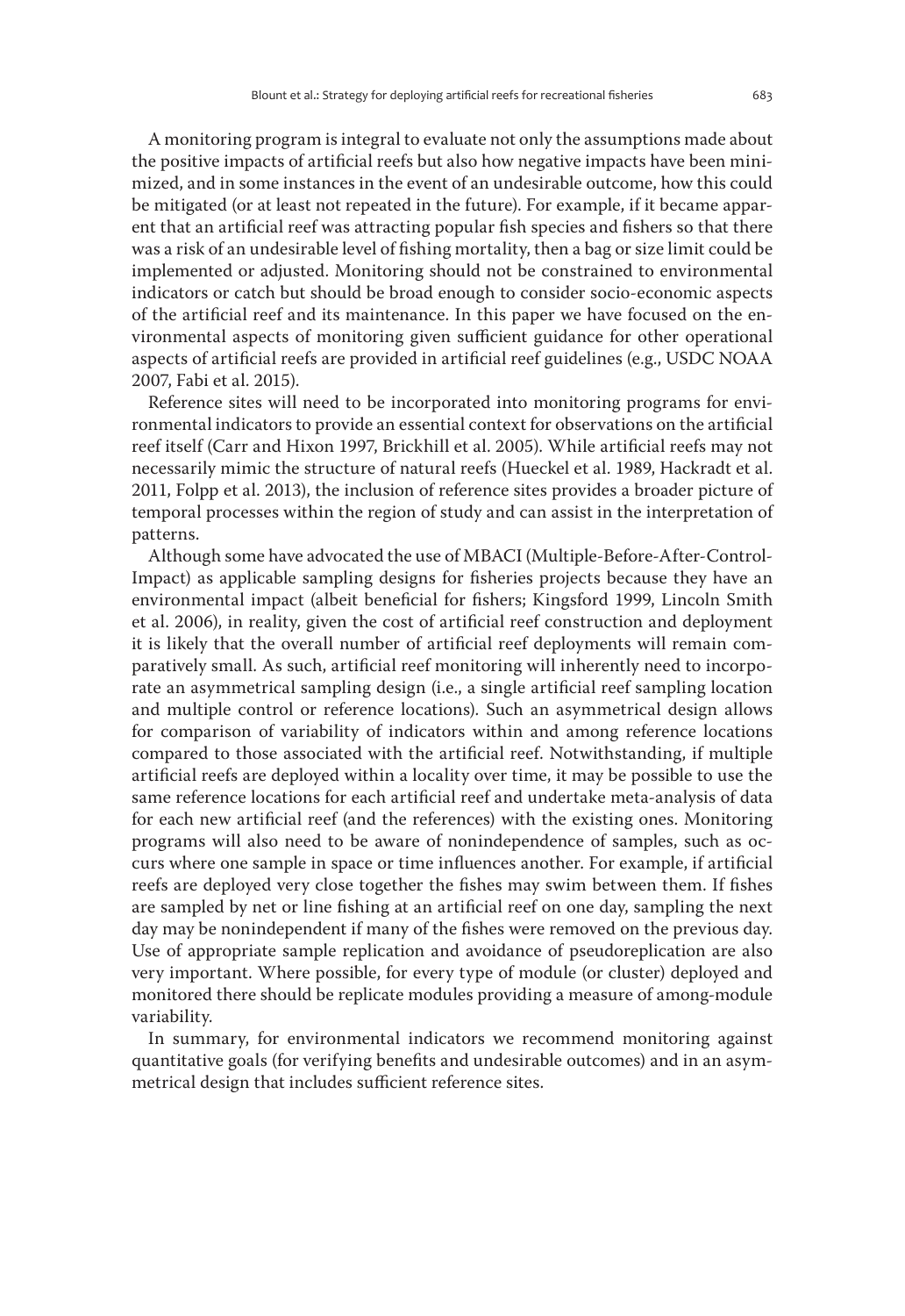#### **DISCUSSION**

Only a few decades ago, the opinion of fisheries managers suggested major concerns as to whether the desired "positive effects" of artificial reefs were possible (Murray 1994). At the time, *ad hoc* approaches to deployments, poor choice of material, design, and site selection were significant points of contention because poorly designed reefs were still in situ. Unlike other tools used for fishery enhancement, such as aquaculture-based stock enhancement (where adaptive strategies can include, for example, adjusting the releases of fingerlings as new lessons are learned), in any artificial reef program there is generally only one shot at deployment at a given site. Given that retrieval to adjust design or to redeploy an artificial reef to a more suitable area is impractical or cost-prohibitive, science-backed planning is essential to maximize return on investment and minimize the chance of undesirable outcomes. For recreational fisheries it could be argued that it is even more critical (than for commercial or artisanal fisheries) to get the balance right given perceptions are so important to the sector and given catch and effort are harder to control than for other sectors.

Although some previous deployments have suffered from poor planning, there are several examples of good planning, and this has been improving over time. Guidelines for siting, development, and construction of patented "reef ball" technology in the United States have been in place for many years (Reef Ball Foundation 2008), and given the recent interest in deploying larger, purpose-built artificial reefs for recreational fisheries, there have been efforts to also develop general guidelines for these structures (USDC NOAA 2007, London Convention and Protocol/UNEP 2009, Diplock 2010, Fabi et al. 2015, Recfishwest 2017).

Contemporary deployments of artificial reefs commonly use designed, purposebuilt structures, and positive outcomes have driven a resurgence of interest by fisheries managers and recreational fishers (Recfishwest 2017). Similar to aquaculture-based marine stock enhancement, artificial reefs also offer great opportunity to recreational fishers, but can come with considerable risks. The responsible approach to marine stock enhancement set a new standard for ensuring success and avoiding poor decisions by embracing a logical and conscientious strategy for applying aquaculture technology to help conserve and expand natural resources (Blankenship and Leber 1995, Lorenzen et al. 2010, Lorenzen 2014). Considering the ecological concepts that underpin best practice principles for artificial reefs (e.g., design, siting, and deployment) that are outlined here will ultimately support decisions that enhance recreational fishery outcomes and minimize risk.

We encourage programs to focus on developing goals that consider both catch and noncatch motivations—given that both are important to recreational fishers (Arlinghaus et al. 2017, Hunt et al. 2017, Wahyudin et al. 2018, Solomon et al. 2020, Nieman et al. 2021)—and that have appropriate means for measuring success, selecting target species, and determining optimal strategies (in this case designs and arrangements). Additionally, we encourage an increased focus on the critical element of siting and determining optimal deployment locations, which can be aided by qualitative tools (such as MCA). This is especially important, as the neglect of "composition, arrangement, or location" increases the probability of a deployment failing to achieve desired outcomes (O'Leary et al. 2001).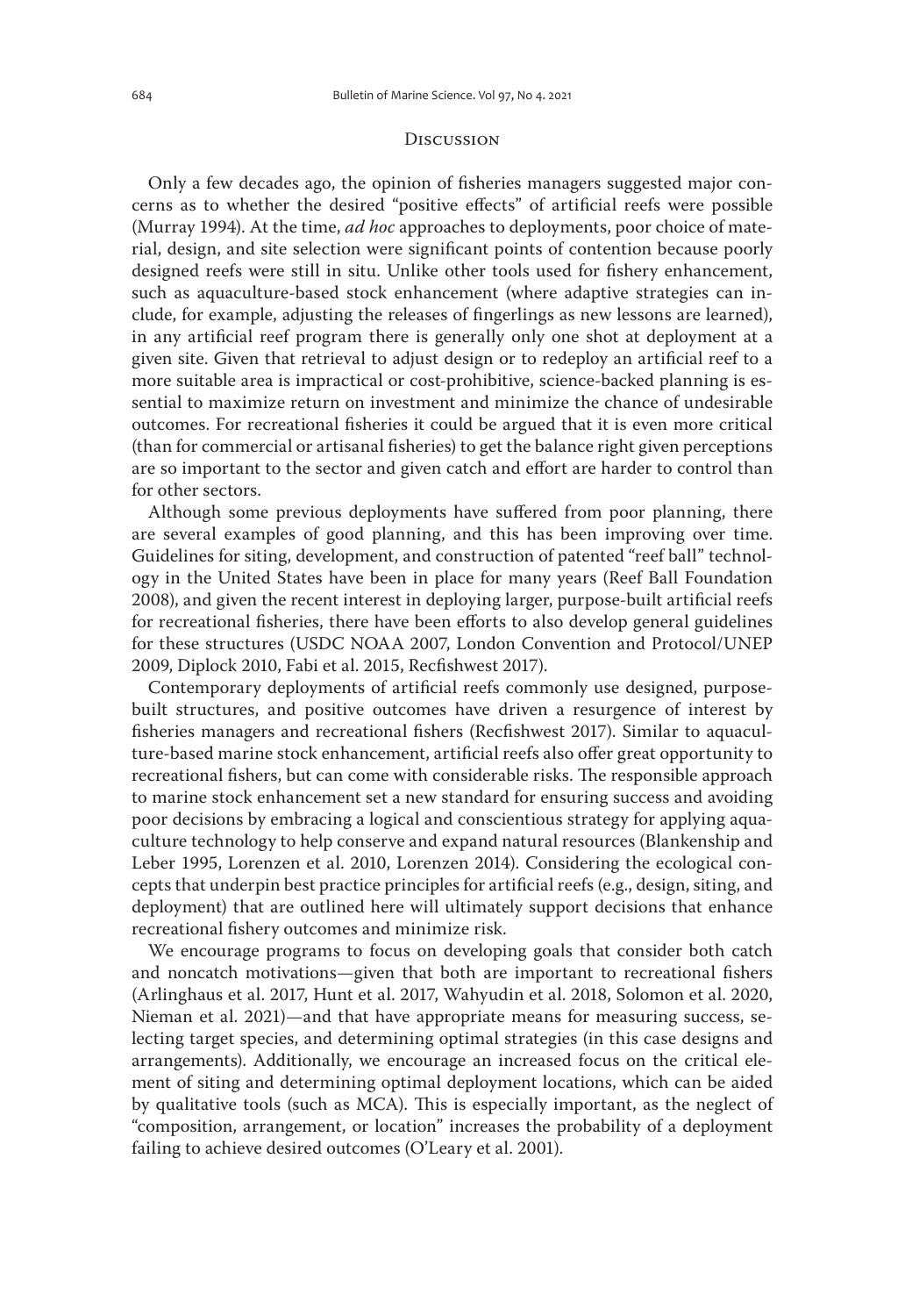We have suggested that there needs to be as much emphasis on setting goals for determining and analyzing failure as there is on measuring success. This is particularly important given the risk of undesirable outcomes such as artificial reefs functioning as fish attraction rather than fish production devices, and concentrating fishing effort on vulnerable species, facilitating colonization of nonindigenous species or becoming ecological traps. It is important for recreational fishery managers and fishers to be cognizant of, and responsible for, potential threats generated by their activity and how this underpins their social license to operate (SLO). The goals we propose provide the means for a mentality whereby we step away from reefs functioning as aggregation devices and head towards artificial reefs that also provide services not only for recreational fisheries, but for the ecosystem as a whole.

Choice of appropriate target species requires flexibility, given the global diversity in recreational fisheries and geographic variation in fish assemblages but must be informed by a knowledge of which species are desirable to local recreational fishers. By designing artificial reefs to suit a variety of desirable species (and their prey), the fisheries enhancement element of reef communities may be more resilient to taxa-specific seasonal variation. However, to promote production and sustainable exploitation rather than attraction, the choice of species would best focus on reefassociated, demersal, philopatric (i.e., those that return to their place of origin to breed), territorial, and obligatory reef species (Smith et al. 2016).

Generally, artificial reefs are designed considering engineering problems, such as durability (lifespan), stability (ability to withstand storms), and cost, whereas the suitability of the structure to target species is often a secondary consideration, if at all (Thierry 1988, Grove et al. 1991, Clark and Edwards 1999, Baine 2001, Fabi et al. 2011), even when the success of artificial reefs in providing suitable habitat for fishes depends heavily on the design employed. It would seem logical that artificial reefs that can emulate local natural reef habitats, or improve on them, would have greater potential for production if they not only provided shelter for target species, but also food sources by providing shelter for their prey (*see* Perkol-Finkel et al. 2006). The best purpose-built artificial reefs will require interdisciplinary collaboration between structural engineers, ecologists, and fisheries managers. Although best practice may suggest decommissioning and module removal at the end of a reef's proposed life is required, we have purposely not included specific advice on this. In practice, although small modules may be retrievable, large modules will likely not be retrievable given their integrity will most likely be compromised after 30 years. This and water depth will make retrieval costs unrealistic for most proponents. Given most artificial reefs will likely remain on the seabed once decommissioned, it will be important to ensure that they are made from materials that, once eroded, do not threaten marine ecosystems. Here it is worth noting the special case of oil rigs, which although not specifically designed to be fish habitat have become key hard bottom to some fisheries, such as for red snapper (*Lutjanus campechanus*) in the Gulf of Mexico (Shipp and Bortone 2009, Gallaway et al. 2019); however, only 1266 oil rigs, from a peak of about 4000, remain in the Gulf of Mexico due to removal of these structures on decommissioning. In many parts of the world there is now an emphasis on leaving some rigs in situ because of the known benefits to fisheries (e.g., Ajemian et al. 2015).

Although there will always be exceptions for some reef species (*see* Lindberg et al. 2006), bigger reefs generally hold more fishes. Large, simple structures are poor fish attractants without some complexity of microhabitat (Kerry and Bellwood 2012).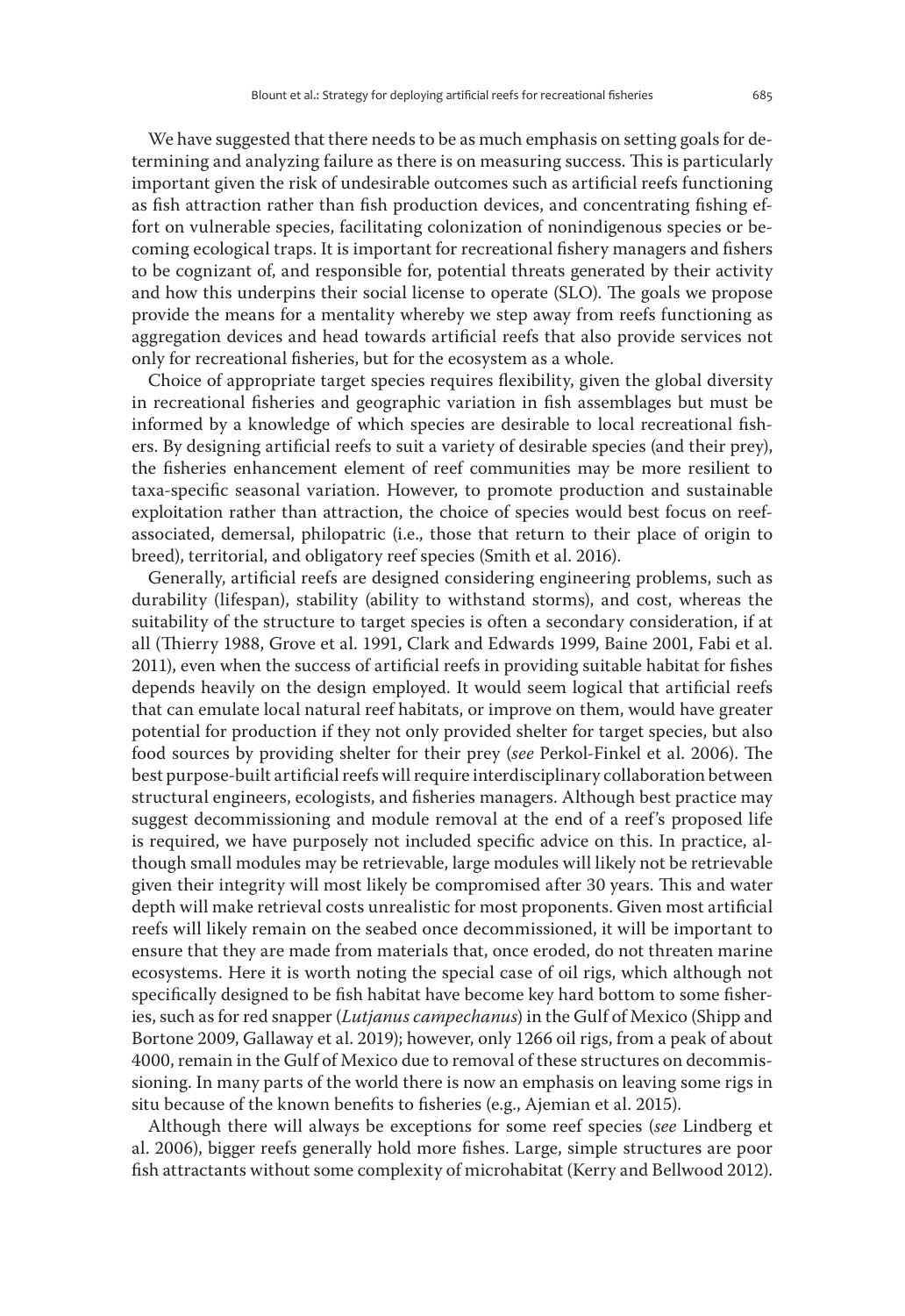Optimizing shapes, vertical relief, void spaces, and unit arrangement associated with a purpose-built artificial reef offers great opportunities for increasing volume and diversity of catch for recreational fishers. Some compromises to design are likely to be required to ensure that artificial reefs are engineered sufficiently so that they do not move, topple, or sink, and are built from suitable materials that promote longevity. Where there has been sufficient flexibility in the design, a custom-designed artificial reef can be extremely productive and comparable to some of the most productive marine fish habitats (Smith et al 2016). In terms of optimal arrangement, deploying more modules and using various types can increase the diversity and abundance of fishes. Reef modules should be arranged in clusters and given clusters have scalability, the amount of deployments can cater for the expected amount of recreational fishers so as to avoid over-crowding.

Site selection and local environmental conditions are integrated with artificial reef design and configuration. Selecting the appropriate locations to deploy artificial reefs is challenging given not all environments are conducive to increasing production and there is potential for competing use of some areas with other marine stakeholders. Consultation is an important part of site selection and success will be more likely when the demand is understood, and the entire community (not just the recreational fishers) is committed to the chosen location and is kept informed and involved during its selection process and successes (Tunca et al. 2014). By inviting active communities' participation in the planning process, a program can deal effectively with the social and environmental challenges. The MCA tool presented here identifies the "least constrained" areas, and has already been used effectively as a framework for the deployment of artificial reefs (Cardno 2018).

Measuring both the existing value and the impacts of any enhancement program is considerably challenging for a recreational fishery due to the diversity of motivational factors (Marta et al. 2001, Arlinghaus 2006, Young et al. 2016). Valuing the harvest caught by recreational fishers would considerably underestimate the value attributed to the activity by those fishers who are likely to fish for reasons independent of number of fishes or fish species caught. The potential to utilize market values of individual fish and harvests as an attempt to value catch by fishers is also problematic as many sport fishes caught are released, though catch-release proportion is species dependent (Tracey et al. 2013). Notwithstanding this, monitoring noncatch motivators in combination with quantitative indicators of the activity (e.g., catch rate and effort) and the fish assemblage will provide better understanding of success or failure of an artificial reef.

Marine stock enhancement and artificial reefs offer similar outcomes for recreational fishers, but both can also be potentially damaging to ecosystems if not properly executed. Even if abundance on an artificial reef were to increase, it does not necessarily confirm that biomass has also increased, or even been maintained, at a regional scale (Bohnsack et al. 1994, Powers et al. 2003), particularly if demographic parameters driving population dynamics (such as growth and reproduction) are compromised as has been shown for some species on experimental artificial reefs (i.e., Lindberg et al. 2006, Mason et al. 2006). Wilson et al. (2001) and Powers et al. (2003) suggest that both attraction and production are likely to interact in driving artificial-natural reef complexes and that much of the question relates to the role of larval supply and density-dependence that drive fish dynamics in general (Hixon 1998, Tupper and Hunte 1998). Osenberg et al. (2002) also considers that attraction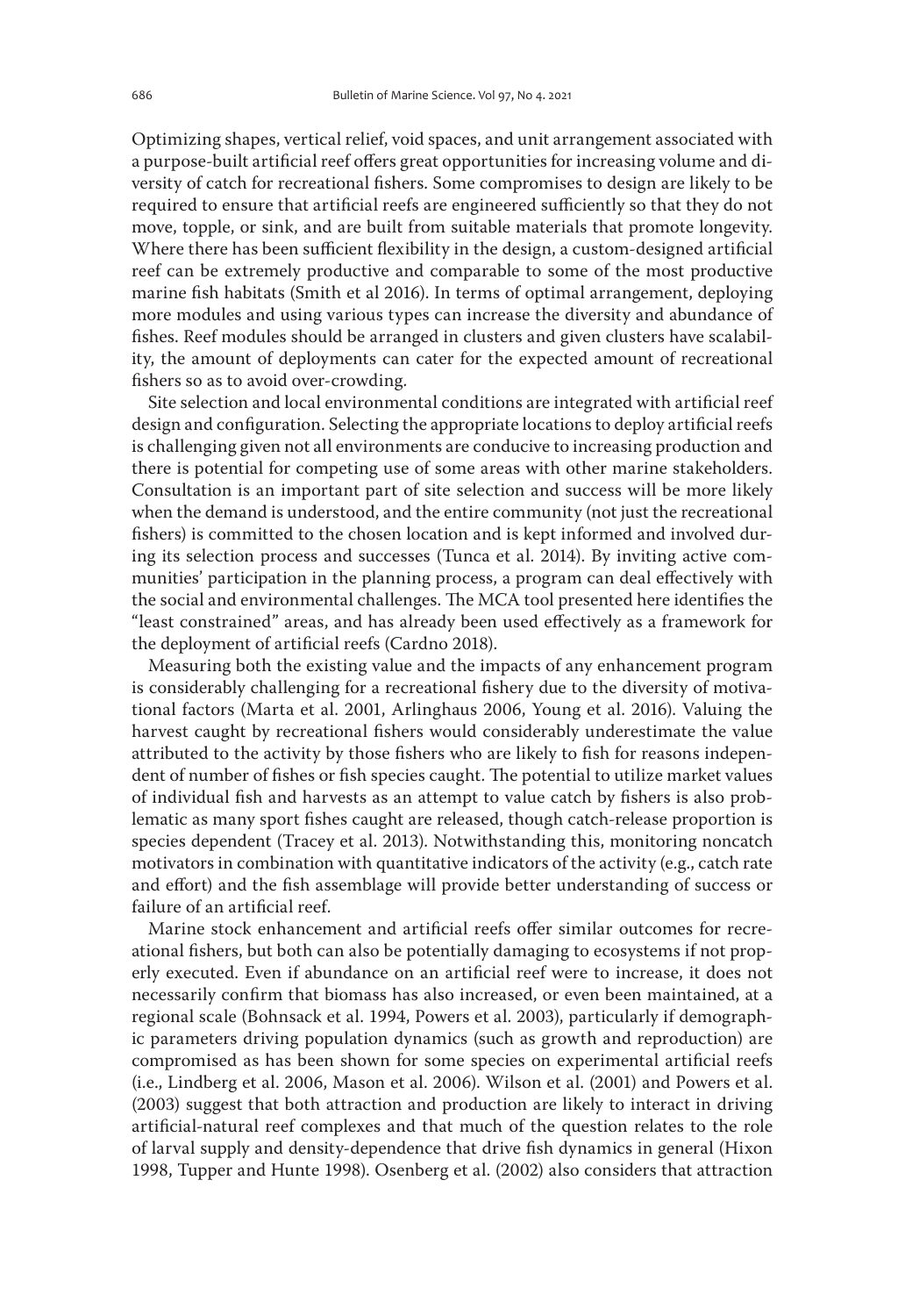and production are not mutually exclusive and can be considered as extremes along a gradient. While artificial reefs may simply attract and aggregate some species, they may promote the production of others and the situation is likely to lie between the two extremes (Powers et al. 2003, Bohnsack 1989 in Leitão et al. 2008). If artificial reefs are integrated into a recreational fishery to become key pieces of habitat and fishing locations, such complicated effects will need to be incorporated into regional stock assessment models. This will be a key challenge to managers and scientists.

Just as the responsible approach to marine stock enhancement provided a conceptual framework that stimulated the evolution of aquaculture-based fisheries enhancement into a justifiable and complementary fisheries management tool, good guidance for artificial reef programs should have a similar effect to recreational fisheries. Advocates of the responsible approach to stocking indicate that not all the principles are relevant under all circumstances, but they urge proponents, where possible, to tackle all the principles and to seek new processes for doing so (Lorenzen et al. 2010). We advocate a similar approach for managers of artificial reef programs for recreational fishing. While some of our advice around key criteria used to derive goals, select species, and monitor effectiveness could probably be applied as they stand to any program, others require flexibility. Our advice for optimizing design and arrangement of modules is based on the best available information at the time of our review; as new information becomes available, these concepts can be refined. We also acknowledge that all locations will have different constraints and stakeholders may weight categories in our site selection method differently, but our approach to siting is sufficiently flexible to account for such differences.

While this review has focused on artificial reefs for recreational fishing, clearly there are other user groups to consider. In fact, many of the studies cited in this review examined reefs that were deployed for the benefit of commercial fisheries, or commercial and recreational fisheries combined. In many cases, the target species are the same for each type of fishing, so in theory a reef could be designed that would be equally suited to each type. The concepts we propose are equally applicable, regardless of the beneficiaries (although management rules may differ). Examples include accessibility and access rights, size and catch limits, and safety and potential duty of care considerations for recreational fishers. Artificial reefs could play a vital role in artisanal fisheries but would be constrained by cost and access. Notwithstanding, artificial reefs may be a crucial means of supporting fisheries productivity in the face of climate change (i.e., damage to natural reefs from water temperature, acidification, and storms of increasing intensity) and population growth. In this context, artificial reefs can play a very important role in the future for all forms of fishing.

#### **ACKNOWLEDGMENTS**

Infographic figure prepared by N Tushentsova and D Zhang.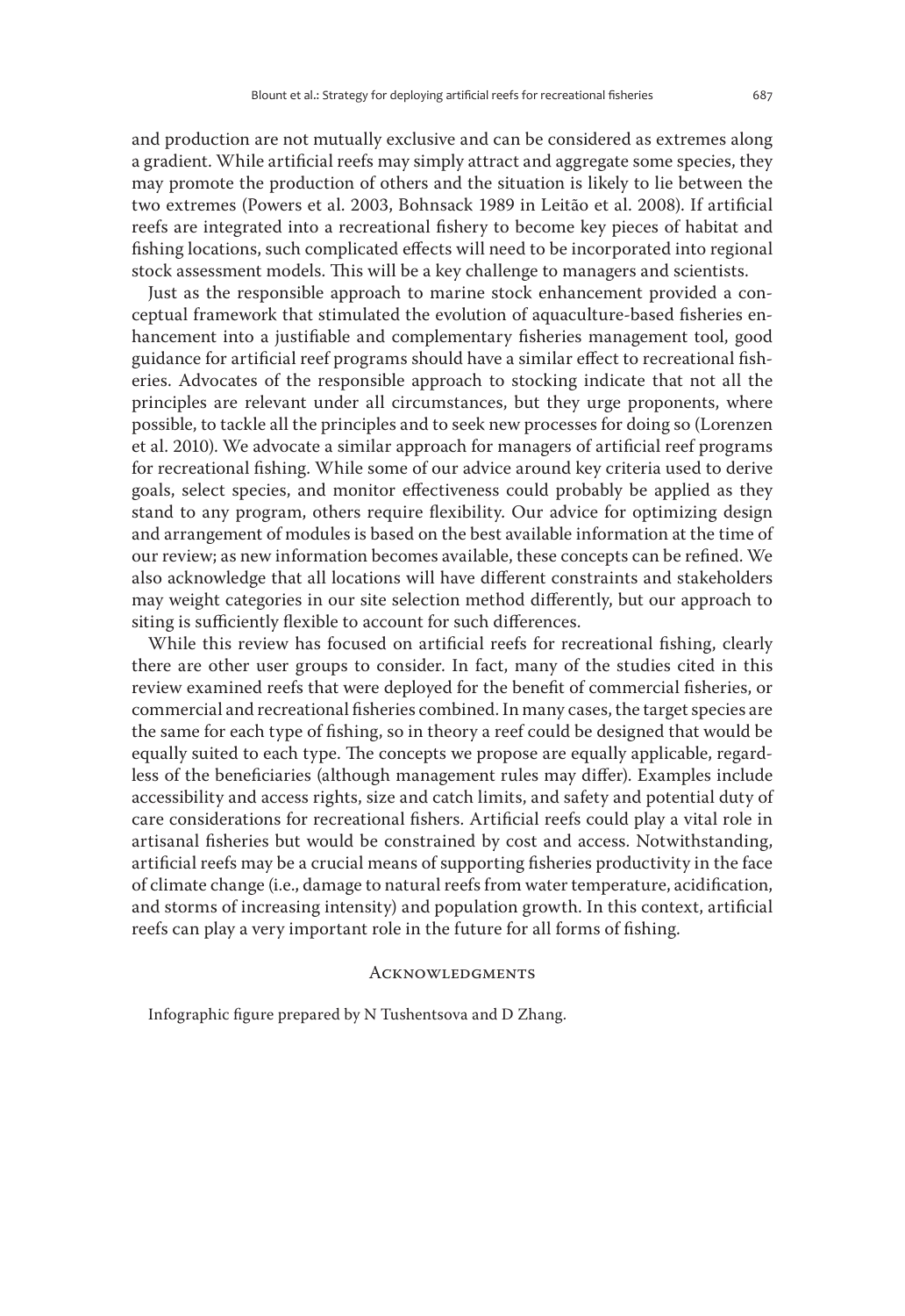#### LITERATURE CITED

- Abecasis D, Bentes L, Lino PG, Santos MN, Erizini K. 2013. Residency, movements and habitat use of adult white seabream (*Diplodus sargus*) between natural and artificial reefs. Estuar Coast Shelf Sci. 118:80–85. https://doi.org/10.1016/j.ecss.2012.12.014
- Ajemian MJ, Wetz JJ, Shipley-Lozano B, Shively JD, Stunz GW. 2015. An analysis of artificial reef fish community structure along the northwestern Gulf of Mexico shelf: potential impacts of "rigs-to-reefs" programs. PLOS ONE. 10(5):e0126354. https://doi.org/10.1371/ journal.pone.0126354
- Almany GR. 2004a. Differential effects of habitat complexity, predators and competitors on abundance of juvenile and adult coral reef fishes. Oecologia. 141(1):105–113. https://doi. org/10.1007/s00442-004-1617-0
- Almany GR. 2004b. Does increased habitat complexity reduce predation and competition in coral reef fish assemblages? Oikos. 106(2):275–284. https://doi. org/10.1111/j.0030-1299.2004.13193.x
- Appeldoorn RS, Friedlander A, Sladek Nowlis J, Usseglio P, Mitchell-Chui A. 2003. Habitat connectivity in reef fish communities and marine reserve design in Old Providence-Santa Catalina, Colombia. Gulf Caribb Res. 14:61–77. https://doi.org/10.18785/gcr.1402.05
- Arlinghaus R. 2006. On the apparently striking disconnect between motivation and satisfaction in recreational fishing: the case of catch orientation of German anglers. N Am J Fish Manag. 26(3):592–605. https://doi.org/10.1577/M04-220.1
- Arlinghaus R, Alós J, Beardmore B, Daedlow K, Dorow M, Fujitani M, Hühn D, Haider W, Hunt LM, Johnson BM, et al. 2017. Understanding and managing freshwater recreational fisheries as complex adaptive social-ecological systems. Rev Fish Sci Aquacult. 25(1):1–41. https://doi.org/10.1080/23308249.2016.1209160
- Baine M. 2001. Artificial reefs: a review of their design, application, management and performance. Ocean Coast Manag. 44:241–259. https://doi.org/10.1016/S0964-5691(01)00048-5
- Battin J. 2004. When good animals love bad habitats: ecological traps and the conservation of animal populations. Conserv Biol. 18(6):1482–1491. https://doi. org/10.1111/j.1523-1739.2004.00417.x
- Becker A, Smith JA, Taylor MD, Mcleod J, Lowry MB. 2019. Distribution of pelagic and epibenthic fish around a multi-module artificial reef-field: close module spacing supports a connected assemblage. Fish Res. 209:75–85. https://doi.org/10.1016/j.fishres.2018.09.020
- Becker A, Taylor MD, Folpp H, Lowry MB. 2018. Managing the development of artificial reef systems: the need for quantitative goals. Fish Fish. 19:740–752. https://doi.org/10.1111/ faf.12288
- Becker A, Taylor MD, Lowry MB. 2017. Monitoring of reef associated and pelagic fish communities on Australia's first purpose built offshore artificial reef. ICES J Mar Sci. 74(1):277– 285. https://doi.org/10.1093/icesjms/fsw133
- Becker LR, Ehrenberg A, Feldrappe V, Kröncke I, Bischof K. 2020. The role of artificial material for benthic communities – establishing different concrete materials as hard bottom environments. Mar Environ Res. 161:105081. https://doi.org/10.1016/j.marenvres.2020.105081
- Beets J. 1989. Experimental evaluation of fish recruitment to combinations of fish aggregating devices and benthic artificial reefs. Bull Mar Sci. 44(2):973–983.
- Bell M, Moore CJ, Murphey SW. 1989. Utilization of manufactured reef structures in South Carolina's marine artificial reef program. Bull Mar Sci. 44:818–830.
- Biesinger Z, Bolker BM, Lindberg WJ. 2011. Predicting local population distributions around a central shelter based on a predation risk-growth trade-off. Ecol Modell. 222:1448–1455. https://doi.org/10.1016/j.ecolmodel.2011.02.009
- Black K, Mead S. 2009. Design of surfing reefs. Reef J. 1(1):177–191.
- Blankenship HL, Leber KM. 1995. A responsible approach to marine stock enhancement. Am Fish Soc Symp. 15:165–175.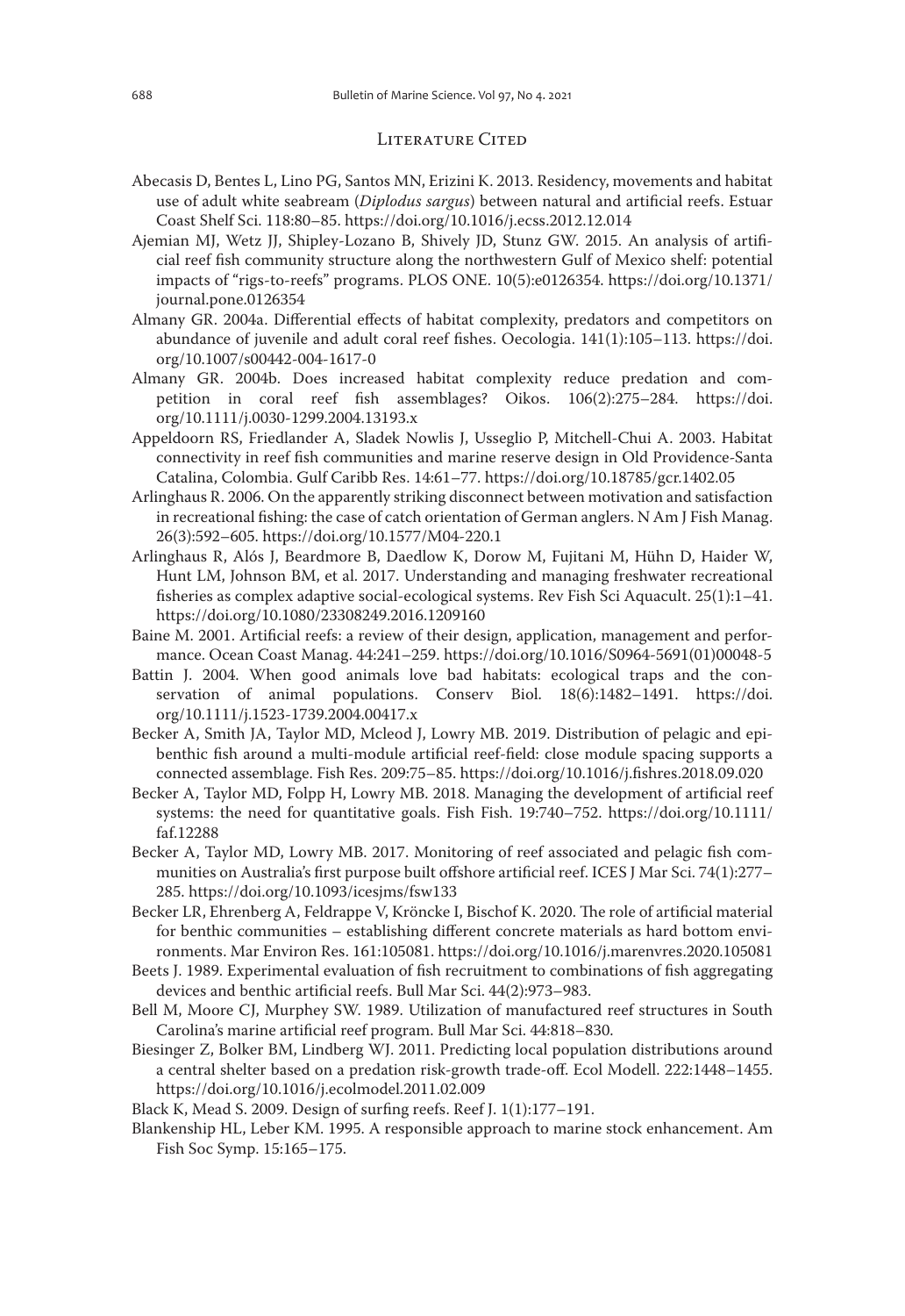- Blount C, O'Donnell P, Reeds K, Taylor MD, Boyd S, Van derWalt B, McPhee DP, Lincoln Smith M. 2017. Tools and criteria for ensuring estuarine stock enhancement programs maximize benefits and minimize impacts. Fish Res. 186:413–425. https://doi.org/10.1016/j. fishres.2016.08.019
- Bohnsack JA. 1989. Are high densities of fishes at artificial reefs the result of habitat limitation or behavioral preference? Bull Mar Sci. 44(2):631–645.
- Bohnsack JA, Harper DE, McClellan DB, Hulsbeck M. 1994. Effects of reef size on colonization and assemblage structure of fishes at artificial reefs off southeastern Florida, USA. Bull Mar Sci. 55(2–3):796–823.
- Bohnsack JA, Johnson DL, Ambrose RF. 1991. Ecology of artificial reef habitats and fishes. *In:* Seaman W, Sprague LM, editors. Artificial habitats for marine and freshwater fisheries. New York: Academic Press. p. 61–107.
- Bohnsack JA, Sutherland DL. 1985. Artificial reef research: a review with recommendations for future priorities. Bull Mar Sci. 37(1):11–39.
- Bortone SA. 2011. A pathway to resolving an old dilemma: lack of artificial reefs in fisheries management. *In:* Bortone SA, Brandini F, Fabi G, Otake, S, editors. Artificial reefs in fisheries management. Florida: CRC Press. p. 311–321.
- Boswell KM, Wells RJD, Cowan JH, Wilson CA. 2010. Biomass, density, and size distributions of fishes associated with a large-scale artificial reef complex in the Gulf of Mexico. Bull Mar Sci. 86:879–889. https://doi.org/10.5343/bms.2010.1026
- Boucher J, Friot D. 2017. Primary microplastics in the oceans: a global evaluation of sources. Gland, Switzerland: IUCN. 43 p. https://doi.org/10.2305/IUCN.CH.2017.01.en
- Brickhill MJ, Lee SY, Connolly RM. 2005. Fishes associated with artificial reefs: attributing changes to attraction or production using novel approaches. J Fish Biol. 67:53–71. https:// doi.org/10.1111/j.0022-1112.2005.00915.x
- Brown JH, Kodric-Brown A. 1977. Turnover rates in insular biogeography: effect of immigration on extinction. Ecology. 58(2):445–449. https://doi.org/10.2307/1935620
- Campbell MD, Rose K, Boswell K, Cowan J. 2011. Individual-based modeling of an artificial reef fish community: effects of habitat quantity and degree of refuge. Ecol Modell. 222(23– 24):3895–3909. https://doi.org/10.1016/j.ecolmodel.2011.10.009
- Cardno. 2018. Design and siting phase 1 report. NT artificial reefs and fish attracting devices. Melbourne, Victoria: Prepared for Northern Territory Department of Primary Industry and Resources.
- Carr MH, Hixon MA. 1997. Artificial reefs: the importance of comparisons with natural reefs. Fisheries (Bethesda, Md). 22(4):28–33. https://doi. org/10.1577/1548-8446(1997)022<0028:ARTIOC>2.0.CO;2
- Champion C, Suthers IM, Smith JA. 2015. Zooplankktivory is a key process for fish production on a coastal artificial reef. Mar Ecol Prog Ser. 541:1–14. https://doi.org/10.3354/meps11529
- Claisse JT, Pondella DJ, Love M, Zahn LA, Williams CM, Williams JP, Bull AS. 2014. Oil platforms off California are among the most productive marine fish habitats globally. P Natl Acad Sci USA. 111:15462–15467. https://doi.org/10.1073/pnas.1411477111
- Claisse JT, Pondella DJ, Love M, Zahn LA, Williams CM, Williams JP, Bull AS. 2015. Impacts from partial removal of decommissioned oil and gas platforms on fish biomass and production on the remaining platform structure and surrounding shell mounds. PLOS ONE. 10(9):e0135812. https://doi.org/10.1371/journal.pone.0135812
- Clark S, Edwards AJ. 1999. An evaluation of artificial reef structures as tools for marine habitat rehabilitation in the Maldives. Aquat Conserv. 9(1):5–21. https://doi.org/10.1002/ (SICI)1099-0755(199901/02)9:1<5::AID-AQC330>3.0.CO;2-U
- Claudet J, Pelletier D. 2004. Marine protected areas and artificial reefs: a review of the interactions between management and scientific studies. Aquat Living Resour. 17(2):129–138. https://doi.org/10.1051/alr:2004017
- Coker DJ, Wilson SK, Pratchett MS. 2014. Importance of live coral habitat for reef fishes. Rev Fish Biol Fish. 24:89–126. https://doi.org/10.1007/s11160-013-9319-5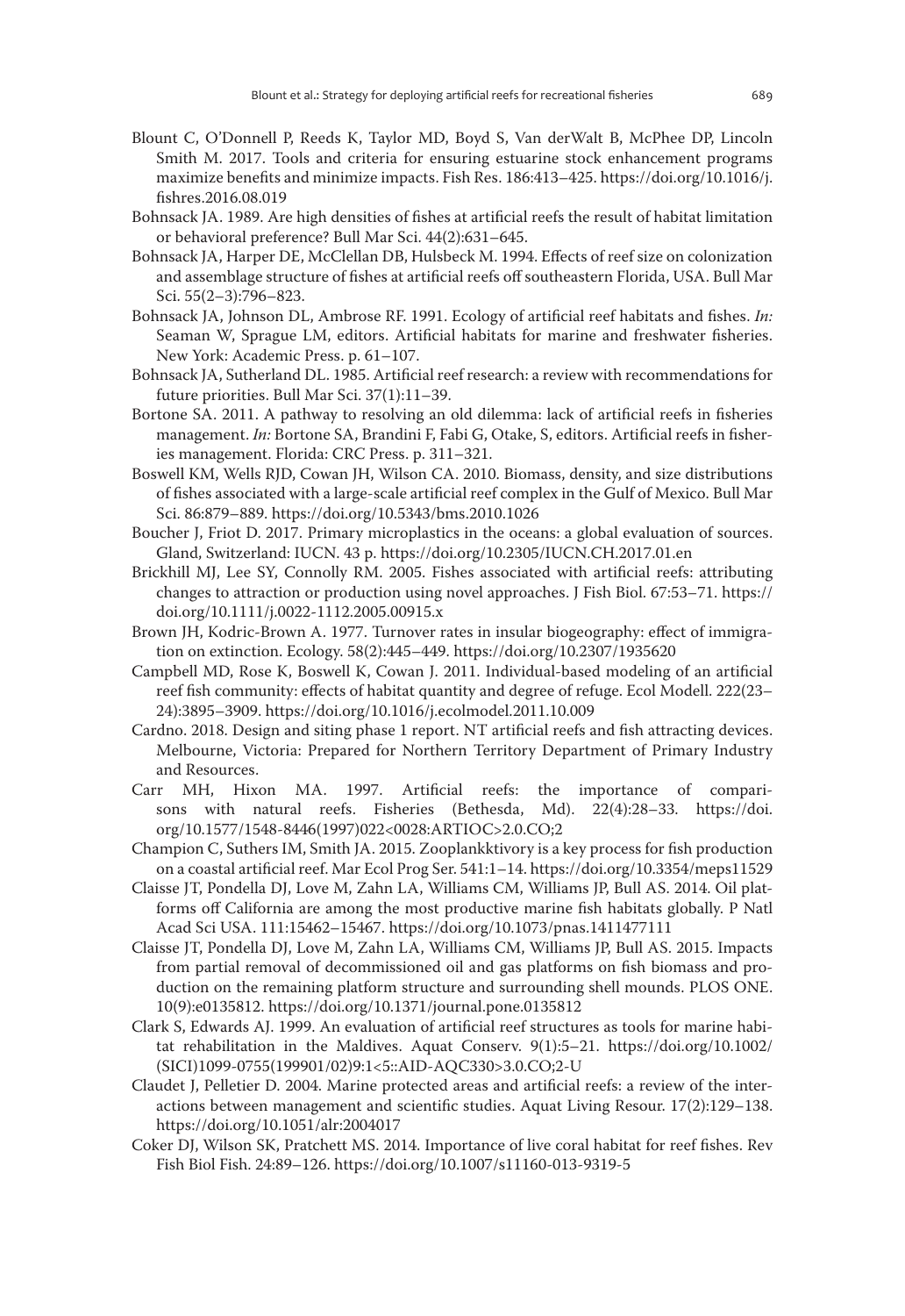- Coleman N, Mobley M. 1984. Diets of commercially exploited fish from Bass Straight and adjacent Victorian waters, south-eastern Australia. Aust J Mar Freshwater Res. 35:549–560. https://doi.org/10.1071/MF9840549
- Collins KJ, Jensen AC. 1995. Stabilized coal ash artificial reef studies. Chem Ecol. 10(3–4):193– 203. https://doi.org/10.1080/02757549508037678
- Collins KJ, Jensen AC, Albert S. 1995. A review of waste tyre utilisation in the marine environment. Chem Ecol. 10(3–4):205–216. https://doi.org/10.1080/02757549508037679
- Collins KJ, Jensen AC, Lockwood APM. 1992. Stability of a coal waste artificial reef. Chem Ecol. 6(1-4):79–93. https://doi.org/10.1080/02757549208035264
- Collins KJ, Jensen AC, Lockwood APM, Lockwood SJ. 1994. Coastal structures, waste materials and fishery enhancement. Bull Mar Sci. 55(2–3):1240–1250.
- Collins KJ, Jensen AC, Mallinson JJ, Roenelle V, Smith IP. 2002. Environmental impact assessment of a scrap tyre artificial reef. ICES J Mar Sci. 59 suppl:S243–S249. https://doi. org/10.1006/jmsc.2002.1297
- Dafforn KA. 2017. Eco-engineering and management strategies for marine infrastructure to reduce establishment and dispersal of non-indigenous species. Manag Biol Invasions. 8(2):153–161. https://doi.org/10.3391/mbi.2017.8.2.03
- Davis TR, Smith SD. 2017. Proximity effects of natural and artificial reef walls on fish assemblages. Reg Stud Mar Sci. 9:17–23. https://doi.org/10.1016/j.rsma.2016.10.007
- Day KE, Holtze KE, Metcalfe-Smith JL, Bishop CT, Dutka BJ. 1993. Toxicity of leachate from automobile tires to aquatic biota. Chemosphere. 27(4):665–675. https://doi. org/10.1016/0045-6535(93)90100-J
- da Silva VG, Hamilton D, Murray T, Strauss D, Shaeri S, Faivre G, Silva AP, Tomlinson R. 2020. Impacts of a multi-purpose artificial reef on hydrodynamics, waves and long-term beach morphology. *In:* Malvárez, G. and Navas, F. editors. Global coastal issues of 2020. J Coast Res. 95:706–710.
- Diplock J. 2010. Artificial reefs design and monitoring standards workshops. Summer Hill, New South Wales: Final report to the Fisheries Research and Development Corporation. 52 p.
- dos Santos LN, Brotto DS, Zalmon IR. 2010. Fish responses to increasing distance from artificial reefs on the Southeastern Brazilian Coast. J Exp Mar Biol Ecol. 386(1–2):54–60. https:// doi.org/10.1016/j.jembe.2010.01.018
- Edgar GJ, Stuart-Smith RD. 2014. Systematic global assessment of reef fish communities by the Reef Life Survey program. Sci Data. 1:140007. https://doi.org/10.1038/sdata.2014.7
- Fabi G, Grati F, Puletti M, Scarcella G. 2004. Effects on fish community induced by installation of two gas platforms in the Adriatic Sea. Mar Ecol Prog Ser. 273:187–197. https://doi. org/10.3354/meps273187
- Fabi G, Sala A. 2002. An assessment of biomass and diel activity of fish at an artificial reef (Adriatic Sea) using a stationary hydroacoustic technique. ICES J Mar Sci. 59(2):411–420. https://doi.org/10.1006/jmsc.2001.1173
- Fabi G, Scarcella G, Spagnolo A, Bortone SA, Charbonnel E, Goutayer JJ, Haddad N, Lök A, Trommelen M. 2015. Practical guidelines for the use of artificial reefs in the Mediterranean and the Black Sea. Rome: Food and Agriculture Organization of the United Nations. 84 p.
- Fabi G, Spagnolo A, Bellan-Santini D, Charbonnel E, Çiçek BA, García JJG, Jensen AC, Kallianiotis A, Santos MN. 2011. Overview on artificial reefs in Europe. Braz J Oceanogr. 59:155–166. https://doi.org/10.1590/S1679-87592011000500017
- Fagerstrom JA. 1987. The evolution of reef communities. New York: John Wiley and Sons.
- Fisheries WA. 2010. West Australian Department of Fisheries Delegation to South Korea and China: review and assessment of artificial reefs for use in Western Australia. Report prepared by West Australian Department of Fisheries. 20 p.
- Folpp H, Lowry M, Gregson M, Suthers IM. 2011. Colonization and community development of fish assemblages associated with estuarine artificial reefs. Braz J Oceanogr. 59:55–67. https://doi.org/10.1590/S1679-87592011000500008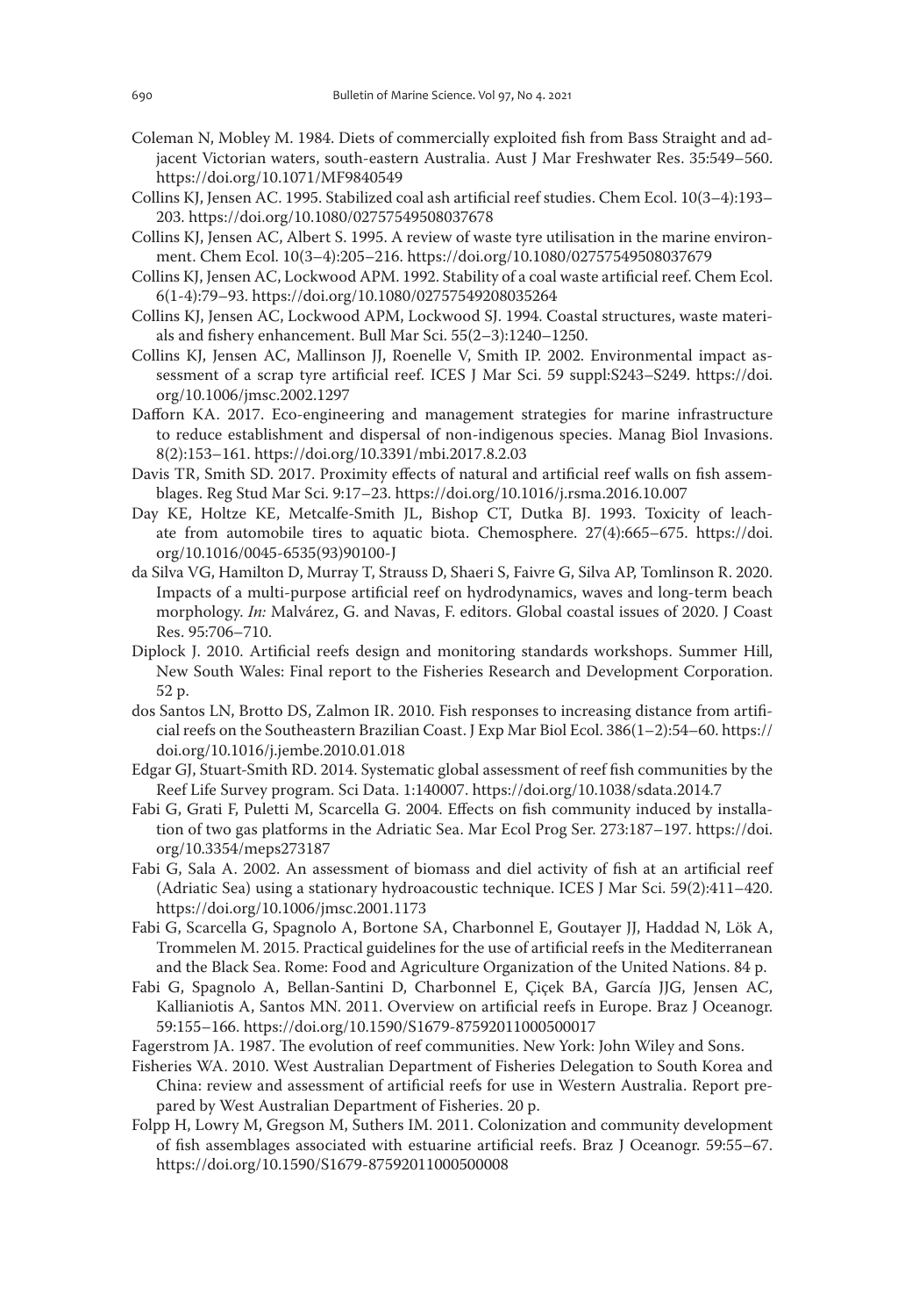- Folpp H, Lowry M, Gregson M, Suthers IM. 2013. Fish assemblages on estuarine artificial reefs: natural rocky-reef mimics or discrete assemblages? PLOS ONE. 8(6):e63505. https://doi. org/10.1371/journal.pone.0063505
- Folpp H, Schilling HT, Clark GF, Lowry M, Maslen B, Gregson M, Suthers IM. 2020. Artificial reefs increase fish abundance in habitat-limited estuaries. J App Ecol. https://doi. org/10.1111/1365-2664.13666
- Fowler A, Booth DJ. 2012. Evidence of sustained populations of a small reef fish on artificial structures. Does depth affect production on artificial reefs? J Fish Biol. 80(3):613–629. https://doi.org/10.1111/j.1095-8649.2011.03201.x
- Fowler A, Macreadie PI, Jones D, Booth DJ. 2014. A multi-criteria decision approach to decommissioning of offshore oil and gas infrastructure. Ocean Coast Manag. 87:20–29. https:// doi.org/10.1016/j.ocecoaman.2013.10.019
- Frazer TK, Lindberg WJ. 1994. Refuge spacing similarly affects reef-associated species from three phyla. Bull Mar Sci. 55(2–3):388–400.
- Freire KMF, Belhabib D, Espedido JC, Hood L, Kleisner KM, Lam VWL, Machado ML, Mendonça JT, Meeuwig JJ, Moro PS, et al. 2020. Estimating global catches of marine recreational fisheries. Front Mar Sci. 7:12. https://doi.org/10.3389/fmars.2020.00012
- Friedlander AM, Brown EK, Jokiel PL, Smith WR, Rodgers KS. 2003. Effects of habitat, wave exposure, and marine protected area status on coral reef fish assemblages in the Hawaiian archipelago. Coral Reefs. 22:291–305. https://doi.org/10.1007/s00338-003-0317-2
- Gallaway BJ, McCain K, Beyea RT, Heyman W. 2018. Explosive removal of structures: fisheries impact assessment: field season 3 assemblage characterization report. Report prepared for US Department of the Interior, Bureau of Ocean Energy Management. Contract No. M16PC00005. 63 p.
- Gallaway BJ, McCain K, Beyea RT, Heyman W. 2019. Characterization of fish assemblages associated with offshore oil and gas platforms in the Gulf of Mexico. Report prepared for US Department of the Interior, Bureau of Ocean Energy Management. Contract No. M16PC00005. 75 p.
- Gallaway BJ, Szedlmayer ST, Gazey WJ. 2009. A life history review for red snapper in the Gulf of Mexico with an evaluation of the importance of offshore petroleum platforms and other artificial reefs. Rev Fish Sci Aquac. 17:48–67. https://doi.org/10.1080/10641260802160717
- Gardiner NM, Jones GP. 2005. Habitat specialisation and overlap in a guild of coral reef cardinalfishes (Apogonidae). Mar Ecol Prog Ser. 305:163–175. https://doi.org/10.3354/meps305163
- Giffin AL, Rueger T, Jones GP. 2019. Ontogenetic shifts in microhabitat use and coral selectivity in three coral reef fishes. Environ Biol Fishes. 102(1):55–67. https://doi.org/10.1007/ s10641-019-0842-7
- Granneman JE, Steele MA. 2015. Effects of reef attributes on fish assemblage similarity between artificial and natural reefs. ICES J Mar Sci. 72(8):2385–2397. https://doi.org/10.1093/ icesjms/fsv094
- Gratwicke B, Speight MR. 2005. Effects of habitat complexity on Caribbean marine fish assemblages. Mar Ecol Prog Ser. 292:301–310. https://doi.org/10.3354/meps292301
- Grober-Dunsmore R, Frazer TK, Lindberg WJ, Beets J. 2007. Reef fish and habitat relationships in a Caribbean seascape: the importance of reef context. Coral Reefs. 26:201–216. https:// doi.org/10.1007/s00338-006-0180-z
- Grove RS, Sonu CJ, Nakamura M. 1991. Design and engineering of manufactured habitats for fisheries enhancement. *In:* Seaman W Jr, Sprague LM. editors. Artificial habitats for marine and freshwater fisheries. Academic Press Inc. p. 109–152.
- Hackradt CW, Félix-Hackradt FC, García-Charton JA. 2011. Influence of habitat structure on fish assemblage of an artificial reef in southern Brazil. Mar Environ Res. 72(5):235–247. https://doi.org/10.1016/j.marenvres.2011.09.006
- Hale R, Swearer SE. 2016. Ecological traps: current evidence and future directions. Proc R Soc Lond B Biol Sci. 283:20152647. https://doi.org/10.1098/rspb.2015.2647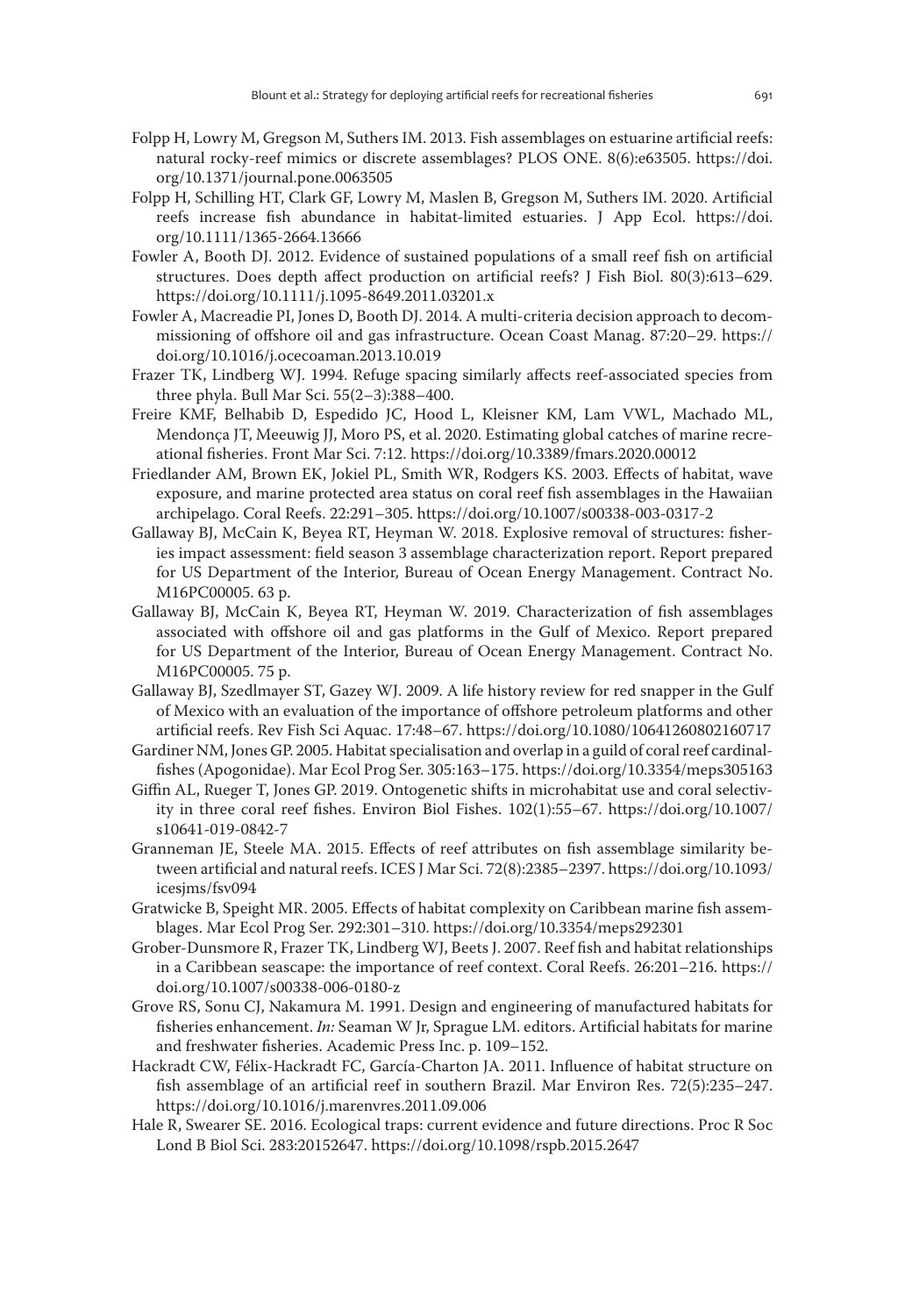- Hale R, Treml EA, Swearer SE. 2015. Evaluating the metapopulation consequences of ecological traps. Proc R Soc Lond B Biol Sci. 282:20142930. https://doi.org/10.1098/rspb.2014.2930
- Hallier J, Gaertner D. 2008. Drifting fish aggregation devices could act as an ecological trap for tropical tuna species. Mar Ecol Prog Ser. 353:255–264. https://doi.org/10.3354/meps07180
- Hamner WM, Jones MS, Carleton JH, Hauri JH, Williams DM. 1988. Zooplankton, planktivorous fish, and water currents on a windward reef face: Great Barrier Reef, Australia. Bull Mar Sci. 42:459–479.
- Harlin MM, Lindbergh JM. 1977. Selection of substrata by seaweeds: optimal surface relief. Mar Biol. 40:33–40. https://doi.org/10.1007/BF00390625
- Heery EC, Bishop MJ, Critchley L, Bugnot AB, Airoldi L, Mayer-Pinto M, Sheehan EV, Coleman RA, Loke LHL, Johnston EL, et al. 2017. Identifying the consequences of ocean sprawl for sedimentary habitats. J Exp Mar Biol Ecol. 492:31–48. https://doi.org/10.1016/j. jembe.2017.01.020
- Herath G, Prato T. 2006. Using multi-criteria decision analysis in natural resource management. 1st ed. London: Routledge. https://doi.org/10.4324/9781315235189.
- Hixon MA. 1998. Population dynamics of coral-reef fishes: controversial concepts and hypotheses. J Ecol. 23:192–201.
- Hixon MA, Beets JP. 1993. Predation, prey refuges, and the structure of coral-reef fish assemblages. Ecol Monogr. 63(1):77–101. https://doi.org/10.2307/2937124
- Hixon MA, Brostoff WN. 1985. Substrate characteristics, fish grazing, and epibenthic assemblages off Hawaii. Bull Mar Sci. 37:200–213.
- Hueckel GJ, Buckley RM, Benson BL. 1989. Mitigating rocky habitat loss using artificial reefs. Bull Mar Sci. 44:913–922.
- Hunt LM, Bannister AE, Drake DAR, Fera SA, Johnson TB. 2017. Do fish drive recreational fishing license sales? N Am J Fish Manag. 37(1):122–132. https://doi.org/10.1080/0275594 7.2016.1245224
- Ito Y. 2011. Artificial reef function in fishing grounds off Japan. *In:* Bortone SA, Brandini FP, Fabi G, Otake S, editors. Artificial reefs in fisheries management. London: CRC Press.
- Jan RQ, Liu YH, Chen CY, Wang MC, Song GS, Lin HC, Shao KT. 2003. Effects of pile size of artificial reefs on the standing stocks of fishes. Fish Res. 63:327–337. https://doi. org/10.1016/S0165-7836(03)00081-X
- Jaquemet S, Potier M, Ménard F. 2011. Do drifting and anchored Fish Aggregating Devices (FADs) similarly influence tuna feeding habits? A case study from the western Indian Ocean. Fish Res. 107(1–3):283–290. https://doi.org/10.1016/j.fishres.2010.11.011
- Jaxion-Harm J, Szedlmayer ST. 2015. Depth and artificial reef type effects on size and distribution of red snapper in the Northern Gulf of Mexico. N Am J Fish Manag. 35(1):86–96. https://doi.org/10.1080/02755947.2014.982332
- Jordan LK, Gilliam DS, Spieler RE. 2005. Reef fish assemblage structure affected by small-scale spacing and size variations of artificial patch reefs. J Exp Mar Biol Ecol. 326(2):170–186. https://doi.org/10.1016/j.jembe.2005.05.023
- Karnauskas M, Walter JF 3rd, Campbell MD, Pollack AG, Drymon JM, Powers S. 2017. Red snapper distribution on natural habitats and artificial structures in the northern Gulf of Mexico. Mar Coast Fish. 9(1):50–67. https://doi.org/10.1080/19425120.2016.1255684
- Keller K, Smith JA, Lowry MB, Taylor MD, Suthers IM. 2017. Multispecies presence and connectivity around a designed artificial reef. Mar Freshw Res. 68(8):1489–1500. https://doi. org/10.1071/MF16127
- Keller K, Steffe AS, Lowry M, Murphy JJ, Suthers IM. 2016. Monitoring boat-based recreational fishing effort at a nearshore artificial reef with a shore-based camera. Fish Res. 181:84–92. https://doi.org/10.1016/j.fishres.2016.03.025
- Kellison TG, Sedberry GR. 1998. The effects of artificial reef vertical profile and hole diameter on fishes off South Carolina. Bull Mar Sci. 62(3):763–780.
- Kerr S. 1992. Artificial reefs in Australia. Their construction, location and function. Bureau of Rural Resources. Working Paper No. WP/8/92.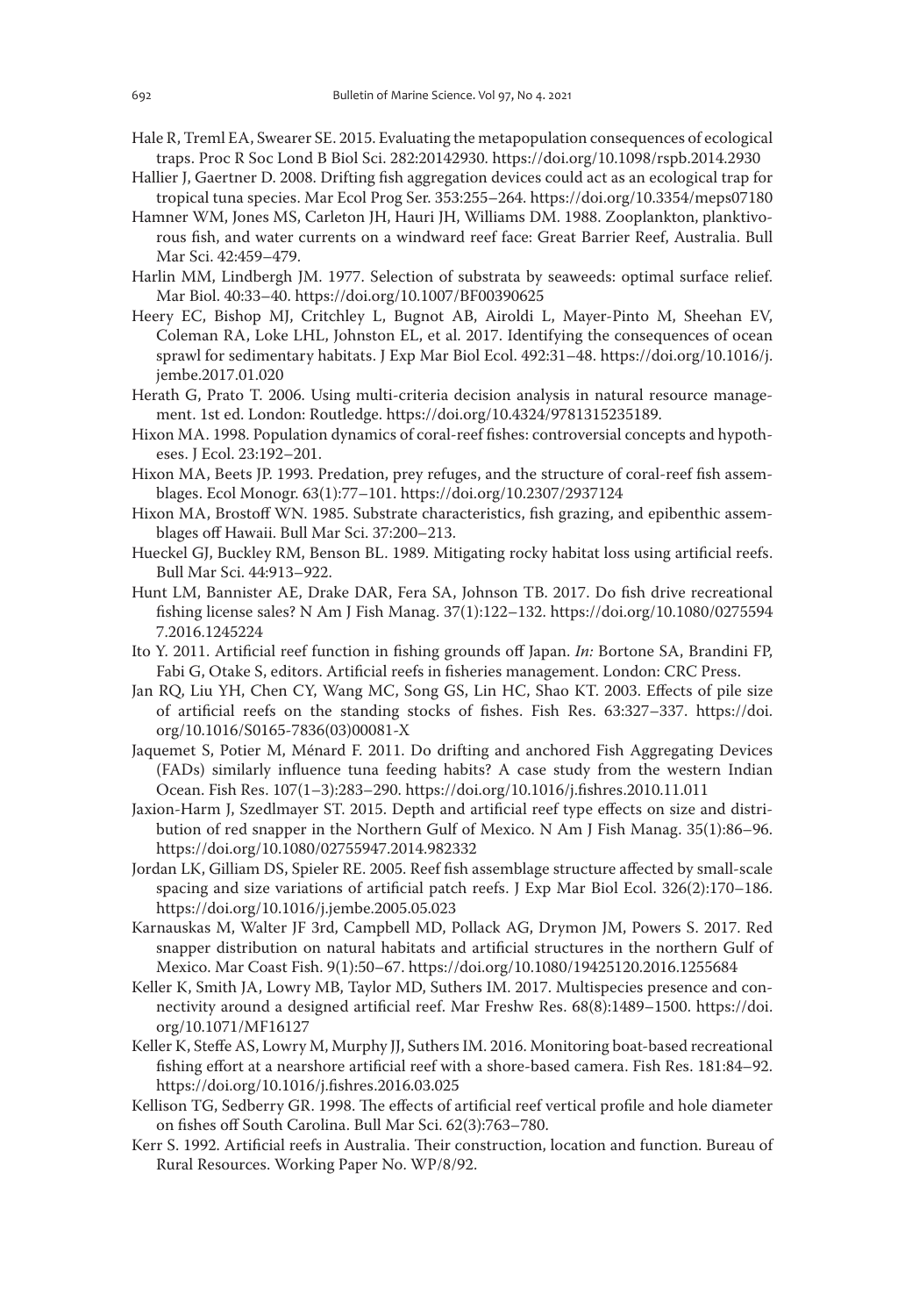- Kerry JT, Bellwood DR. 2012. The effect of coral morphology on shelter selection by coral reef fishes. Coral Reefs. 31(2):415–424. https://doi.org/10.1007/s00338-011-0859-7
- Kim CG, Kim HS, Baik H, Kakimoto H, Seaman W. 2008. Design of artificial reefs and their effectiveness in the fisheries of eastern Asia. Am Fish Soc Symp. 49:933–942.
- Kingsford MJ. 1999. Fish Attraction Devices (FADs) and experimental designs. Sci Mar. 63(3– 4):181–190. https://doi.org/10.3989/scimar.1999.63n3-4181
- Kingsford MJ, MacDiarmid AB. 1988. Interrelations between planktivorous reef fish and zooplankton in temperate waters. Mar Ecol Prog Ser. 48:103–117. https://doi.org/10.3354/ meps048103
- Kole PJ, Löhr AJ, Van Belleghem FG, Ragas AM. 2017. Wear and tear of tyres: a stealthy source of microplastics in the environment. Int J Environ Res. 14(10):1265. https://doi. org/10.3390/ijerph14101265
- Komyakova V, Chamberlain D, Jones GP, Swearer SE. 2019a. Assessing the performance of artificial reefs as substitute habitat for temperate reef fishes: implications for reef design and placement. Sci Total Environ. 668:139–152. https://doi.org/10.1016/j.scitotenv.2019.02.357
- Komyakova V, Chamberlain D, Swearer SE. 2021. A multi-species assessment of artificial reefs as ecological traps. Ecol Eng. 171:106394. https://doi.org/10.1016/j.ecoleng.2021.106394
- Komyakova V, Jones GP, Munday PL. 2018. Strong effects of coral species on the diversity and structure of reef fish communities: A multi-scale analysis. PLOS ONE. 13(8):e0202206. https://doi.org/10.1371/journal.pone.0202206
- Komyakova V, Munday PL, Jones GP. 2013. Relative importance of coral cover, habitat complexity and diversity in determining the structure of reef fish communities. PLOS ONE. 8(12):e83178. https://doi.org/10.1371/journal.pone.0083178
- Komyakova V, Munday PL, Jones GP. 2019b. Comparative analysis of habitat use and ontogenetic habitat-shifts among coral reef damselfishes. Environ Biol Fishes. 102(9):1201–1218. https://doi.org/10.1007/s10641-019-00903-5
- Komyakova V, Swearer SE. 2019. Contrasting patterns in habitat selection and recruitment of temperate reef fishes among natural and artificial reefs. Mar Environ Res. 143:71–81. https://doi.org/10.1016/j.marenvres.2018.11.005
- Kristan WB. 2003. The role of habitat selection behavior in population dynamics: source–sink systems and ecological traps. Oikos. 103(3):457–468. https://doi. org/10.1034/j.1600-0706.2003.12192.x
- Kuffner IB, Brock JC, Grober-Dunsmore R, Bonito VE, Hickey TD, Wright CW. 2006. Relationships between reef fish communities and remotely sensed rugosity measurements in Biscayne National Park, Florida, USA. Environ Biol Fishes. 78:71–82. https://doi. org/10.1007/s10641-006-9078-4
- Lan CH, Chen CC, Hsui CY. 2004. An approach to design spatial configuration of artificial reef ecosystem. Ecol Eng. 22(4-5):217–226. https://doi.org/10.1016/j.ecoleng.2004.04.004
- Langhamer O, Wilhelmsson D. 2009. Colonisation of fish and crabs of wave energy foundations and the effects of manufactured holes – a field experiment. Mar Environ Res. 68(4):151– 157. https://doi.org/10.1016/j.marenvres.2009.06.003
- Leitão F, Santos M, Erzini K, Monteiro C. 2008. The effect of predation on artificial reef juvenile demersal fish species. Mar Biol. 153:1233–1244. https://doi.org/10.1007/s00227-007-0898-3
- Leitão F, Santos MN, Erzini K, Monteiro CC. 2009. *Diplodus* spp. assemblages on artificial reefs: importance for near shore fisheries. Fish Manag Ecol. 16(2):88–99. https://doi. org/10.1111/j.1365-2400.2008.00646.x
- Leitão F, Santos MN, Monteiro CC. 2007. Contribution of artificial reefs to the diet of the white sea bream (*Diplodus sargus*). ICES J Mar Sci. 64:473–478. https://doi.org/10.1093/icesjms/ fsm027
- Lemoine H, Paxton AB, Anisfield SC, Rosemond CR. 2019. Selecting the optimal artificial reefs to achieve fish habitat enhancement goals. Biol Conserv. 238:108200. https://doi. org/10.1016/j.biocon.2019.108200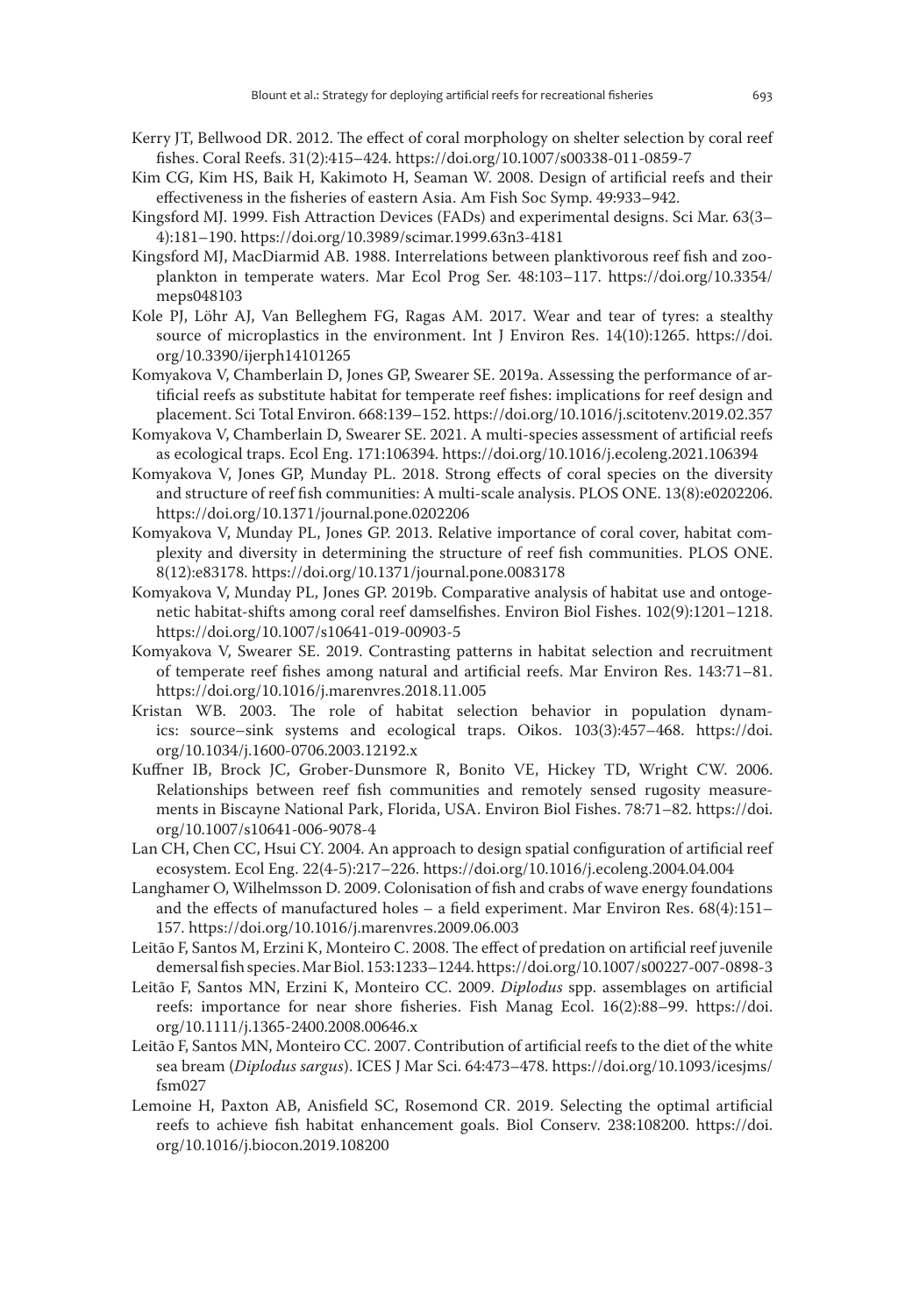- Lima JS, Zalmon IR, Love M. 2019. Overview and trends of ecological and socioeconomic research on artificial reefs. Mar Environ Res. 145:81–96. https://doi.org/10.1016/j. marenvres.2019.01.010
- Lincoln Smith MP, Pitt KA, Bell JD, Mapstone BD. 2006. Using impact assessment methods to determine the effects of a marine reserve on abundances and sizes of valuable tropical invertebrates. Can J Fish Aquat Sci. 63(6):1251–1266. https://doi.org/10.1139/f06-033
- Lindberg WJ, Frazer TK, Portier K, Vose F, Loftin J, Murie DJ, Mason DM, Nagy B, Hart MK. 2006. Density-dependent habitat selection and performance by a large mobile reef fish. Ecol Appl. 16(2):731–746. https://doi.org/10.1890/1051-0761(2006)016[0731:DHSAPB]2. 0.CO;2
- Lindberg WJ, Frazer TK, Stanton GR. 1990. Population effects of refuge dispersion for adult stone crabs (Xanthidae, Menippe). Mar Ecol Prog Ser. 66:239–249. https://doi.org/10.3354/ meps066239
- Lindberg WJ, Mason D, Murie D. 2002. Habitat-mediated predator-prey interactions: implications for sustainable production of gag grouper. Final Project Report (Grant No. R/LR-B-49). Florida Sea Grant College Program. 60 p.
- Løkkeborg S, Humborstad OB, Jørgensen T, Soldal AV. 2002. Spatio-temporal variations in gillnet catch rates in the vicinity of North Sea oil platforms. ICES J Mar Sci. 59:S294–S299. https://doi.org/10.1006/jmsc.2002.1218
- London Convention and Protocol/UNEP 2009. London Convention and Protocol UNEP: guidelines for the placement of artificial reefs. UNEP Regional Seas Reports and Studies No. 187. London, UK: International Maritime Organization. 100 p.
- Lorenzen K. 2008. Understanding and managing enhancement fisheries systems. Rev Fish Sci. 16:10–23. https://doi.org/10.1080/10641260701790291
- Lorenzen K. 2014. Understanding and managing enhancements: why fisheries scientists should care. J Fish Biol. 85(6):1807–1829. https://doi.org/10.1111/jfb.12573
- Lorenzen K, Leber KM, Blankenship LH. 2010. Responsible approach to marine stock enhancement: an update. Rev Fish Sci. 18(2):189–210. https://doi.org/10.1080/10641262.20 10.491564
- Lowry M, Becker A, Folpp H, McLeod J, Taylor MD. 2017. Residency and movement patterns of yellowfin bream (*Acanthopagrus australis*) released at natural and artificial reef sites. Mar Freshw Res. 68:1479–1488. https://doi.org/10.1071/MF16351
- Marta P, Bochechas J, Collares-Pereira MJ. 2001. Importance of recreational fisheries in the Guadiana River Basin in Portugal. Fish Manag Ecol. 8(4–5):345–354.
- Mason DM, Nagy B, Butler M, Larsen S, Murie DJ, Lindberg WJ. 2006. Integration of technologies for understanding the functional relationship between reef habitat and fish growth and production. Professional Paper NMFS. 5:105–116.
- McGurrin JM, Stone RB, Sousa RJ. 1989. Profiling United States Artificial Reef Development. Bull Mar Sci. 44(2):1004–1013.
- McLean DL, Partidge JC, Bond T, Birt MJ, Bornt KR, Langlois TJ. 2017. Using industry ROV videos to assess fish associations with subsea pipelines. Cont Shelf Res. 141:76–97. https:// doi.org/10.1016/j.csr.2017.05.006
- McPhee DP. 2008. Fisheries management in Australia. Annandale (NSW): Federation Press.
- Mendoza G, Macoun R. 1999. Guidelines for applying multi-criteria analysis to the assessment of criteria and indicators. Center for International Forestry Research. https://doi. org/10.17528/cifor/000769
- Milon JM. 1989. Artificial marine habitat characteristics and participation behavior by sport anglers and divers. Bull Mar Sci. 44:853–862.
- Molles MC Jr. 1978. Fish species diversity on model and natural reef patches: experimental insular biogeography. Ecol Monogr. 48(3):289–305. https://doi.org/10.2307/2937232
- Moura A, Boaventura D, Cúrdia J, Santos MN, Monteiro CC. 2006. Biomass production of early macrobenthic communities at the Faro/Ancão artificial reef (Portugal): effect of depth and reef layer. Bull Mar Sci. 78(1):83–92.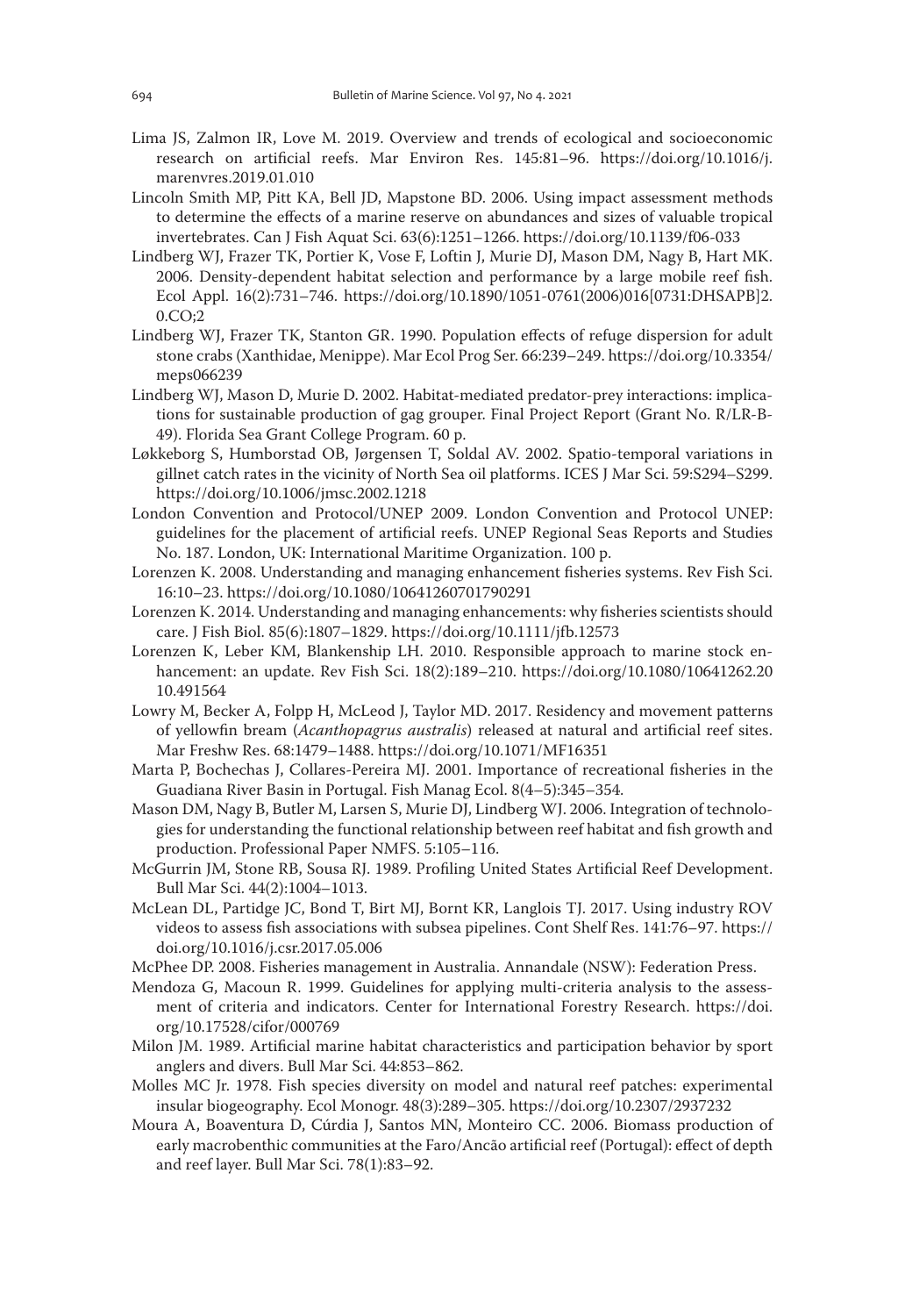- Mumby PJ. 2006. The impact of exploiting grazers (Scaridae) on the dynamics of Caribbean coral reefs. Ecol Appl. 16:747–769. https://doi.org/10.1890/1051-0761(2006)016[0747:TIO EGS]2.0.CO;2
- Munday PL, Jones GP, Caley MJ. 1997. Habitat specialisation and the distribution and abundance of coral-dwelling gobies. Mar Ecol Prog Ser. 152:227–239. https://doi.org/10.3354/ meps152227
- Murray JD. 1994. A policy and management assessment of US artificial reef programs. Bull Mar Sci. 55(2):960–969.
- Nakamura T, Hamano A. 2009. Seasonal differences in the vertical distribution pattern of Japanese jack mackerel, *Trachurus japonicus*: changes according to age? ICES J Mar Sci. 66(6):1289–1295. https://doi.org/10.1093/icesjms/fsp114
- Nieman, CL, Iwicki C, Lynch AJ, Sass GG, Solomon CT, Trudeau A, van Poorten B. 2021. Creel surveys for social-ecological-systems focused fisheries management. Rev Fish Sci Aquac. 29:739–752. https://doi.org/10.1080/23308249.2020.1869696
- Ogawa Y. 1967. Experiments on the attractiveness of artificial reefs for marine fishes. VII. Attraction of fishes to the various sizes of model reefs. Bull Jap Soc Sci Fish. 33:801–811. https://doi.org/10.2331/suisan.33.801
- O'Leary E, Hubbard T, O'Leary D. 2001. Artificial reefs feasibility study. Marine Resource Series Marine Institute. 2001:48.
- Osenberg CW, St. Mary CM, Wilson JA, Lindberg WJ. 2002. A quantitative framework to evaluate the attraction–production controversy. ICES J Mar Sci. 59:S214–S221. https://doi. org/10.1006/JMSC.2002.1222
- Pauly D, Chua TE. 1988. The overfishing of marine resources: socioeconomic background in Southeast Asia. Ambio. 17(3):200–206.
- Perkol-Finkel S, Shashar N, Benayahu Y. 2006. Can artificial reefs mimic natural reef communities? The roles of structural features and age. Mar Environ Res. 61(2):121–135. https://doi. org/10.1016/j.marenvres.2005.08.001
- Pickering H, Whitmarsh D. 1997. Artificial reefs and fisheries exploitation: a review of the "attraction versus production" debate, the influence of design and its significance for policy. Fish Res. 31:39–59. https://doi.org/10.1016/S0165-7836(97)00019-2
- Pollard DA. 1989. Artificial habitats for fisheries enhancement in the Australian region. Mar Fish Rev. 51(4):11–26.
- Polovina JJ. 1989. Artificial reefs: nothing more than benthic fish aggregators. Reports of California Cooperative Oceanic Fisheries Investigations. 30:37–39.
- Powers SP, Grabowski JH, Peterson CH, Lindberg WJ. 2003. Estimating enhancement of fish production by offshore artificial reefs: uncertainty exhibited by divergent scenarios. Mar Ecol Prog Ser. 264:265–277. https://doi.org/10.3354/meps264265
- Ramos J, Santos MN, Whitmarsh D, Monteiro CC. 2007. Stakeholder perceptions regarding the environmental and socio-economic impacts of the Algarve artificial reefs. Hydrobiologia. 580(1):181–191. https://doi.org/10.1007/s10750-006-0454-z
- Recfishwest. 2017. Artificial reefs in Australia: a guide to developing aquatic habitat enhancement structures. Hillarys, Western Australia: Fisheries Research and Development Corporation. 26 p.
- Reeds K. 2017. Offshore artificial reefs: patterns in fish, soft sediment, and sessile assemblages. Master's Thesis, University of New South Wales. 328 p.
- Reeds K, Smith JA, Suthers IM, Johnston EL. 2018. An ecological halo surrounding a large offshore artificial reef: sediments, infauna, and fish foraging. Mar Environ Res. 141:30–38. https://doi.org/10.1016/j.marenvres.2018.07.011
- Reef Ball Foundation. 2008. A step-by-step guide for grassroots efforts to reef rehabilitation. Athens, Georgia: Reef Ball Foundation. 134 p.
- Reubens JT, Vandendriessche S, Zenner AN, Degraer S, Vinc M. 2013. Offshore wind farms as productive sites or ecological traps for gadoid fishes? – impact on growth,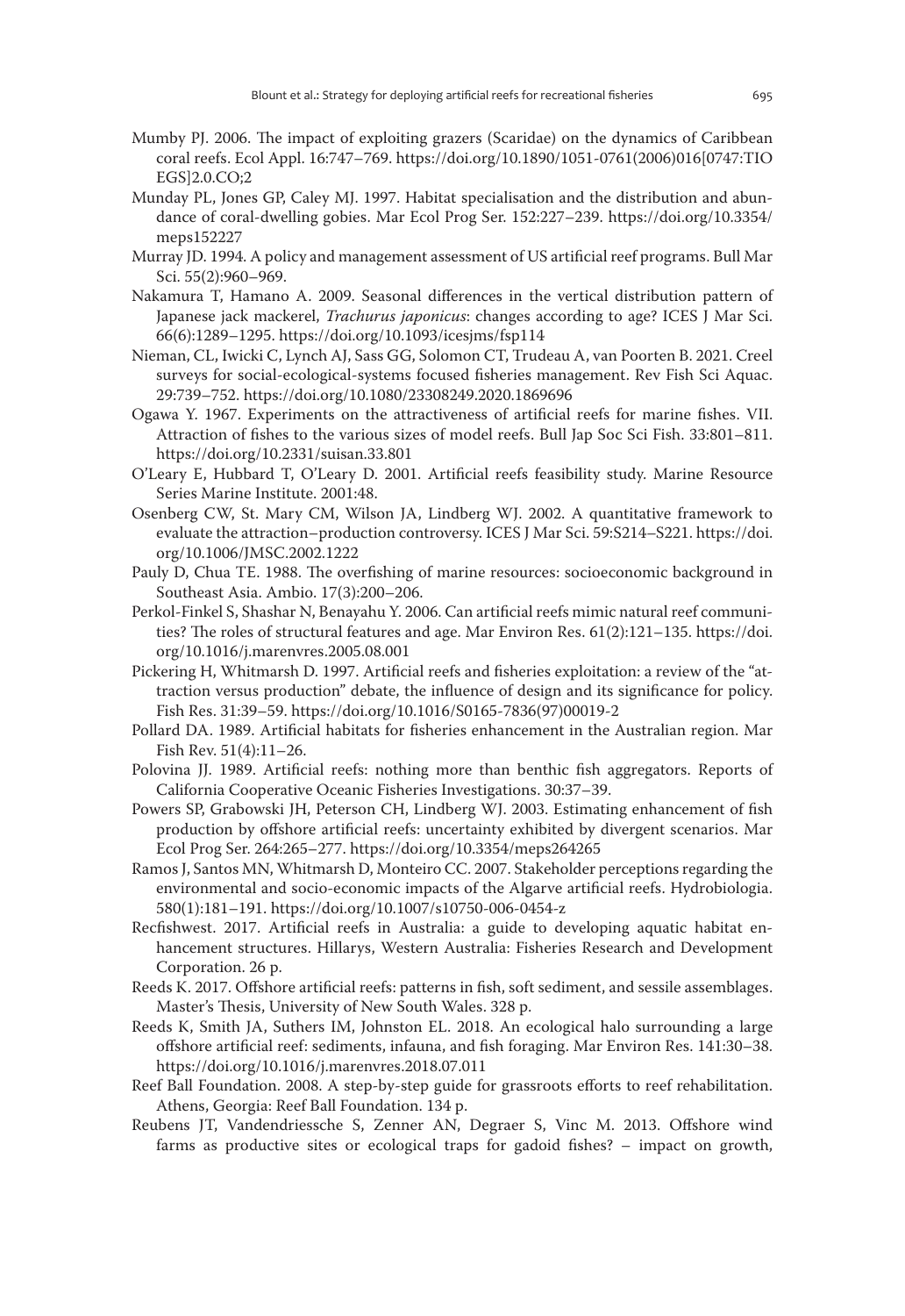condition index and diet composition. Mar Environ Res. 90:66–74. https://doi.org/10.1016/j. marenvres.2013.05.013

- Rilov G, Benayahu Y. 1998. Vertical artificial structures as an alternative habitat for coral reef fishes in disturbed environments. Mar Environ Res. 45(4–5):431–451. https://doi. org/10.1016/S0141-1136(98)00106-8
- Rilov G, Benayahu Y. 2000. Fish assemblage on natural versus vertical artificial reefs: the rehabilitation perspective. Mar Biol. 136(5):931–942. https://doi.org/10.1007/s002279900250
- Rilov G, Benayahu Y. 2002. Rehabilitation of coral reef-fish communities: the importance of artificial-reef relief to recruitment rates. Bull Mar Sci. 70(1):185–197.
- Rogers CS, Fitz HC, Gilnack M, Beets J, Hardin J. 1984. Scleractinian coral recruitment patterns at Salt River Submarine Canyon, St. Croix, US Virgin Islands. Coral Reefs. 3(2):69–76. https://doi.org/10.1007/BF00263756
- Santos MN, Oliveira MT, Curdia J. 2013. A comparison of the fish assemblages on natural and artificial reefs off Sal Island (Cape Verde). J Mar Biol Assoc U K. 93(2):437–452. https://doi. org/10.1017/S0025315412001051
- Sayer MDJ, Baine MSP. 2002. Rigs to reefs: a critical evaluation of the potential for reef development using decommissioned rigs. Underwat Technol. 25(2):93–98. https://doi. org/10.3723/175605402783219181
- Schlaepfer MA, Runge MC, Sherman PW. 2002. Ecological and evolutionary traps. Trends Ecol Evol. 17(10):474–480. https://doi.org/10.1016/S0169-5347(02)02580-6
- Scott ME, Smith JA, Lowry MB, Taylor MD, Suthers IM. 2015. The influence of an offshore artificial reef on the abundance of fish in the surrounding pelagic environment. Mar Freshw Res. 66:429–437. https://doi.org/10.1071/MF14064
- Seaman W Jr. 2002. Unifying trends and opportunities in global artificial reef research, including evaluation. ICES J Mar Sci. 59:S14–S16. https://doi.org/10.1006/jmsc.2002.1277
- Sherman RL, Gilliam DS, Spieler RE. 2002. Artificial reef design: void space, complexity, and attractants. ICES J Mar Sci. 59:S196–S200. https://doi.org/10.1006/jmsc.2001.1163
- Shibuno T, Nakamura Y, Horinouchi M, Sano M. 2008. Habitat use patterns of fishes across the mangrove-seagrass-coral reef seascape at Ishigaki Island, southern Japan. Ichthyol Res. 55(3):218–237. https://doi.org/10.1007/s10228-007-0022-1
- Shipley JB, Cowan JH Jr. 2011. Artificial reef placement: a red snapper, *Lutjanus campechanus*, ecosystem and fuzzy rule-based model. Fish Manag Ecol. 18(2):154–167. https://doi. org/10.1111/j.1365-2400.2010.00765.x
- Shipp RL, Bortone SA. 2009. A prospective of the importance of artificial habitat on the management of red snapper in the Gulf of Mexico. Rev Fish Sci. 17(1):41–47. https://doi. org/10.1080/10641260802104244
- Shulman MJ. 1984. Resource limitation and recruitment patterns in a coral reef fish assemblage. J Exp Mar Biol Ecol. 74(1):85–109. https://doi.org/10.1016/0022-0981(84)90039-X
- Shulman MJ. 1985a. Recruitment of coral reef fishes: effects of distribution of predators and shelter. Ecology. 66(3):1056–1066. https://doi.org/10.2307/1940565
- Shulman MJ. 1985b. Coral reef fish assemblages: intra-and interspecific competition for shelter sites. Environ Biol Fishes. 13(2):81–92. https://doi.org/10.1007/BF00002576
- Smith JA, Cornwell WK, Lowry MB, Suthers IM. 2017. Modelling the distribution of fish around an artificial reef. Mar Freshw Res. 68:1955–1964. https://doi.org/10.1071/MF16019
- Smith JA, Lowry MB, Champion C, Suthers IM. 2016. A designed artificial reef is among the most productive marine fish habitats: new metrics to address 'production versus attraction'. Mar Biol. 163:188. https://doi.org/10.1007/s00227-016-2967-y
- Smith JA, Lowry MB, Suthers IM. 2015. Fish attraction to artificial reefs not always harmful: a simulation study. Ecol Evol. 5:4590–4602. https://doi.org/10.1002/ece3.1730
- Snover ML. 2008. Ontogenetic habitat shifts in marine organisms: influencing factors and the impact of climate variability. Bull Mar Sci. 83(1):53–67.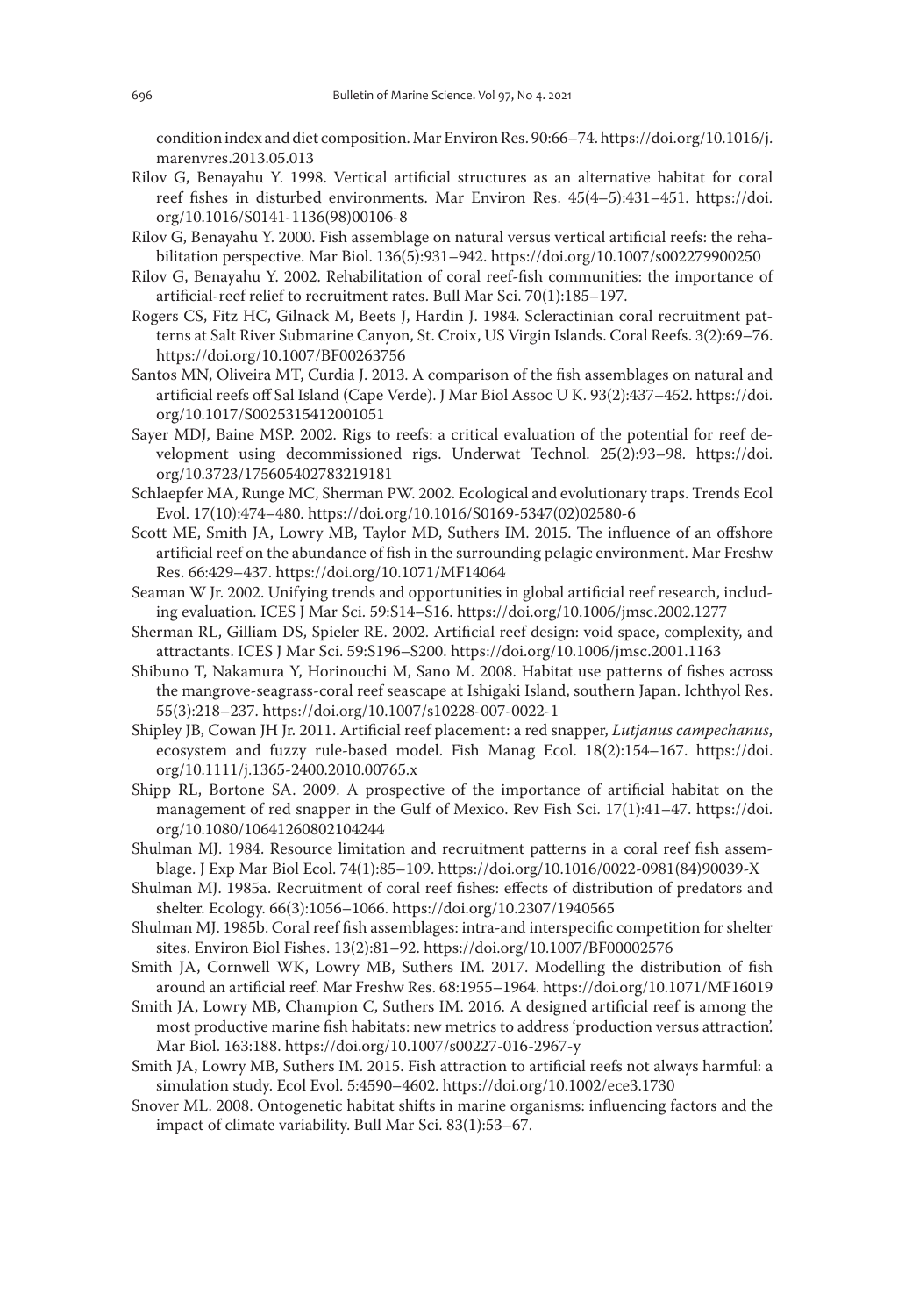- Solomon CT, Dassow CJ, Iwicki CM, Jensen OP, Jones SE, Sass GG, Trudea A, van Poorten BT, Whittaker D. 2020. Frontiers in modelling social–ecological dynamics of recreational fisheries: a review and synthesis. Fish Fish. 21(5):973–991. https://doi.org/10.1111/faf.12482
- Spieler RE, Gilliam DS, Sherman RL. 2001. Artificial substrate and coral reef restoration: what do we need to know to know what we need. Bull Mar Sci. 69(2):1013–1030.
- Stevens D. 1997. Strategic thinking: success secrets of big business project. Sydney: McGraw-Hill Book Company.
- Sutton SG, Bushnell SL. 2007. Socio-economic aspects of artificial reefs: considerations for the Great Barrier Reef Marine Park. Ocean Coast Manag. 50(10):829–846. https://doi. org/10.1016/j.ocecoaman.2007.01.003
- Swearer SE, Morris RL, Barrett LT, Sievers M, Dempster T, Hale R. 2021. An overview of ecological traps in marine ecosystems. Front Ecol Env. 19(4): 234-242.
- Syc TS, Szedlmayer ST. 2012. A comparison of size and age of red snapper (*Lutjanus campechanus*) with the age of artificial reefs in the northern Gulf of Mexico. Fish Bull. 110:458–469.
- Szedlmayer ST, Bortone SA, editors. 2020. Red snapper biology in a changing world. Boca Raton, Florida: CRC Press.
- Taylor MD, Suthers IM. 2021. The socio-ecological system of urban fisheries in estuaries. Est Coasts. https://doi.org/10.1007/s12237-021-00916-3.
- Tessier A, Francour P, Charbonnel E, Dalias N, Bodilis P, Seaman W, Lenfant P. 2015. Assessment of French artificial reefs: due to limitations of research, trends may be misleading. Hydrobiologia. 753(1):1–29. https://doi.org/10.1007/s10750-015-2213-5
- Thierry JM. 1988. Artificial reefs in Japan a general outline. Aquacult Eng. 7(5):321–348. https://doi.org/10.1016/0144-8609(88)90014-3
- Thorne RE, Hedgepeth JB, Campos JA. 1989. Hydroacoustic observations of fish abundance and behaviour around an artificial reef in Costa Rica. Bull Mar Sci. 44(2):1058–1064.
- Topping DT, Szedlmayer ST. 2011. Home range and movement patterns of red snapper (*Lutjanus campechanus*) on artificial reefs. Fish Res. 112:77–84. https://doi.org/10.1016/j. fishres.2011.08.013
- Tracey S, Lyle JM, Ewing G, Hartmann K, Mapleston AJ. 2013. Offshore recreational fishing in Tasmania 2011/12. Hobart: DPIPWE Fishwise.
- Truong L, Suthers IM, Cruz DO, Smith JA. 2017. Plankton supports the majority of fish biomass on temperate rocky reefs. Mar Biol. 164:73. https://doi.org/10.1007/s00227-017-3101-5
- Tulevech SM, Recksiek CW. 1994. Acoustic tracking of adult white grunt, *Haemulon plumieri*, in Puerto Rico and Florida. Fish Res (Amst). 19:301–319. https://doi. org/10.1016/0165-7836(94)90046-9
- Tunca S, Miran B, Unal V. 2014. Perception and demand for artificial reef by relevant local groups in Altınoluk (Turkey). Ege J Fish Aquat Sci. 31(1):5–10. https://doi.org/10.12714/ egejfas.2014.31.1.02
- Tupper M, Hunte W. 1998. Predictability of fish assemblages on artificial and natural reefs in Barbados. Bull Mar Sci. 62:919–935.
- United States Department of Commerce and National Oceanic and Atmospheric Administration (USDC NOAA). 2007. National artificial reef plan (as amended): guidelines for siting, construction, development, and assessment of artificial reefs. 60 p.
- Vega Fernández TV, D'anna G, Badalamenti F, Pérez-Ruzafa A. 2008. Habitat connectivity as a factor affecting fish assemblages in temperate reefs. Aquat Biol. 1(3):239–248. https://doi. org/10.3354/ab00027
- Verschoor A, De Poorter L, Droge R, Kuene J, De Valk E. 2016. Emission of microplastics and potential mitigation measures: Abrasive cleaning agents, paints and tyre wear. Report to the Netherlands Ministry of Infrastructure and the Environment. 73 p.
- Vivier B, Dauvin JC, Navon M, Rusig AM, Mussio I, Orvain F, Boutouil M, Claquin P. 2021. Marine artificial reefs, a meta-analysis of their design, objectives and effectiveness. Glob Ecol Conserv. 27:e01538. https://doi.org/10.1016/j.gecco.2021.e01538